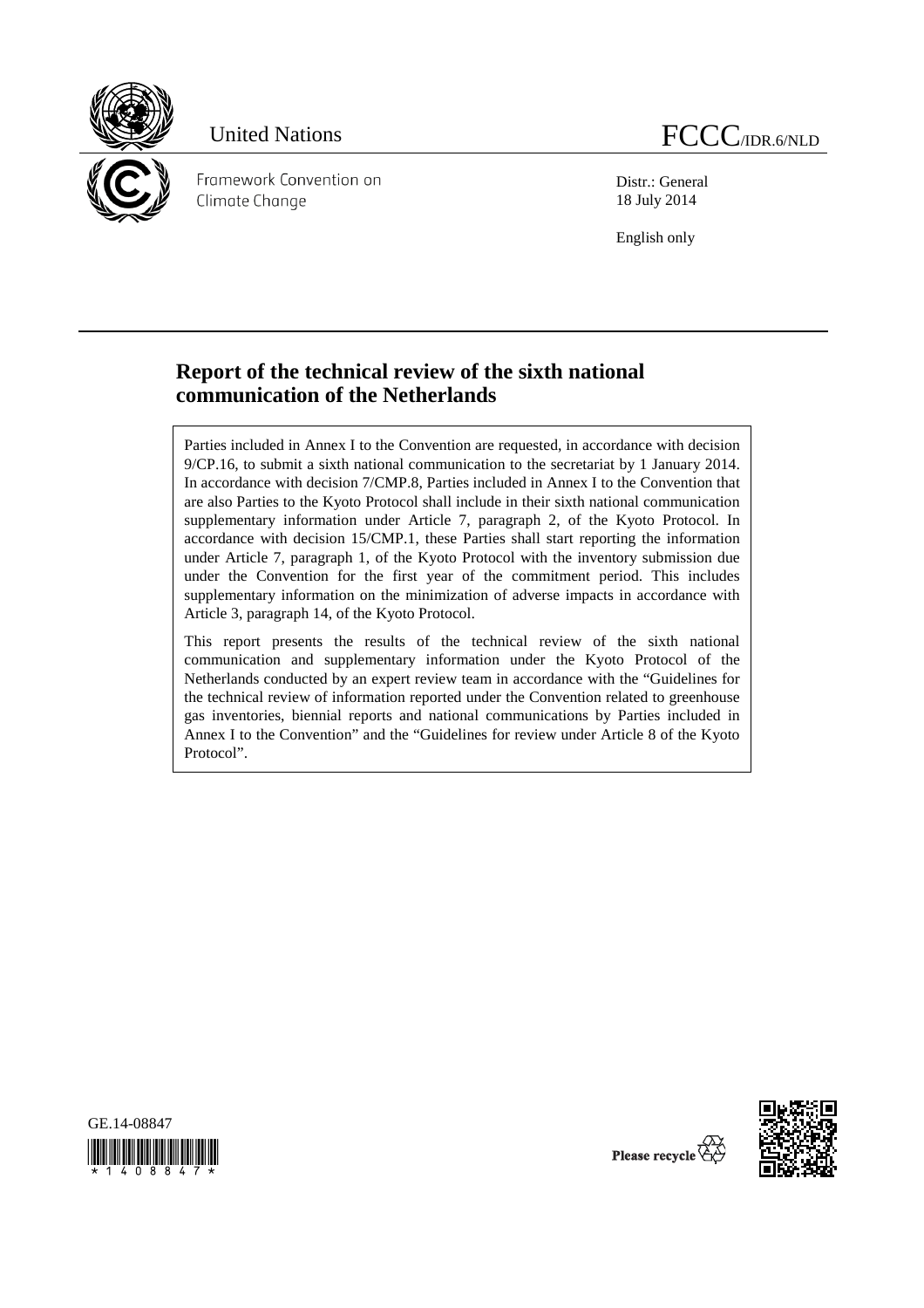## **FCCC/IDR.6/NLD**

# Contents

|       |    |                                                                                                                                                  | Paragraphs  | Page |
|-------|----|--------------------------------------------------------------------------------------------------------------------------------------------------|-------------|------|
| I.    |    |                                                                                                                                                  | $1 - 10$    | 3    |
|       | А. |                                                                                                                                                  | $1 - 5$     | 3    |
|       | Β. |                                                                                                                                                  | $6 - 10$    | 3    |
| Π.    |    | Technical review of the reported information in the national communication                                                                       | $11 - 120$  | 6    |
|       | А. | Information on greenhouse gas emissions and national circumstances<br>relevant to greenhouse gas emissions and removals, including other         | $11 - 30$   | 6    |
|       | В. | Policies and measures, including those in accordance with                                                                                        | $31 - 68$   | 11   |
|       | C. | Projections and the total effect of policies and measures, including<br>information on supplementarity relating to the mechanisms pursuant to    | $69 - 90$   | 18   |
|       | D. | Provision of financial resources and technology transfer to developing<br>country Parties, including information under Articles 10 and 11 of the | $91 - 101$  | 24   |
|       | E. | Vulnerability assessment, climate change impacts and adaptation measures.                                                                        | $102 - 110$ | 26   |
|       | F. |                                                                                                                                                  | $111 - 116$ | 29   |
|       | G. |                                                                                                                                                  | $117 - 120$ | 30   |
| Ш.    |    | Summary of reviewed supplementary information under the Kyoto Protocol                                                                           | $121 - 123$ | 31   |
|       | А. | Overview of supplementary information under Article 7, paragraph 2,                                                                              | 121         | 31   |
|       | Β. | Minimization of adverse impacts in accordance with Article 3,                                                                                    | $122 - 123$ | 32   |
| IV.   |    |                                                                                                                                                  | $124 - 134$ | 32   |
| V.    |    |                                                                                                                                                  | 135         | 34   |
| Annex |    |                                                                                                                                                  |             |      |
|       |    |                                                                                                                                                  |             | 36   |

Annex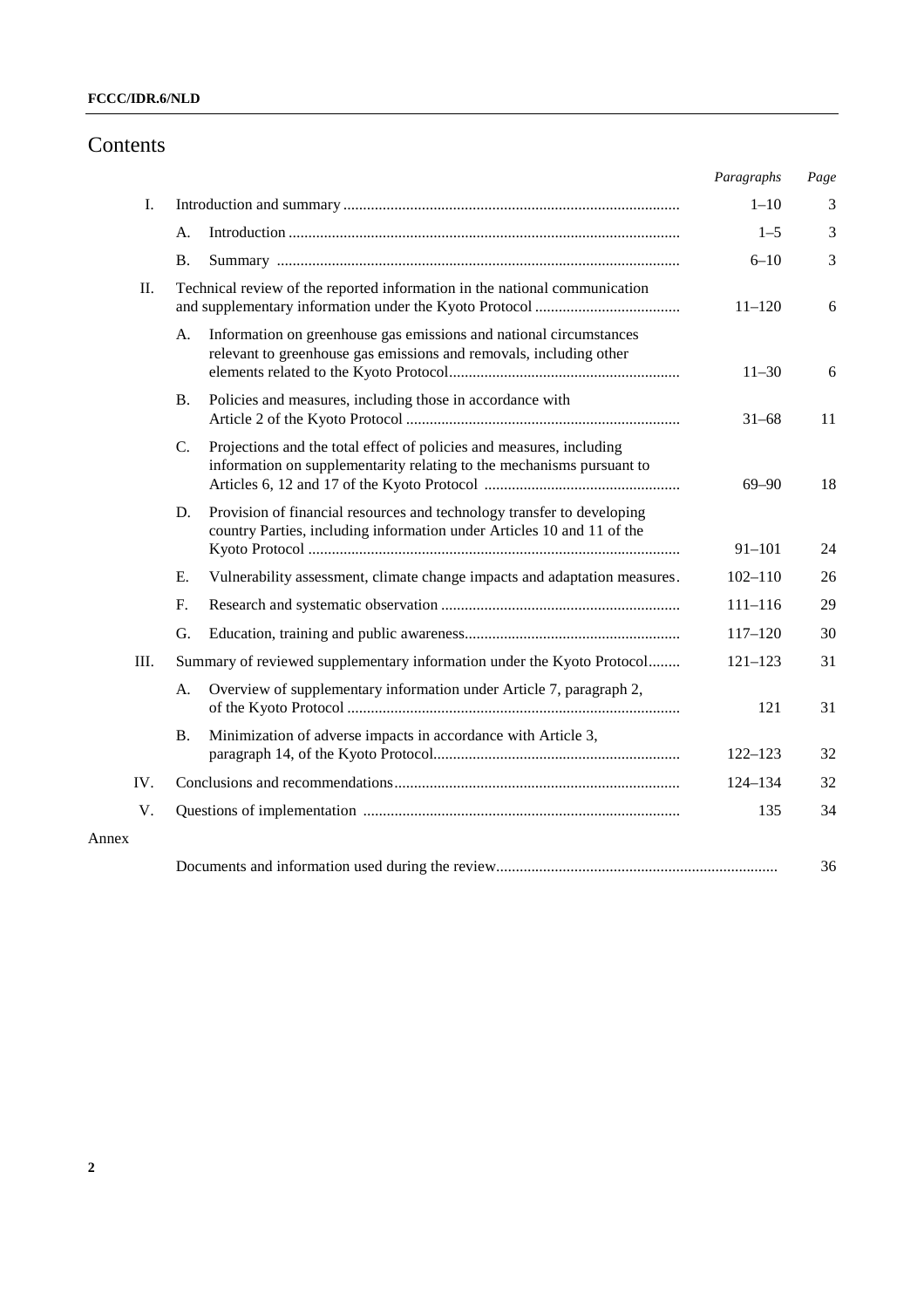# **I. Introduction and summary**

### **A. Introduction**

1. For the Netherlands, the Convention entered into force on 21 March 1994 and the Kyoto Protocol on 16 February 2005. Under the Convention, the Netherlands made a commitment to contribute to the joint European Union (EU) economy-wide emission reduction target of 20 per cent of greenhouse gas (GHG) emissions by 2020 below the 1990 level. Within the burden-sharing agreement of the European Union for meeting commitments under the Kyoto Protocol, the Netherlands committed itself to reducing its GHG emissions by 6 per cent compared with the base-year<sup>1</sup> level during the first commitment period, from 2008 to 2012. For the second commitment period of the Kyoto Protocol, from 2013 to 2020, the Netherlands committed to contributing to the joint EU commitment to reduce GHG emissions by 20 per cent below the base-year level.

2. This report covers the in-country technical review of the sixth national communication (NC6) of the Netherlands, coordinated by the secretariat, in accordance with the "Guidelines for the technical review of information reported under the Convention related to greenhouse gas inventories, biennial reports and national communications by Parties included in Annex I to the Convention" (decision 23/CP.19) and the "Guidelines for review under Article 8 of the Kyoto Protocol" (decision 22/CMP.1).

3. The review took place from 24 February to 1 March 2014 in The Hague, the Netherlands, and was conducted by the following team of nominated experts from the UNFCCC roster of experts: Mr. Roberto Acosta Moreno (Cuba), Mr. Tom Dauwe (Belgium), Mr. Juraj Farkaš (Slovakia) and Mr. Lawrence Kotoe (Ghana). Mr. Acosta Moreno and Mr. Dauwe were the lead reviewers. The review was coordinated by Ms. Xuehong Wang and Mr. Bernd Hackmann (secretariat).

4. During the review, the expert review team (ERT) reviewed each section of the NC6. The ERT also evaluated the supplementary information provided by the Netherlands as a part of the NC6 in accordance with Article 7, paragraph 2, of the Kyoto Protocol. In addition, the ERT reviewed the information on the minimization of adverse impacts in accordance with Article 3, paragraph 14, of the Kyoto Protocol, which was provided by the Netherlands in its 2013 annual submissions and previous submissions under Article 7, paragraph 1, of the Kyoto Protocol.

5. In accordance with decisions 23/CP.19 and 22/CMP.1, a draft version of this report was communicated to the Government of the Netherlands, which provided comments that were considered and incorporated, as appropriate, into this final version of the report.

### **B. Summary**

6. The ERT conducted a technical review of the information reported in the NC6 of the Netherlands in accordance with the "Guidelines for the preparation of national communications by Parties included in Annex I to the Convention, Part II: UNFCCC

<sup>&</sup>lt;u>1</u>  $<sup>1</sup>$  "Base year" refers to the base year under the Kyoto Protocol, which is 1990 for carbon dioxide,</sup> methane and nitrous oxide, and 1995 for perfluorocarbons, hydrofluorocarbons and sulphur hexafluoride. The base-year emissions include emissions from sectors/source categories listed in Annex A to the Kyoto Protocol.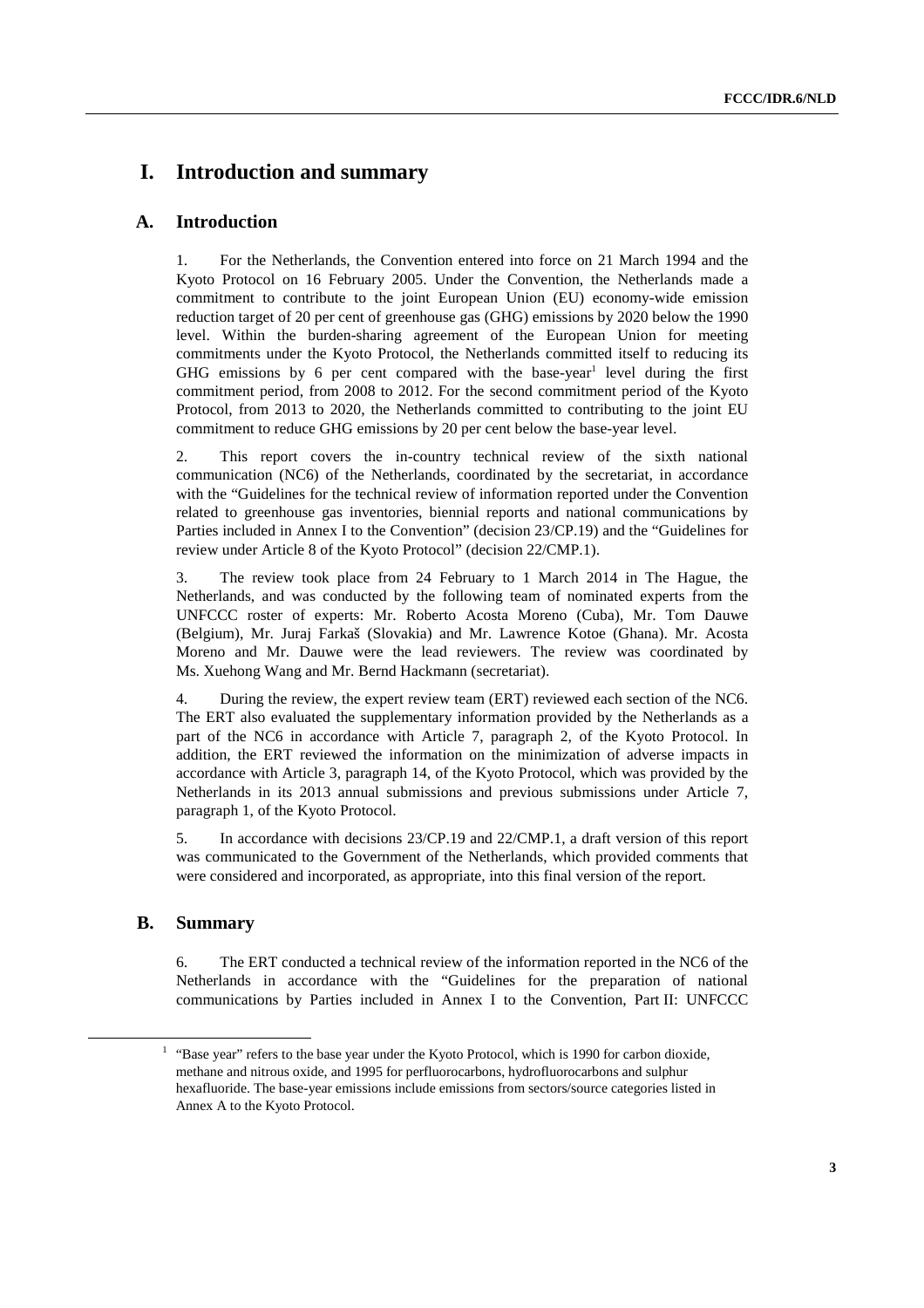reporting guidelines on national communications" (hereinafter referred to as the UNFCCC reporting guidelines on NCs). As required by decision 15/CMP.1, supplementary information required under Article 7, paragraph 2, of the Kyoto Protocol<sup>2</sup> is provided in the NC6 (see para. 121 below). The supplementary information on the minimization of adverse impacts referred to in paragraph 4 above included in the annual submissions is partially complete and transparent; however, the Netherlands provided complete and transparent information on this matter during the review.

7. The Netherlands considered most recommendations provided in the report of the indepth review of the fifth national communication (NC5) of the Netherlands.<sup>3</sup> The ERT commended the Netherlands for its improved, coherent and consistent reporting. During the review, the Netherlands provided further relevant information on, for example:

(a) Recent changes in the Dutch National Inventory Entity (see para. 19 below);

(b) Support for developing countries to establish and maintain observing systems and related data and monitoring systems and on actions taken to support capacity-building activities in developing countries;

(c) Socioeconomic analysis, including both the impacts of climate change and the response options;

(d) How it strives to implement policies and measures (PaMs) under Article 2, paragraph 3, of the Kyoto Protocol, in such a way as to minimize adverse effects, in particular on international trade;

(e) How it gives priority to implement its commitments under Article 3, paragraph 14, on actions mentioned in paragraph 14 of the Kyoto Protocol.

#### **1. Completeness and transparency of reporting**

8. Gaps and issues related to the reported information identified by the ERT are presented in table 1 below.

### **2. Timeliness**

9. The NC6 was submitted on 30 December 2013, before the deadline of 1 January 2014 mandated by decision 9/CP.16.

### **3. Adherence to the reporting guidelines**

10. The information reported by the Netherlands in its NC6 is mostly in adherence with the UNFCCC reporting guidelines on NCs as per decision 4/CP.5 (see table 1).

 <sup>2</sup> <sup>2</sup> Decision 15/CMP.1, annex, chapter II.

<sup>3</sup> FCCC/IDR.5/NLD.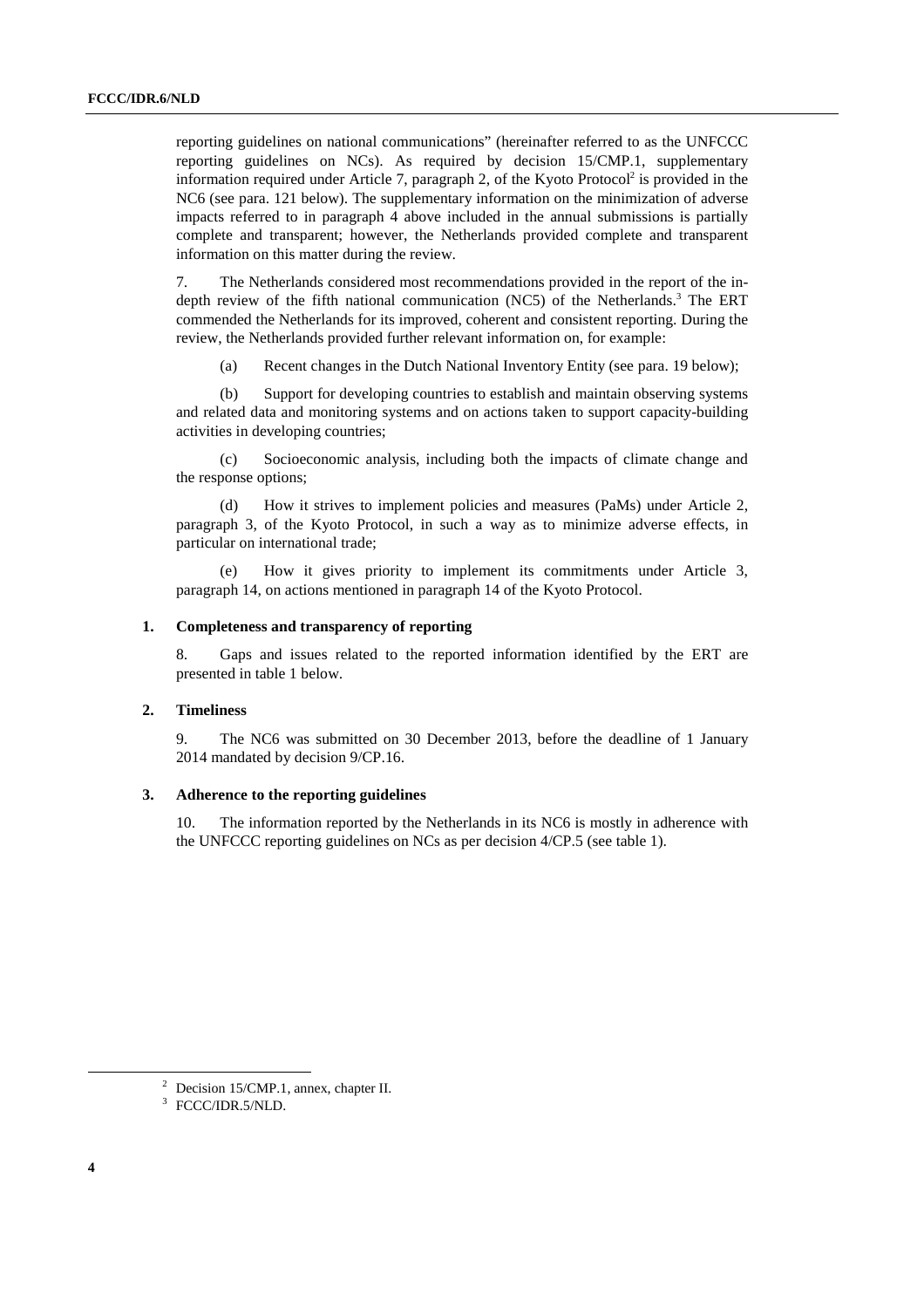#### Table 1 **Assessment of completeness and transparency issues of reported information in the sixth national communication of the Netherlands***<sup>a</sup>*

| Sections of national communication                                             | Completeness       | Transparency          | Reference<br>to<br>paragraphs | Supplementary information under the<br>Kyoto Protocol                              | Completeness       | Transparency | Reference<br>to<br>paragraphs |
|--------------------------------------------------------------------------------|--------------------|-----------------------|-------------------------------|------------------------------------------------------------------------------------|--------------------|--------------|-------------------------------|
| National circumstances                                                         | Complete           | Mostly<br>transparent | 12                            | National systems                                                                   | Complete           | Transparent  |                               |
| Greenhouse gas inventory                                                       | Complete           | Transparent           |                               | National registries                                                                | Complete           | Transparent  |                               |
| Policies and measures (PaMs)                                                   | Mostly<br>complete | Mostly<br>transparent | 33                            | Supplementarity relating<br>to the mechanisms pursuant<br>to Articles 6, 12 and 17 | Complete           | Transparent  |                               |
| Projections and total effect of<br>PaMs                                        | Mostly<br>complete | Mostly<br>transparent | 86                            | PaMs in accordance with<br>Article 2                                               | Mostly<br>complete | Transparent  | 68                            |
| Vulnerability assessment, climate<br>change impacts and adaptation<br>measures | Complete           | Transparent           |                               | Domestic and regional<br>programmes and/or arrangements<br>and procedures          | Complete           | Transparent  |                               |
| Financial resources and transfer of<br>technology                              | Complete           | Transparent           |                               | Information under Article 10                                                       | Complete           | Transparent  |                               |
| Research and systematic<br>observation                                         | Mostly<br>complete | Transparent           | 111                           | Financial resources                                                                | Complete           | Transparent  |                               |
| Education, training and public<br>awareness                                    | Complete           | Transparent           |                               | Minimization of adverse impacts<br>in accordance with Article 3,<br>paragraph 14   | Complete           | Transparent  |                               |

<sup>a</sup> A list of recommendations pertaining to the completeness and transparency issues identified in this table is included in the Conclusions and recommendations chapter of this report.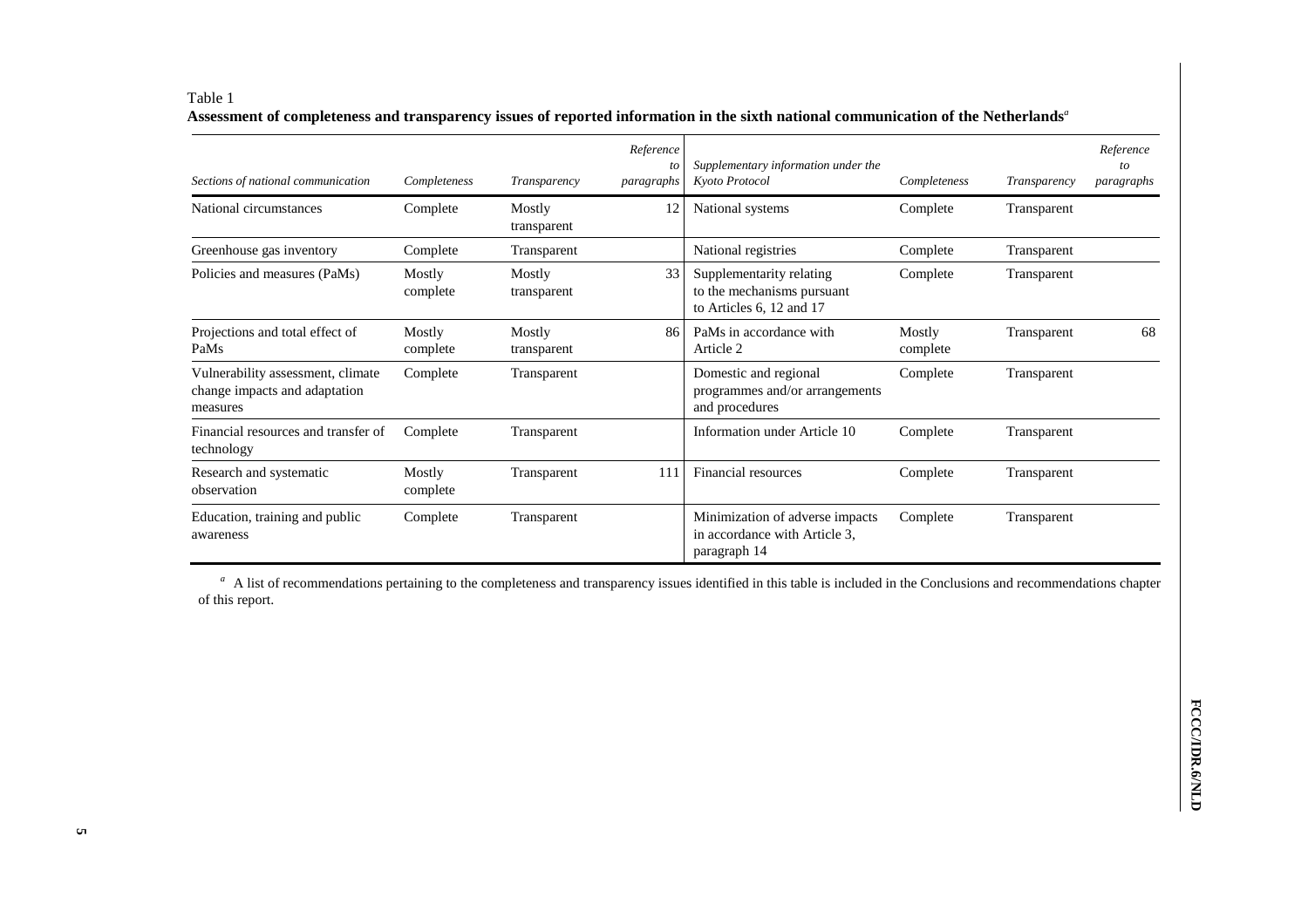# **II. Technical review of the reported information in the national communication and supplementary information under the Kyoto Protocol**

## **A. Information on greenhouse gas emissions and national circumstances relevant to greenhouse gas emissions and removals, including other elements related to the Kyoto Protocol**

### **1. Information on relevant national circumstances**

11. In its NC6, the Netherlands has provided a concise description of the national circumstances and elaborated on the framework legislation and key policy documents on climate change. Further information on the review of the institutional and legislative arrangements for the coordination and implementation of PaMs is provided in chapter II.B below.

12. The NC6 of the Netherlands provided the information required by the UNFCCC reporting guidelines on NCs. The information was complete and mostly transparent with respect to the elements required by the guidelines, except for information on industry and transport. For the latter sectors, the presented information was aggregated, which made it difficult to understand how the Netherlands' circumstances affect GHG emissions. The Netherlands addressed the encouragements of the previous review by providing additional information on building stocks and urban structure in the NC6. However, this was not the case for the information on transportation, which was only partially presented in the NC6.

13. During the review, the Netherlands provided additional information on the national circumstances, elaborating on the transport sector. Compared with the 1980s and 1990s, the Netherlands has experienced a decreasing trend in the number of passenger-kilometres since 2005 due to a flattening of mobility growth, particularly pertaining to car use. Freight transport, including transported weight and freight tonne-kilometres, has also had a decreasing trend since 2007, mainly because of the economic crisis. In addition, the Netherlands provided more disaggregated information on the relative importance of the main industrial sectors (in fuel use and GHG emissions), as requested by the ERT. The ERT recommends that the Netherlands provide additional information in its next national communication (NC), similar to that provided during the review, to improve transparency and facilitate the understanding of the GHG emissions from these sectors.

14. Table 2 illustrates the national circumstances of the Netherlands by providing some indicators relevant to GHG emissions and removals. The ERT noted that during the period 1990–2011 the population and gross domestic product (GDP) of the Netherlands increased by 11.6 and 57.7 per cent, respectively, while GHG emissions per GDP and GHG emissions per capita decreased by 41.8 and 17.8 per cent, respectively. This indicates that the Netherlands made significant progress in decoupling GHG emissions from economic growth. The decrease in GHG emissions is mainly attributed to the decrease in non-carbon dioxide (non- $CO<sub>2</sub>$ ) emissions and improvements in energy efficiency in industrial processes.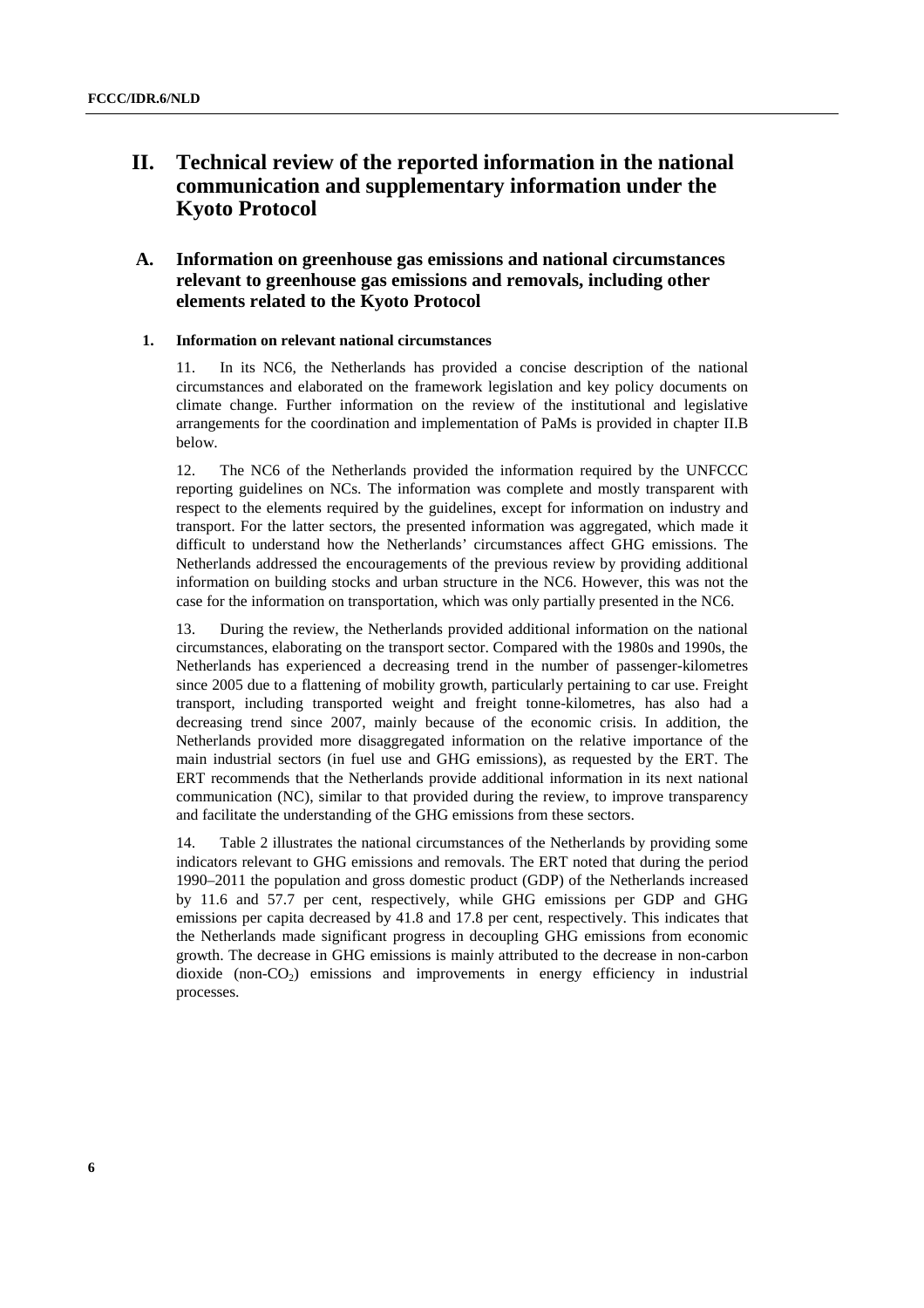|                                                                     | 1990  | 2000  | 2005  | 2010  | 2011  | Change<br>1990-2011<br>(%) | Change<br>2010-2011<br>(%) |
|---------------------------------------------------------------------|-------|-------|-------|-------|-------|----------------------------|----------------------------|
| Population (million)                                                | 15.0  | 15.9  | 16.3  | 16.6  | 16.6  | 11.6                       | 0.5                        |
| GDP (2005 USD billion using<br>PPP)                                 | 392.9 | 536.5 | 572.9 | 613.5 | 619.6 | 57.7                       | 1.0                        |
| TPES (Mtoe)                                                         | 65.7  | 73.2  | 78.8  | 83.4  | 77.4  | 17.8                       | $-7.2$                     |
| GHG emissions without LULUCF<br>(Mt CO <sub>2</sub> eq)             | 211.8 | 213.0 | 209.5 | 209.2 | 194.4 | $-8.2$                     | $-7.1$                     |
| GHG emissions with LULUCF<br>(Mt CO <sub>2</sub> eq)                | 214.8 | 215.9 | 212.5 | 212.2 | 197.6 | $-8.0$                     | $-6.8$                     |
| GDP per capita<br>(2005 USD thousand using PPP)                     | 26.3  | 33.7  | 35.1  | 36.9  | 37.1  | 41.3                       | 0.5                        |
| TPES per capita (toe)                                               | 4.4   | 4.6   | 4.8   | 5.0   | 4.6   | 5.5                        | $-7.7$                     |
| GHG emissions per capita<br>(t CO, eq)                              | 14.2  | 13.4  | 12.8  | 12.6  | 11.6  | $-17.8$                    | $-7.5$                     |
| GHG emissions per GDP unit (kg)<br>$CO2$ eq per 2005 USD using PPP) | 0.5   | 0.4   | 0.4   | 0.3   | 0.3   | $-41.8$                    | $-8.0$                     |

#### Table 2 **Indicators relevant to greenhouse gas emissions and removals for the Netherlands**

*Sources*: (1) GHG emissions data: the Netherlands' 2013 GHG inventory submission; (2) Population, GDP and TPES data: International Energy Agency.

*Note*: The ratios per capita and per GDP unit are calculated relative to GHG emissions without LULUCF; the ratios are calculated using the exact (not rounded) values and may therefore differ from a ratio calculated with the rounded numbers provided in the table.

*Abbreviations*: GDP = gross domestic product, GHG = greenhouse gas, LULUCF = land use, land-use change and forestry,  $PPP = purchasing power parity, TPES = total primary energy supply.$ 

#### **2. Information on the greenhouse gas inventory, emissions and trends**

15. The Netherlands has provided a summary of information on GHG emission trends for the period 1990–2011. This information is fully consistent with the 2013 national GHG inventory submission. Summary tables, including trend tables for emissions in  $CO<sub>2</sub>$  eq (given in the common reporting format), are provided in an annex to the NC6. During the review, the ERT took note of the draft 2014 annual submission. The relevant information therein is reflected in the relevant section of this report (see para. 76 below)

16. Total GHG emissions excluding emissions<sup>4</sup> and removals from land use, land-use change and forestry (LULUCF) decreased by 8.2 per cent (17.4 Mt  $CO<sub>2</sub>$  eq) between the base year and 2011, whereas total GHG emissions including net emissions or removals from LULUCF decreased by 8.0 per cent over the same period. The decrease is mainly the result of the decreases in non- $CO<sub>2</sub>$  emissions. Specifically, emissions from methane (CH<sub>4</sub>), nitrous oxide (N<sub>2</sub>O) and fluorinated gases (F-gases) (hydrofluorocarbons (HFCs), perfluorocarbons (PFCs) and sulphur hexafluoride  $(SF_6)$  decreased by 40.6 per cent, 54.4 per cent and 64.4 per cent, respectively, over the period 1990 -2011, while  $CO<sub>2</sub>$ emissions increased by 5.2 per cent during the same period. An analysis of the drivers for

 <sup>4</sup> <sup>4</sup> In this report, the term "total GHG emissions" refers to the aggregated national GHG emissions expressed in terms of CO2 eq excluding land use, land-use change and forestry, unless otherwise specified.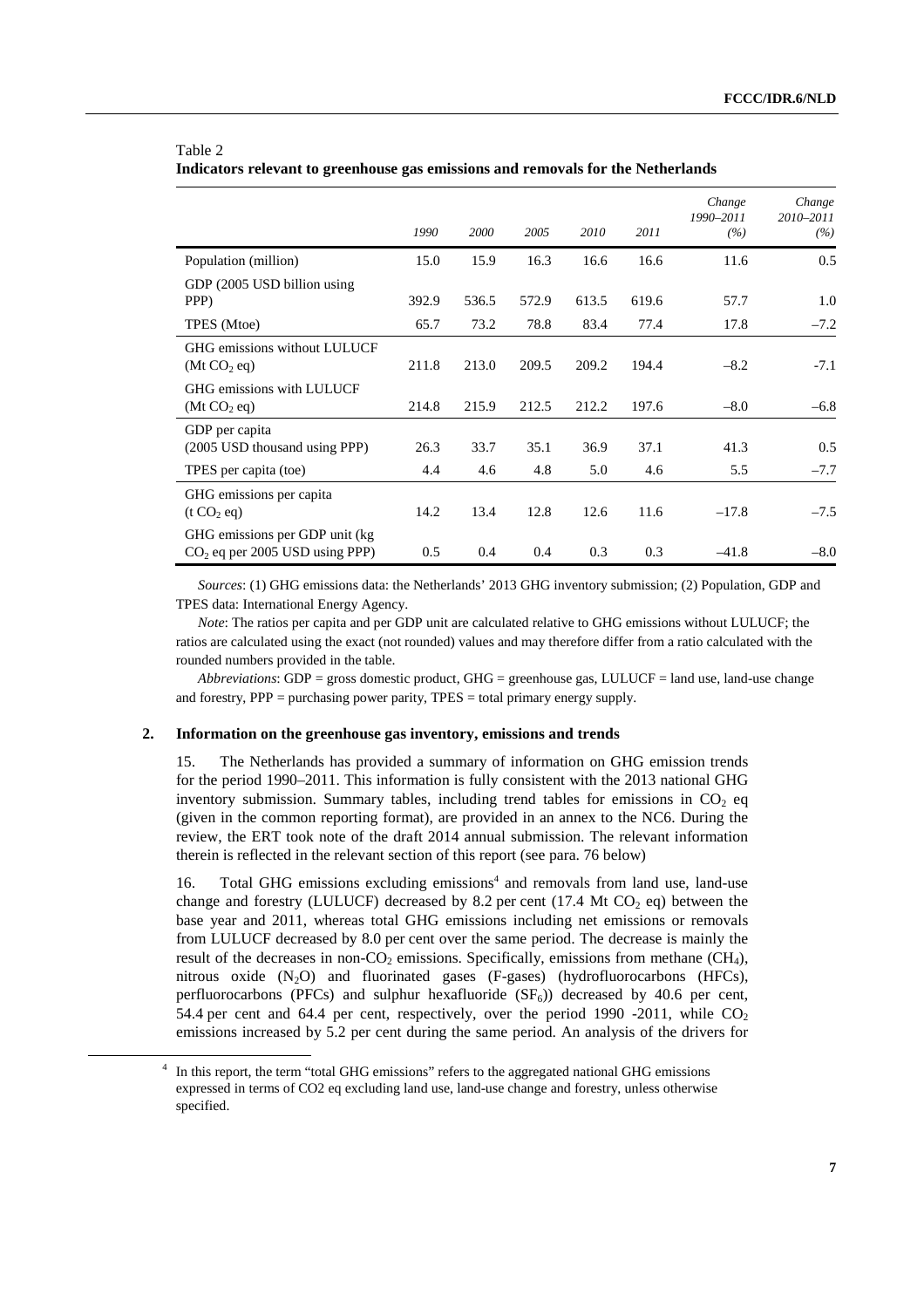GHG emissions trends in each sector is provided in chapter II.B below. Table 3 provides an overview of GHG emissions by sector from the base year to 2011.

17. Total GHG emissions peaked in 1996 at 9.2 per cent over the base year, and then gradually decreased. This decrease has two steps: first between 1998 and 2001 due to a decrease in F-gases reflecting the impact from the PaMs of F-gases that were implemented at that time, and second between  $2006$  and  $2008$  due to a reduction in N<sub>2</sub>O emissions. Emissions of CH4 steadily decreased between 1991 and 2005 due to measures in waste management. GHG emissions increased in 2010 by 5.7 per cent compared with the previous year, and then decreased by 7.1 per cent in 2011. This variation was explained as the impact of the cold winter in 2010. According to the draft 2014 GHG inventory that was available during the review, total GHG emissions for 2012 are estimated to be at the same level as 2011.

|                                                  |       |       | GHG emissions (Mt $CO2$ eq) | Change (%) |                 | Share <sup>a</sup> by<br>sector $(\% )$ |           |           |
|--------------------------------------------------|-------|-------|-----------------------------|------------|-----------------|-----------------------------------------|-----------|-----------|
| <b>Sector</b>                                    | 1990  | 2000  | 2010                        | 2011       | $1990-$<br>2011 | 2010<br>$-2011$                         | 1990      | 2011      |
| 1. Energy                                        | 153.8 | 164.7 | 177.9                       | 163.9      | 6.6             | $-7.9$                                  | 72.6      | 84.3      |
| A1. Energy industries                            | 52.7  | 63.9  | 66.6                        | 62.4       | 18.5            | $-6.3$                                  | 24.9      | 32.1      |
| A2. Manufacturing industries and<br>construction | 33.1  | 27.4  | 27.3                        | 25.8       | $-22.0$         | $-5.4$                                  | 15.6      | 13.3      |
| A3. Transport                                    | 26.3  | 32.8  | 35.0                        | 35.2       | 34.1            | 0.7                                     | 12.4      | 18.1      |
| $A4.-A5. Other$                                  | 38.87 | 39.07 | 46.22                       | 38.09      | $-2.0$          | $-17.6$                                 | 18.3      | 19.6      |
| B. Fugitive emissions                            | 2.9   | 1.5   | 2.7                         | 2.3        | $-19.0$         | $-15.6$                                 | 1.3       | 1.2       |
| 2. Industrial processes                          | 22.2  | 20.3  | 10.4                        | 10.4       | $-52.9$         | 0.3                                     | 10.5      | 5.4       |
| 3. Solvent and other product use                 | 0.5   | 0.3   | 0.2                         | 0.2        | $-71.5$         | $-14.7$                                 | 0.3       | 0.1       |
| 4. Agriculture                                   | 22.6  | 18.8  | 16.6                        | 16.0       | $-28.9$         | $-3.7$                                  | 10.6      | 8.2       |
| 5. LULUCF                                        | 3.0   | 2.9   | 3.0                         | 3.3        | 8.9             | 9.1                                     | 1.4       | 1.7       |
| 6. Waste                                         | 12.8  | 8.9   | 4.1                         | 3.9        | $-69.7$         | $-5.2$                                  | 6.0       | 2.0       |
| <b>GHG total with LULUCF</b>                     | 214.8 | 215.9 | 212.2                       | 197.6      | $-8.0$          | $-6.8$                                  | <b>NA</b> | <b>NA</b> |
| <b>GHG total without LULUCF</b>                  | 211.8 | 213.0 | 209.2                       | 194.4      | $-8.2$          | $-7.1$                                  | <b>NA</b> | <b>NA</b> |

 $\theta$ 

#### Table 3

| Greenhouse gas emissions by sector in the Netherlands, 1990-2011 |  |  |  |
|------------------------------------------------------------------|--|--|--|
|                                                                  |  |  |  |

*Note*: The changes in emissions and the share by sector are calculated using the exact (not rounded) values and may therefore differ from values calculated with the rounded numbers provided in the table.

*Abbreviations*: GHG = greenhouse gas, LULUCF = land use, land-use change and forestry, NA = not applicable. The shares of sectors are calculated relative to GHG emissions without LULUCF; for the LULUCF

sector, the negative values indicate the share of GHG emissions that was offset by GHG removals through LULUCF.

#### **3. National system**

18. The Netherlands provided in its NC6 a description of how its national system is performing the general and specific functions defined in the guidelines for national systems under Article 5, paragraph 1, of the Kyoto Protocol (decision 19/CMP.1). The description includes all the elements mandated by decision 15/CMP.1. The NC6 also contains a reference to the initial review of the national system in 2007, which found that the national system complies with all necessary requirements. The Netherlands explained that since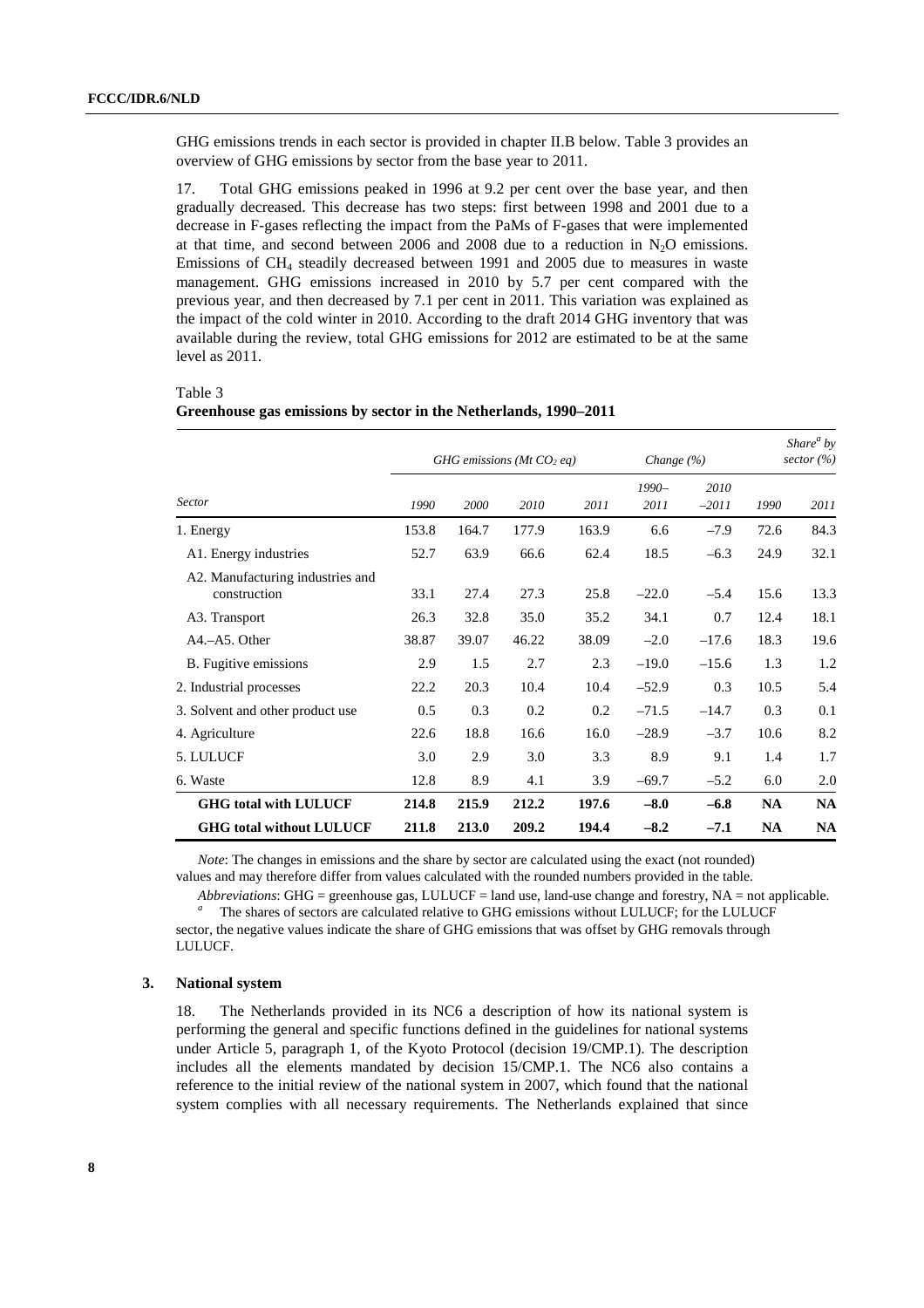then, the national system has remained broadly unchanged, with the exception of some organizational changes that do not affect the performance of the required functions established by decision 19/CMP.1. The ERT took note of the review of the changes to the national system as reflected in the report of the individual review of GHG inventory of the Netherlands submitted in 2013.

19. During the review, the Netherlands provided additional information on the changes to its national system that took place after the NC6 was finalized. In the NC6, the NL Agency (Agentschap NL) was the national single entity. From 1 January 2014, the Netherlands Enterprise Agency (RVO.nl) was appointed by the Ministry of Infrastructure and the Environment as the national single entity. RVO.nl resulted from a merger of the NL Agency with another institution (Dienst Regelingen).

#### **4. National registry**

20. In its NC6, the Netherlands has provided information on the national registry in accordance with the annex to decision 13/CMP.1 and the annex to decision 5/CMP.1. The ERT took note of the review of the changes to the national registry as reflected in the report of the individual review of the GHG inventory of the Netherlands submitted in 2013.

21. During the review week, the Netherlands provided a description of its national registry, how it performs its functions and how it complies with the requirements of the technical standards for data exchange between registry systems. The ERT noted that the Netherlands maintains its national registry in a consolidated manner in the Consolidated System of European Union Registries (CSEUR) with all other EU member States. CSEUR is hosted and facilitated by the European Commission.

### **5. Domestic and regional programmes and/or legislative arrangements procedures related to the Kyoto Protocol**

22. In its NC6, the Netherlands provided a complete and transparent description of the domestic and regional programmes and legislative arrangement procedures related to the Kyoto Protocol. The Netherlands also included some explanations on the existing long-term voluntary agreements; however, these explanations were not given in detail as recommended by the previous review. During the review, the Netherlands provided detailed information on these agreements, including some relevant reports on this matter.<sup>5</sup> Owing to the importance of these agreements in the policymaking of the Netherlands, the ERT encourages the Netherlands to include this information in its next NC submission.

23. The overall responsibility for climate change policymaking lies within the Ministry of Infrastructure and the Environment of the Netherlands, and a number of national institutions are involved in the implementation of this policy, in particular the Ministry of Economic Affairs and the Ministry of the Interior and Kingdom Relations.

24. As a Party to the Kyoto Protocol, the Netherlands had an emission reduction target for the first commitment period during 2008–2012. At the time of signing of the Kyoto Protocol, the European Union agreed upon a GHG reduction percentage of 8 per cent for the EU as a whole. This common target was subsequently divided among the EU member States and reflected in the burden-sharing agreement (European Council decision 2002/358/EC). For the Netherlands, this resulted in an emission reduction target of 6 per

 $\frac{1}{5}$  <http://www.rvo.nl/sites/default/files/bijlagen/2MJAP1171\_Long\_Term\_Agreements.pdf>, <http://www.rvo.nl/sites/default/files/2013/12/Monitor%20energiebesparing%20gebouwde%20omge ving%20(2013).pdf> and <http://www.wageningenur.nl/nl/Publicatiedetails.htm?publicationId=publication-way-343435373736>.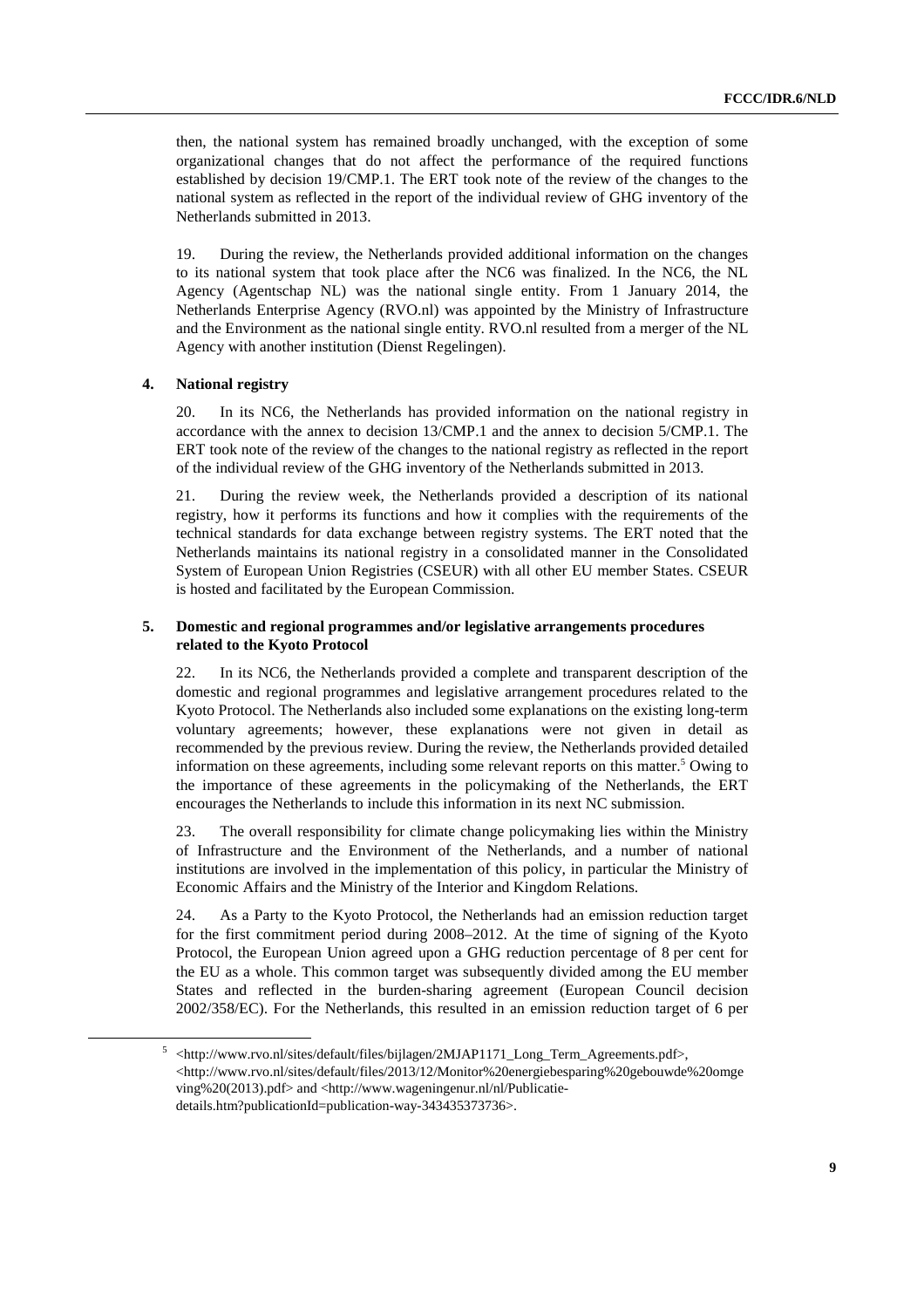cent below the emissions level in the base year for the 2008–2012 period. For the second commitment period from 2013 to 2020, the Netherlands committed to contributing to the joint EU commitment to reduce GHG emissions by 20 per cent compared with the baseyear level.

25. As an EU member State, the Netherlands also applies EU climate policy, including EU common and coordinated PaMs that are relevant to climate change. These include, among others, the European Council decision 2002/358/EC on the burden sharing of the European Union's emission reduction target for the Kyoto Protocol, and European Parliament and Council decision 280/2004/EC on the so-called monitoring mechanism, which ensures that EU progress towards meeting the Kyoto Protocol target is monitored and evaluated in a systematic way.

26. The European Union directive 2003/87/EC introduced the European system for  $CO<sub>2</sub>$ emissions trading. With the introduction of the European Union Emissions Trading System (EU ETS), a large part of European emissions was restricted under an EU wide maximum cap. As a result, from 2013 onwards, national targets under EU legislation only take into account emissions outside the EU ETS (European Union effort-sharing decision (ESD) 406/2009/EC).

27. Implementation of the Kyoto Protocol in the Netherlands is underpinned by the Environmental Management Act, which provides the legal basis for most environmental regulations that affect emissions of GHGs (e.g. regarding environmental permits and  $CO<sub>2</sub>$ emissions trading). The Act provides the framework for enforcing commitments undertaken in the long-term agreements and the benchmarking covenant by companies that do not participate in emissions trading. The Act also regulates the enforcement of legal measures in the event of violations. Authorities that are responsible for enforcement have several means by which to impose sanctions, for example, through imposing pecuniary penalties, withdrawing licences and, when required, criminal sanctions.

28. There are other relevant institutional arrangements and procedures for the implementation of the Kyoto Protocol. The Ministry of Infrastructure and the Environment is the designated national authority for the clean development mechanism (CDM) and the national focal point for joint implementation (JI) in the Netherlands. Various types of instruments are deployed by the Netherlands to acquire certified emission reductions from the CDM projects and emission reduction units from JI projects. For this purpose, voluntary and non-legally binding memorandums of understanding have been signed with several developing country Parties and Parties with economies in transition. The Dutch Government has also signed an agreement to purchase the assigned amount units from Latvia.

29. The Netherlands ensures public access to information. To that end, after adoption, all laws and underlying legislative arrangements in the Netherlands are published in one of several official government bulletins and/or directly on the website.<sup>6</sup> The Freedom of Information Act and the Environmental Management Act also provide public access to information regarding the enforcement of environmental rules and regulations.

30. The Netherlands provided a description of national legislative arrangements and administrative procedures that seek to ensure that the implementation of activities under Article 3, paragraph 3, and elected activities under Article 3, paragraph 4, of the Kyoto Protocol also contribute to the conservation of biodiversity and the sustainable use of natural resources. The Forest Act and the Flora and Fauna Act ensure the sustainable management of forests in implementing these activities. The former contains the obligation

 $\overline{\phantom{0}}$  $6$  <www.rijksoverheid.nl>.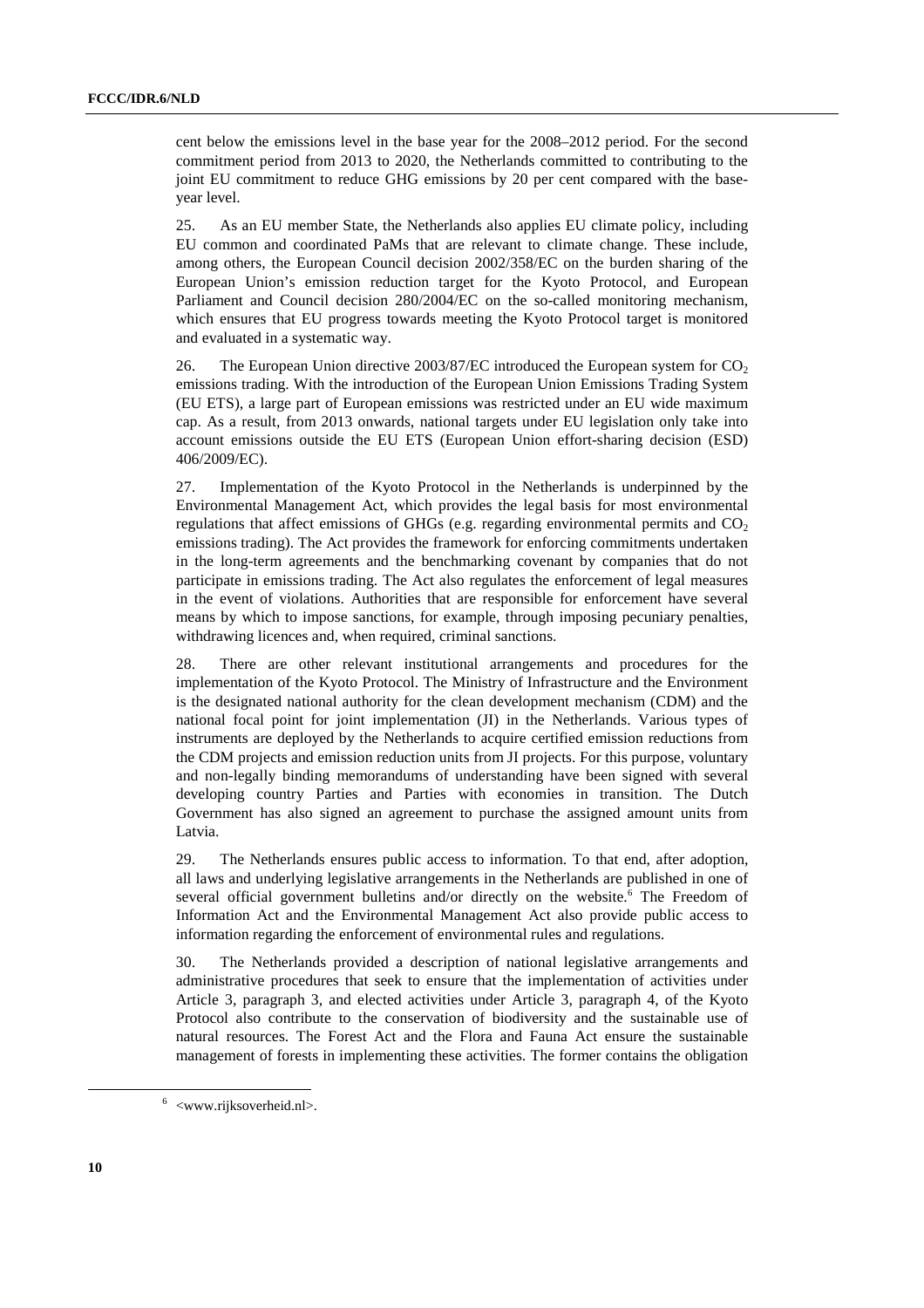to report felling activities and to replant within three years of felling, while the latter ensures that the negative consequences of (management) activities on biodiversity are minimized.

### **B. Policies and measures, including those in accordance with Article 2 of the Kyoto Protocol**

31. The Netherlands has provided in its NC6 comprehensive and well-organized information on its package of PaMs implemented, adopted and planned, in order to fulfil its commitments under the Convention and its Kyoto Protocol. Each sector has its own textual description of the principal PaMs, subdivided by the main GHGs targeted. A summary table of the PaMs, divided by sector, with information on the principal GHGs targeted and their expected impact, was also provided.

### **1. Policies and measures related to implementation of commitments under the Convention**

32. The Netherlands reported on its PaMs adopted, implemented and elaborated in achieving its commitments under the Convention. The Netherlands provided information on PaMs by sector and by gas and a description of the principal PaMs. The description of the principal PaMs included the objectives and the type of instrument. The Netherlands has also provided information on how it believes its PaMs are modifying longer-term trends in anthropogenic GHG emissions and removals, in accordance with the objective of the Convention.

33. The NC6 does not include some information required by the guidelines on the status of some of the PaMs and the implementing entities. The ERT recommends that the Netherlands include two additional columns in the table with the main PaMs by sector (table 4.6 of the NC6) to present this information, as was done in the NC5. In several cases, PaMs in the NC6 consisted of both a planned and implemented component. This was, for instance, the case for biofuels and for the scheme to reduce other greenhouse gases ('reductie overige broeikasgassen' (ROB) scheme). The ERT recommends that the Netherlands increase transparency, by consistently and uniformly reporting for each PaM what has already been implemented and what was planned, in its next NC.

34. The Netherlands reported, in its NC, on the overall policy context, and the national targets for GHG mitigation in 2020. The PaMs contained in the NC6 do not represent an exhaustive list of all actions taken by the Netherlands, but rather, the NC6 contains all the PaMs with the most significant impact. The progress of PaMs to mitigate GHG emissions is monitored, both ex post and ex ante.

35. In the NC6, the Netherlands identified some important PaMs that are no longer in place since the submission of the NC5. Important PaMs that are no longer in place include the feed in premium to the scheme stimulating sustainable energy production ('stimulering duurzame energieproductie' (SDE)) and support for combined heat and power (CHP) under the SDE/SDE+ scheme. The ERT noted, however, that this list was not exhaustive and that an important policy instrument included in the NC5 (the national climate policy implementation plan (NCPIP)) was no longer in place. The Netherlands explained during the review that this overarching policy has expired, but policy instruments contained in it have been continued in most cases. Therefore the NC6 contains, with a few exceptions, a similar set of PaMs to those in the NC5.

36. The Netherlands provided in its NC6 little information on the costs and non-GHG benefits of the PaMs, despite the fact that cost-effectiveness is an important element in the policymaking process of the Netherlands. In the NC6, reference is made to a cost–benefit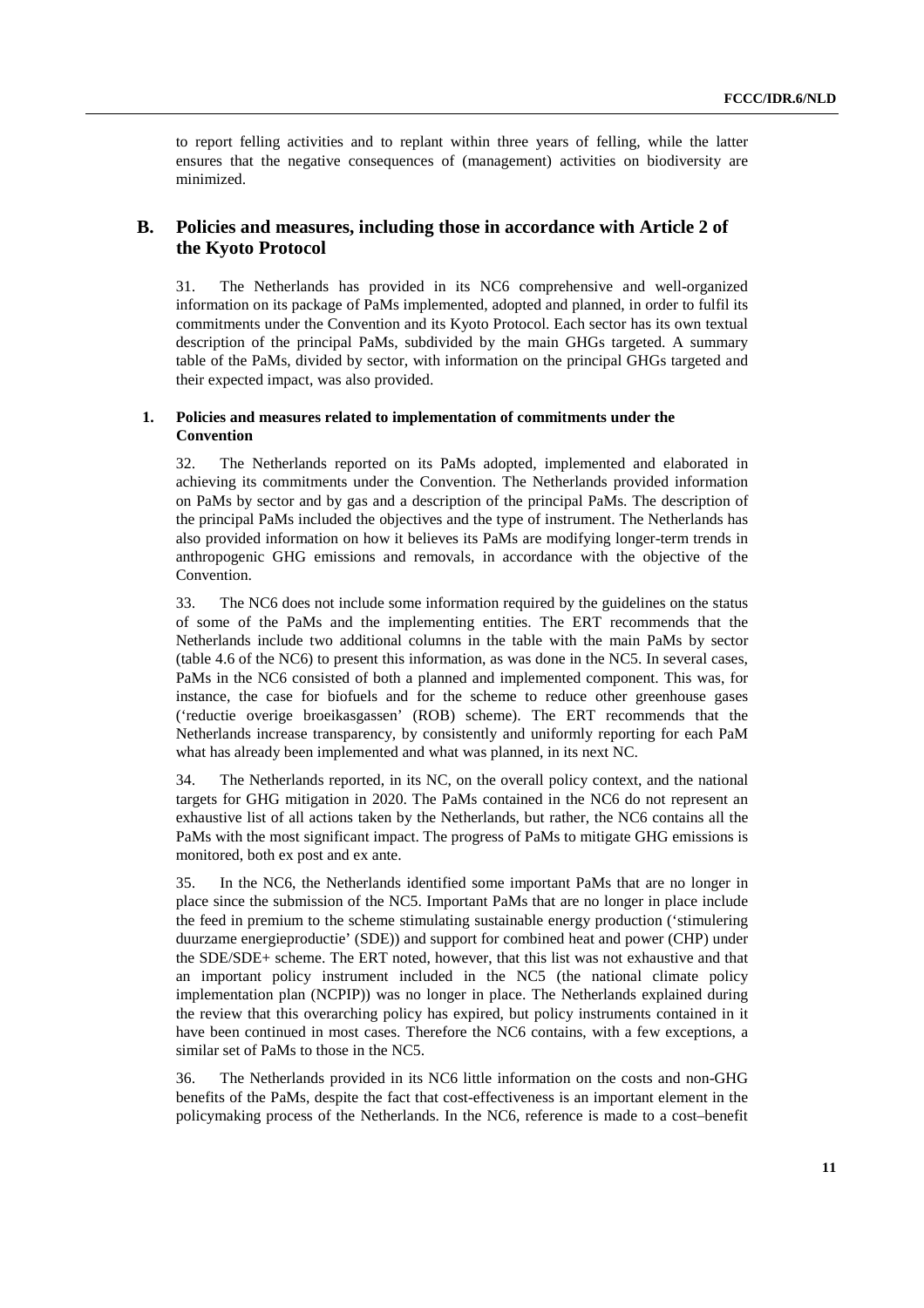analysis study, and the ERT noted that the Netherlands could include specific information contained in this report in its next NC submission. In particular, for the key PaMs, such as the SDE+ scheme, additional information may be included in this regard.

37. With regard to PaMs taken by the regional and local government, the Netherlands referred to the Local Climate Agenda, which is a joint initiative bringing together local authorities (provinces, municipalities and regional water authorities) and central government to address climate change. During the review, the Netherlands provided additional information on this initiative and other local initiatives (the Rotterdam climate initiative and Wij krijgen Kippen). The ERT noted that the Netherlands could emphasize more on the actions taken by regional and local governments in its next NC.

38. In the NC6, quantified impacts of PaMs have been reported in the table with the main PaMs by sector (table 4.6 of the NC6). It has been reported that there was double counting in the quantification of some of the PaMs. During the review, the Netherlands explained that this double counting did not have a significant impact on the overall results (e.g. rebound effects from one sector to another sector). The ERT encourages the Netherlands to increase the transparency of its reporting by including more information on the estimation methodology than currently provided in the NC6, especially for the most important PaMs (e.g. the SDE+ scheme and the long-term agreement on energy efficiency for EU ETS companies). The ERT also encourages the Netherlands to increase the transparency of its reporting by providing quantified emission reductions for a specific year rather than average emission reductions over a time period, as this would improve interpretability and allow for a better assessment of how individual PaMs are contributing to achieving the target. In addition, the ERT encourages the Netherlands to include aggregated emission reductions for each sector.

39. Some of the recommendations from the previous review were taken into consideration to improve reporting in the NC6. According to the in-depth review of the NC5, the Netherlands was encouraged to also include policies and practices that lead to higher levels of anthropogenic GHG emissions. The Netherlands included this information in the NC6 with respect to the increased speed limit on highways, which has already been implemented. Information on an upcoming policy change in milk quota was also included.

### **2. Policy framework and cross-sectoral measures**

40. Since the submission of the NC5, there have been significant institutional changes in the Netherlands with respect to climate change policy framework. The Ministry for Infrastructure and the Environment is now responsible for the overall national climate change policy framework, while other ministries (i.e. Ministry of the Interior and Kingdom Relations and the Ministry of Economic Affairs) are also involved. During the review, the Netherlands provide further explanation on the division of competences and on how coordination of climate actions among the different ministries is achieved.

41. In the NC5, the key policy framework reported to meet the target under the Kyoto Protocol for the 2008–2012 period was NCPIP. NCPIP is no longer included in the NC6 as this plan expired in 2012, although most policy instruments contained in NCPIP did continue. The Environmental Management Act is the main legal instrument of climate change policy, providing the legal basis for some important PaMs, including voluntary agreements between the national government and industries, the EU ETS and the national waste management plan. The Netherlands mentioned in the NC6 the new policy framework of the Climate Agenda, initiated at the end of 2013, which will link actions related to mitigation and adaptation. The Netherlands provided additional information on this new initiative during the review.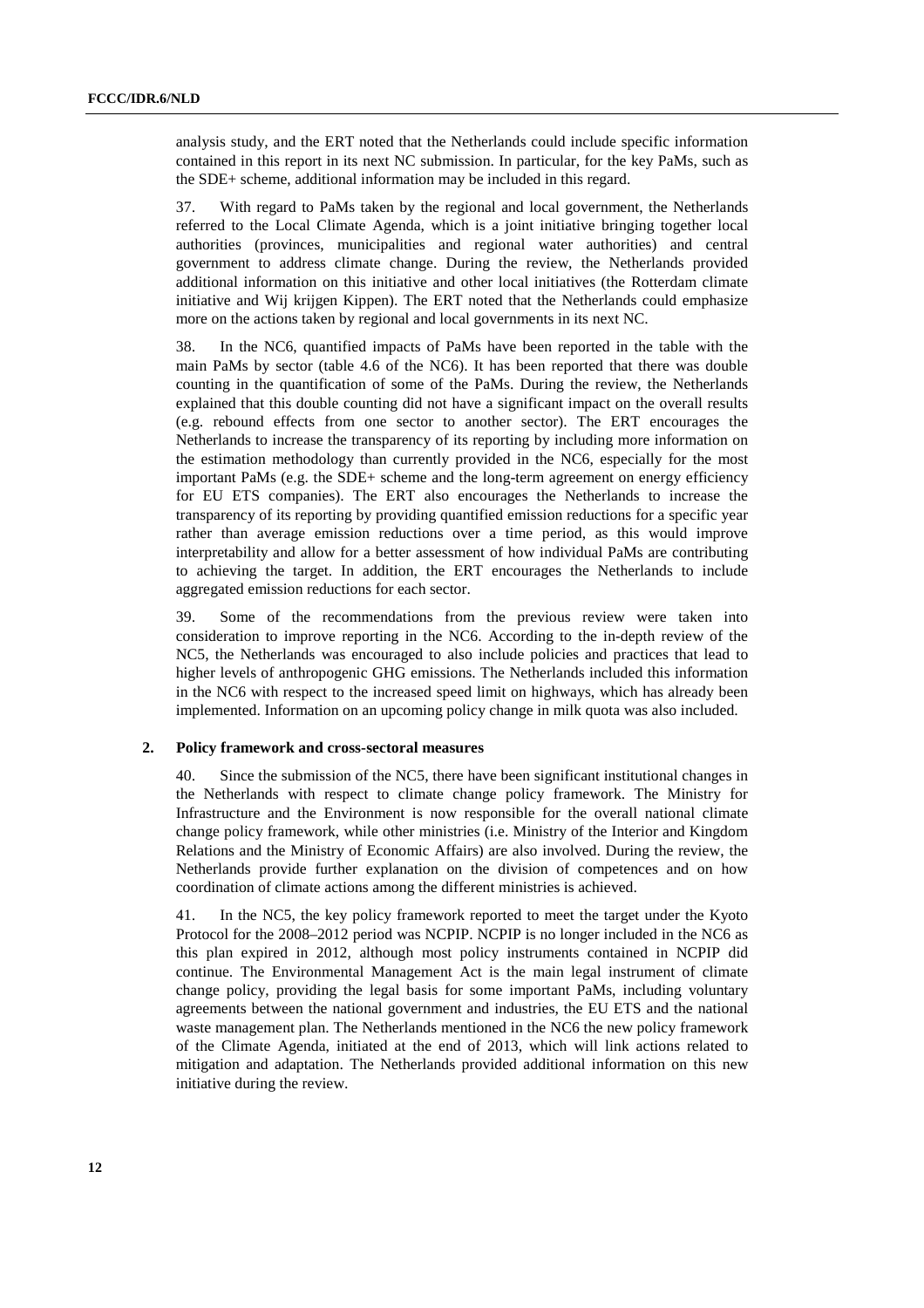42. Few PaMs in the NC6 refer to actions taken at the regional or local levels. The NC6 only refers to the Local Climate Agenda. During the review week, the Netherlands elaborated on this agenda. The ERT requested additional information on PaMs taken by municipalities and provinces in the Netherlands to reduce GHG emissions. In response, the Netherlands elaborated that some regional and local authorities do have an active climate policy, implementing actions that affect GHG emissions in different sectors. As an example, the covenant of mayors was mentioned, in the context of which, 14 Dutch municipalities have submitted an action plan to reduce GHG emissions. The ERT encourages the Netherlands to also include important policy initiatives from authorities at subnational levels.

43. The Netherlands provided comprehensive information on PaMs at the national and EU levels. Table 4 provides a summary of the reported information on the PaMs of the Netherlands.

Table 4

| Sectors affected                             | List of key policies and measures                                                                                                            | Estimate of<br>mitigation impact<br>(Mt CO <sub>2</sub> eq) |
|----------------------------------------------|----------------------------------------------------------------------------------------------------------------------------------------------|-------------------------------------------------------------|
| Policy framework and cross-sectoral measures |                                                                                                                                              |                                                             |
|                                              |                                                                                                                                              | 9.4                                                         |
|                                              | $CO2$ Emissions Trading System (EU ETS)<br><b>Environmental Management Act</b>                                                               | NA.                                                         |
| Renewable energy                             | SDE+ ('stimulering duurzame energieproductie',<br>stimulating sustainable energy production) and<br>other financial incentives of renewables | 64.6                                                        |
| Energy efficiency                            | $CO2 ETS$ and long-term agreements on energy<br>efficiency for EU ETS enterprises                                                            | 7.1                                                         |
|                                              | Long-term agreements on energy efficiency for<br>non-EU ETS enterprises and fiscal measures for<br>energy and other green investments        | 4.4                                                         |
| Residential and commercial<br>sectors        | Energy performance standards (new buildings)<br>and ecodesign directive                                                                      | 0.1                                                         |
|                                              | Energy efficiency in the built environment<br>covenant (more with less; Koepelconvenant)                                                     | 2.7                                                         |
|                                              | Block-by-block incentive scheme (blok-voor-<br>blok programma) and innovation programme on<br>built environment                              | >0.05                                                       |
| Transport                                    | Decision on biofuels as renewable energy for<br>transport                                                                                    | 2.3                                                         |
|                                              | Efficient driving campaign and trucks for future                                                                                             | 0.7                                                         |
|                                              | European Union $CO2$ emission standards for cars<br>and fiscal policy on car efficiency                                                      | 0.9                                                         |
| Industrial sectors                           | Measures to reduce $N_2O$ emissions from nitric<br>acid production                                                                           | 5.6                                                         |
| Agriculture                                  | Clean and efficient agrosectors covenant                                                                                                     | 1.9                                                         |
|                                              | EU ETS and sectoral ETS for horticulture                                                                                                     | 1.2                                                         |
|                                              | Emission regulation of $CH4$ emission gas engines                                                                                            | 0.9                                                         |
|                                              | Limiting the size of cattle stock and manure<br>management                                                                                   | 0.4                                                         |

**Summary of information on policies and measures reported by the Netherlands**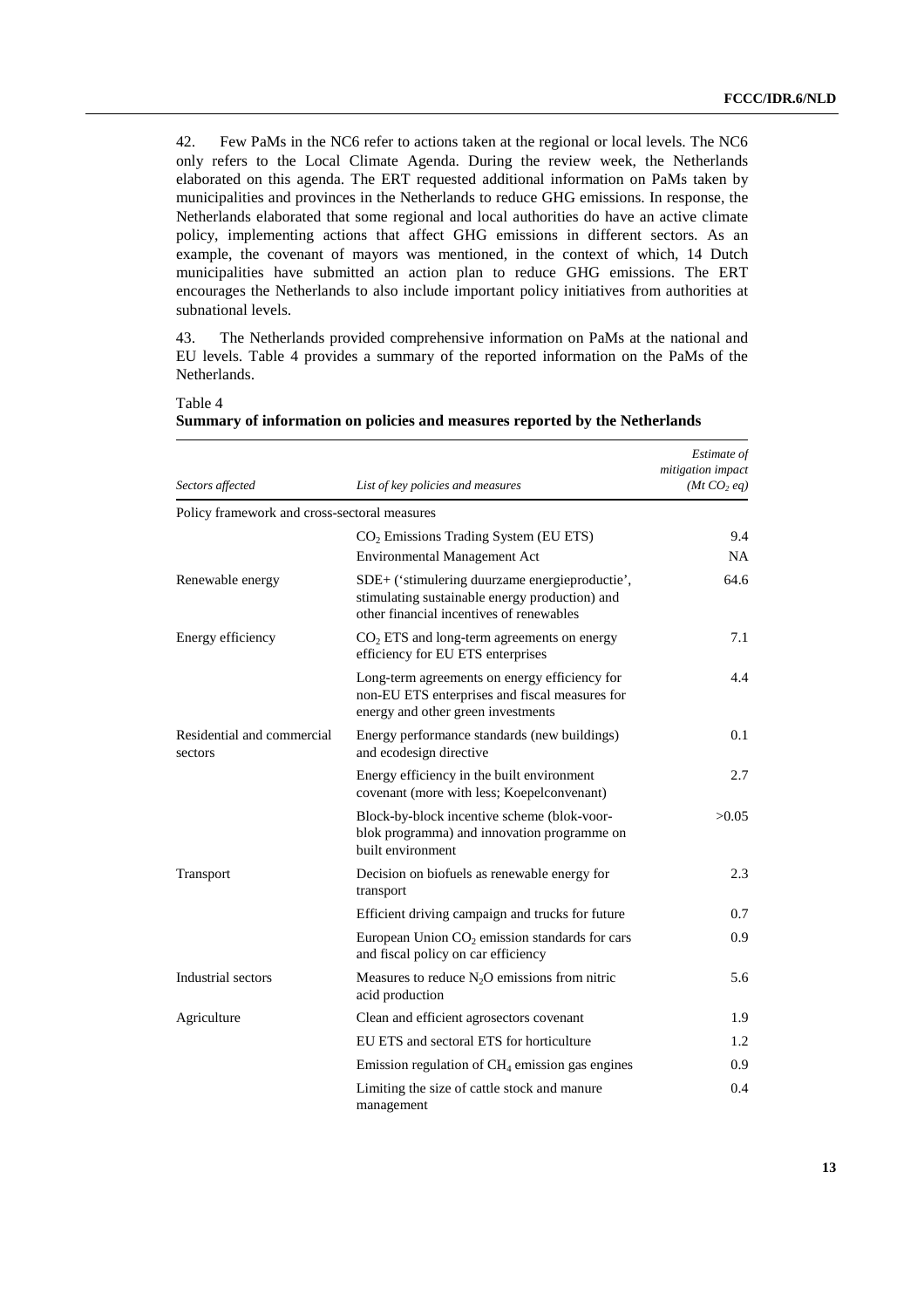| Sectors affected | List of key policies and measures | Estimate of<br>mitigation impact<br>(Mt CO <sub>2</sub> eq) |
|------------------|-----------------------------------|-------------------------------------------------------------|
|                  | Ammonia and manure policy         |                                                             |
| Waste management | Landfill policy                   | 2.8                                                         |

*Note*: The greenhouse gas reduction estimates are reductions in carbon dioxide or carbon dioxide equivalent for 2020 in Mt.

### **3. Policies and measures in the energy sector**

44. The energy sector is the largest contributor to the Netherlands' total GHG emissions (71 per cent in the base year and 83 per cent in 2011 of total GHG emissions). The emissions level of the energy sector increased by approximately 6.6 per cent in the period 1990–2011 (10.1 Mt  $CO<sub>2</sub>$  eq), mainly owing to increased emissions in the energy industries and the transport sector, which offset emission reductions achieved in the manufacturing industries and construction (7.3 Mt  $CO<sub>2</sub>$  eq) in 2011 compared with 1990. Total energy consumption in the Netherlands grew in 2011 to 2478.7 PJ that represents a 8.8 per cent growth compared with 1990. In the same period, the number of households increased by 21 per cent and GDP at market prices increased by 160 per cent.

45. *Energy supply*. Total primary energy consumption by the energy industries grew from 713 TJ in 1990 to 930 TJ in 2011, representing a 30 per cent increase. GHG emissions from the energy industries increased from 52.7 Mt CO<sub>2</sub> eq in 1990 to 62.4 Mt CO<sub>2</sub> eq in 2011 (an 18.5 per cent increase). Thus, energy supply ranked second in terms of emissions growth, surpassed only by the transport sector (see paras. 53–55 below on transport). These emissions are caused primarily by public electricity and heat production, as well as petroleum refining. Electricity and heat production consumed 46 per cent more primary energy (mostly gas and solid fuels) in 2011 than in 1990.

46. The central PaMs to reduce GHG emissions from energy supply are those promoting the use of renewable energy sources. Since the submission of the NC5, the Netherlands has replaced the SDE-scheme with the SDE+-scheme for the production of renewable energy and has abandoned support for combined heat and power (see para. 48). CHP has already contributed significantly to the supply of electricity and heat in the Netherlands, and in 2011, the installed CHP capacity in the Netherlands was 12.3 GW, representing 44 per cent of the total installed electricity capacity. The Netherlands considers CHP a mature technology and additional financial or fiscal support could lead to market distortions.

47. *Renewable energy sources*. In 2011, renewable energy contributed to over 4 per cent of total energy consumption and 11 per cent of energy consumption for electricity generation. In the period 2009–2011, the growth of renewable energy in the Netherlands had been slowing down by only 0.1 percentage point per year. Based on the EU Climate and Energy Package, the Netherlands has the target of achieving a 14 per cent target for energy production from renewable sources in 2020 and based on the national energy agreement (2013), a target of 16 per cent in 2023.

48. The ERT noted that there is a significant gap between the situation in 2011 and the target in 2020, which would require an annual increase of renewable energy of 1 percentage point by 2020. Since 2011, policy instruments to support renewable energy have been strengthened, especially by the SDE+ feed-in scheme. This scheme supersedes the previous SDE scheme and the Environment Quality of Electricity Production Tax scheme. During the review, the Netherlands explained that the impact of this policy is expected to be visible in the course of the years, due to the start-up time of new installations.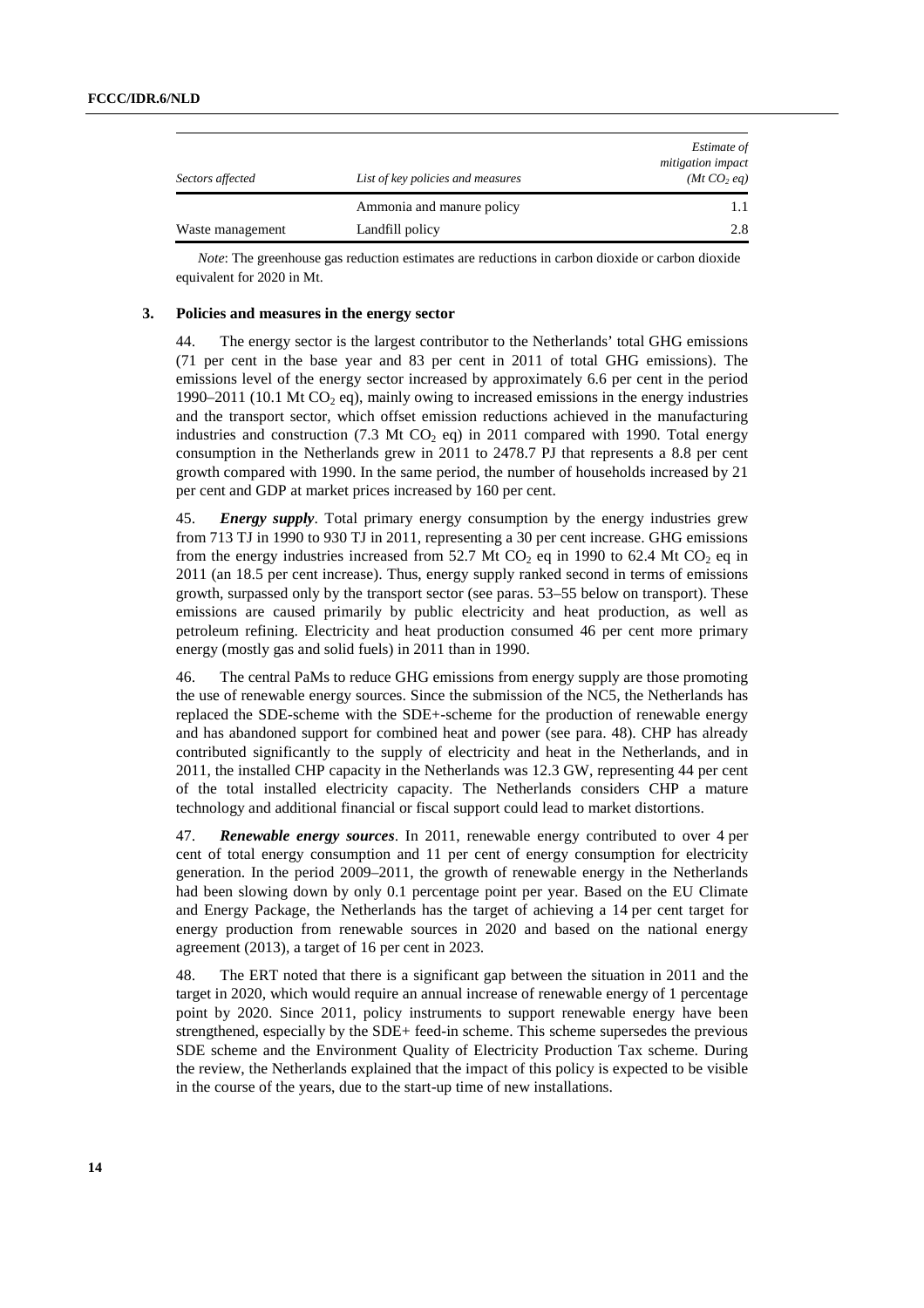49. The Netherlands has also taken measures to remove non-financial barriers, for example, in the further development of onshore wind energy, the Dutch Government made implementation agreements with the provinces concerning spatial planning. The ERT noted that, according to projections, current and planned PaMs may not be sufficient to reach the 14 per cent renewable energy target. During the review, the Netherlands provided more information on how the Social Economic Council ('Sociaal Economische Raad' (SER)) energy agreement, not included in the projections, will have an additional impact on the further development of renewable energy sources. This impact is expected to result from encouraging biomass co-combustion in coal-fired power plants and the development of offshore wind energy.

50. *Energy efficiency*. The European Union energy efficiency directive, which sets a target for an annual additional 1.5 per cent reduction of energy sales, is central in promoting energy efficiency in the Netherlands. The Netherlands explained during the review that this would mean a 480 PJ energy saving in 2020 compared with the average annual energy consumption in 2010–2012. Specific PaMs to reach this target are the energy tax, the energy investment allowance (see para. 56 below) and the voluntary long-term agreement with EU ETS and non-EU ETS industries (see para. 56 below). The energy tax is levied on all electricity and natural gas consumption, but the level of tax depends on the consumption (large energy consumers have a lower energy tax) and on specific agreements between different sectors and the Dutch Government.

51. *Residential and commercial sectors*. The NC6 contains a comprehensive overview of PaMs in the residential and commercial sectors. PaMs planned and implemented in the building sector target both existing (e.g. via long-term agreements with the rent sector) and new buildings (e.g. via the energy performance coefficient), as well as electricity consumption (e.g. via the eco design directive).The most important PaM concerning the emissions from the residential and commercial sector is the long-term agreement Koepelconvenant.

52. During the review week, the Netherlands reported on the progress made in this sector in 2012 compared with 2008. Energy consumption, including natural gas, heat and electricity, decreased by 9 PJ during this period, whereas the target is to reduce by 77 PJ in 2015 and 109 PJ in 2020 compared with 2008. The ERT noted that there is still a significant gap between the achievements so far and the target. Progress is annually assessed and reported, which allows for a good follow-up of the progress.

53. *Transport sector*. Emissions from the transport sector are relatively high in the Netherlands and increased to 35.2 Mt  $CO<sub>2</sub>$  eq in 2011 compared with 26.3 Mt  $CO<sub>2</sub>$  eq in 1990 (a 34.1 per cent increase). Thus, the transport sector ranked first in terms of emission growth. This increase in emissions is caused by an increase in both passenger and freight traffic. Emissions are expected to decrease to  $34.5$  Mt CO<sub>2</sub> eq in 2020 with implemented and planned PaMs. As was requested in the technical review report of the NC5, the Netherlands provided, in its NC6, information on the effects of important transport PaMs such as the promotion of biofuels and the EU  $CO<sub>2</sub>$  emission standards for cars (albeit together with the fiscal policy on car efficiency).

54. The most important policies to achieve this are the transposition of EU common and coordinated PaMs by the Netherlands. These include the implementation of European Union directive 2009/28/EG on renewable energy, which states that the Netherlands should ensure that a minimum share of 10 per cent of all energy consumption in transport must come from renewable sources, and the EU  $CO<sub>2</sub>$  emission standard for cars. In addition, the Netherlands implemented policies to support demonstration projects (e.g. trucks of the future) and innovation programmes (e.g. for electric- and hydrogen-powered cars).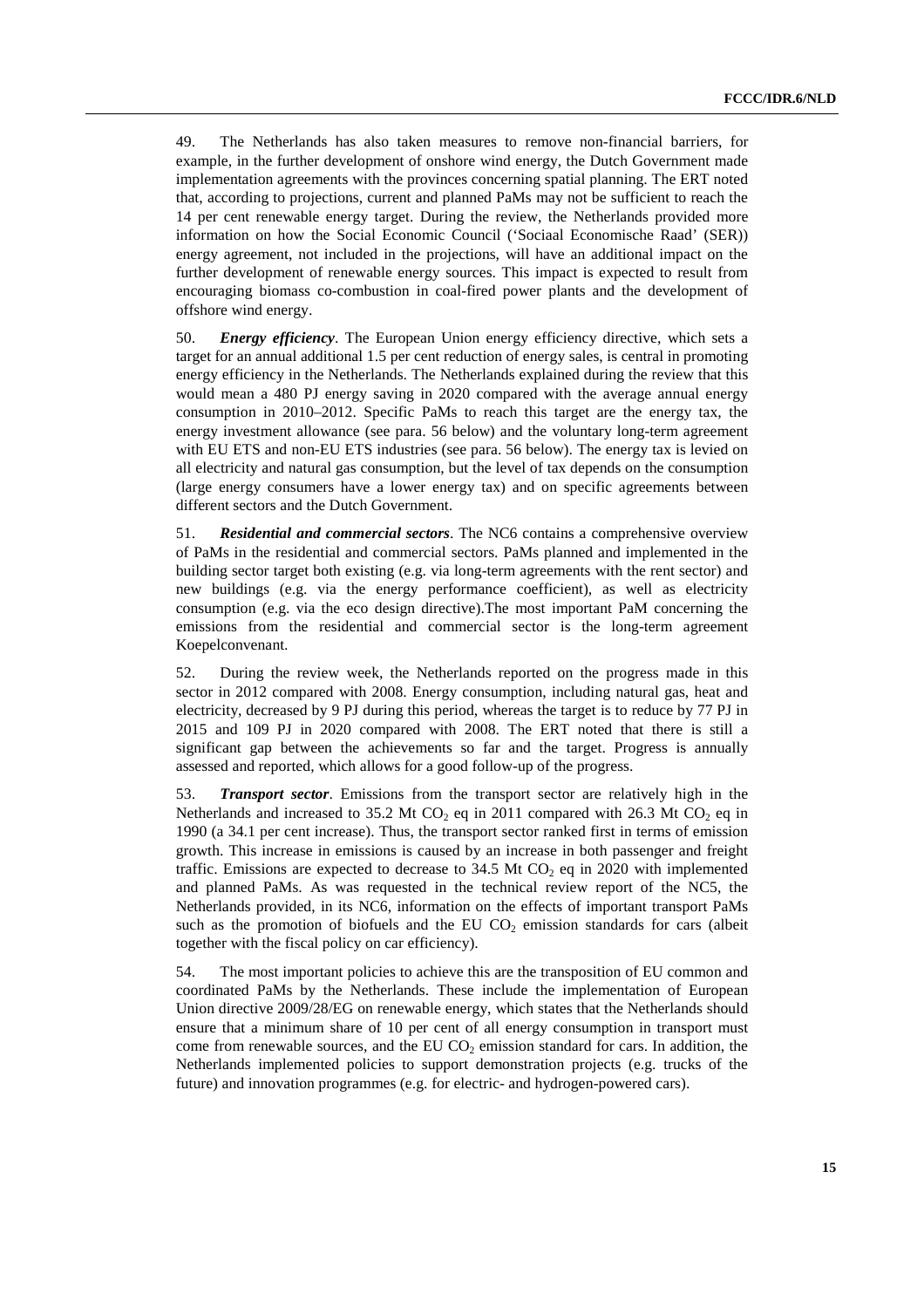55. The ERT noted that the PaMs focus primarily on improving energy efficiency and/or reducing the emission factors through modal shift. Policies to stimulate the modal shift to public transport and to reduce the number of vehicle-kilometres are not included in the NC6. During the review, the Netherlands confirmed that this is not considered a priority, but that within the SER agreement, provisions have been made to promote and facilitate the use of public transport.

56. *Industrial sector*. The emissions from energy use in the manufacturing industries and construction decreased from 33.1 Mt CO<sub>2</sub> eq in 1990 to 25.8 Mt CO<sub>2</sub> eq in 2011. In 2011, this sector was responsible for 16 per cent of the total GHG emissions from energy use. The key PaMs in the industrial sector include the energy investment allowance, providing a direct financial incentive for energy efficiency investments by industry via a tax deduction, and the long-term agreements with EU ETS and non-EU ETS enterprises. Within the long-term agreement on energy efficiency for EU ETS companies, companies have to prepare an energy efficiency plan. This plan contains an overview of profitable measures (i.e. those that have an internal rate of return of 15 per cent or a payback time of five years) and a timeline for the implementation of these measures.

57. The voluntary agreements with industry are supported by financial incentives (energy investment allowance) and are enforced with environmental permits. Companies not participating in the voluntary long-term agreement are required via environmental permits to implement all energy efficiency measures with an internal rate of return of 15 per cent. During the review, additional information was provided to the ERT on the impact of the long-term agreement on energy efficiency, showing its efficacy.

#### **4. Policies and measures in other sectors**

58. Between 1990 and 2011, GHG emissions from industrial processes (including solvent and other product use), agriculture and waste decreased from 61.1 Mt  $CO<sub>2</sub>$  eq to 33.8 Mt  $CO<sub>2</sub>$  eq, which is a reduction of 45 per cent. This decrease was driven by emission reductions in industrial processes ( $-11.7$  Mt CO<sub>2</sub> eq), agriculture ( $-6.5$  Mt CO<sub>2</sub> eq) and waste  $(-8.9 \text{ Mt } CO<sub>2</sub> \text{ eq}).$ 

59. *Industrial processes*. Between 1990 and 2011, GHG emissions from the industrial processes sector decreased by 56 per cent, mainly owing to a reduction in  $N<sub>2</sub>O$  emissions from nitric acid production as well as reduction in HFC and PFC emissions.

60. The most important PaM reducing emissions from industrial process is the ROB scheme. ROB is a cross-sectoral PaM that focuses on non- $CO<sub>2</sub>$  GHG mitigation, and includes support for research and development, feasibility studies, demonstration projects and improving market competitiveness of new technologies. ROB promotes cooperation and technological innovation among national and local governments, private companies, research institutions and other stakeholders in different sectors such as agriculture, waste and industry. The Netherlands plans to reduce its emissions by 8–10 Mt  $CO<sub>2</sub>$  eq in 2020 with the use of ROB. Large reductions have been achieved in the industry, mostly in nitric acid production  $(N_2O$  emissions).

61. *Agriculture*. The agricultural sector is very important for the Dutch economy, as it contributes a share of 10 per cent in the total GDP. Between 1990 and 2011, GHG emissions from the agricultural sector decreased by 29 per cent, mainly through the reduction in  $N_2O$  emissions from agricultural soils and, to a lesser extent, through the reduction in emissions from enteric fermentation and manure management.

62. The Netherlands plans to reduce non- $CO<sub>2</sub>$  GHG emissions from the agricultural sector by  $4-6$  Mt CO<sub>2</sub> eq in 2020 compared with the 1990 level. This target is included in the clean and efficient agricultural sectors covenant, which stipulates that each sector will draw up an annual work plan to describe specific projects that will contribute to the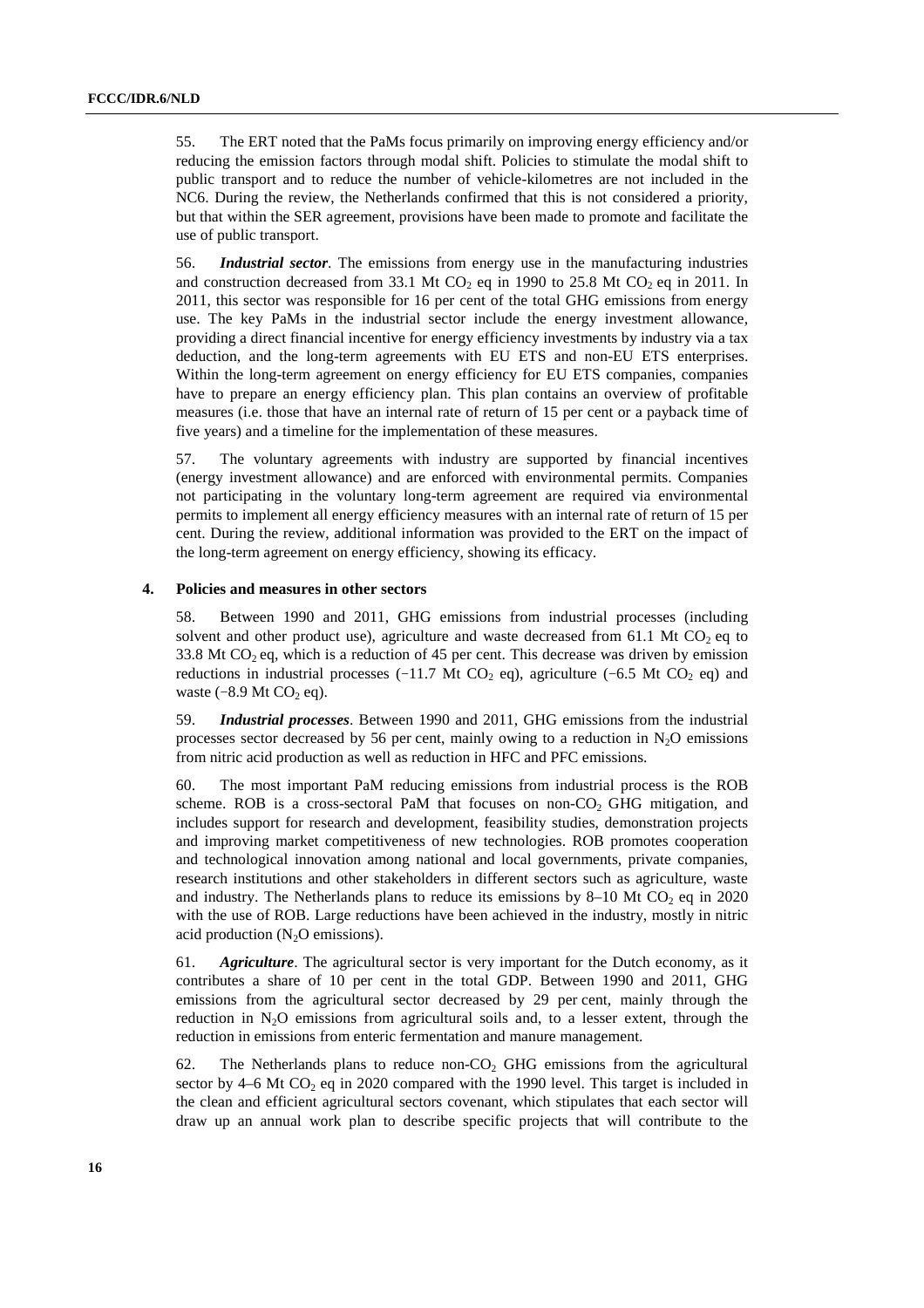realization of the targets. These projects could be the development of best management practices for reducing  $N_2O$  emissions and the adjustment of cattle feed to reduce  $CH_4$ emissions. The Netherlands reported that the limitations on dairy herds imposed by the European Union will expire in 2015, which could lead to an increase in the number of dairy herds and the emissions.

63. The key PaM to reduce energy-related GHG emissions in the agricultural sector is the clean and efficient agricultural sectors covenant. This covenant aims to reduce  $CO<sub>2</sub>$ emissions by  $3.5-4.5$  Mt CO<sub>2</sub> eq in 2020 compared with 1990. It also aims to increase energy production by renewable energy in agriculture to 200 PJ in 2020, via biomass, wind, solar and geothermal energy. With respect to the latter, the Netherlands provided an overview of specific policy instruments to promote geothermal energy during the review. The most important agricultural subsector with respect to GHG emissions is the horticultural sector. The Netherlands has an ambition to reduce GHG emissions in the horticultural sector by 48 per cent in 2020 compared with 2005 and improve energy efficiency by 2 per cent per year from 2011 to 2020.

64. *LULUCF*. The LULUCF sector was a net source of 3.3 Mt CO<sub>2</sub> eq in the Netherlands in 2011 and net GHG emissions increased by 8.9 per cent since 1990. In the Netherlands, 10 per cent of the total surface area is covered by forests, of which almost all is managed in accordance with the principles of sustainable forest management. The Netherlands explained during the review that sustainable forest management is achieved through the Forest Act and the Flora and Fauna Act. Forest policy has been integrated into a nature conservation policy that has the central theme of developing a nature conservation network. The nature network included 560,000 ha of land by 2011, with the aim to convert an additional 80,000 ha into nature reserves by 2027, under the responsibility of the provinces.

65. *Waste management*. Between 1990 and 2011, GHG emissions from the waste sector decreased by 71 per cent, mainly owing to a significant reduction in the amount of waste disposed on landfill sites as a result of the Government's policy on waste management. This policy focuses first on prevention, second on reuse and third on waste incineration with energy recovery and an introduction of relevant targets. Waste management is regulated by the Environmental Management Act, which stipulates that every six years, a waste management plan has to be issued. Landfilling decreased significantly in the Netherlands, and measures to reduce  $CH_4$  emissions from landfill sites are in place.

### **5. Policies and measures related to implementation of commitments under the Kyoto Protocol**

66. The Netherlands reported on its package of PaMs planned, adopted, and implemented in achieving its commitment under the Kyoto Protocol.

67. The NC6 includes information on how the Netherlands promotes and implements the International Civil Aviation Organization (ICAO)/International Maritime Organization decisions to limit emissions from aviation and marine bunker fuels. This includes initiatives to support innovative technology and the use of sustainable biofuels related to the Netherland's civil aviation policy. In the context of ICAO, the Netherlands is supporting the EU proposal to develop a global system for  $CO<sub>2</sub>$  reduction in the international aviation sector and is committed to ICAO environmental and sustainability goals for air traffic management. With regard to emissions from international maritime transport, the Netherlands concluded a voluntary agreement between different actors (e.g. ship owners and shipbuilding industries) to reduce GHG emissions.

68. The Netherlands provided mostly transparent information on how it strives to implement PaMs under Article 2 of the Kyoto Protocol in such a way as to minimize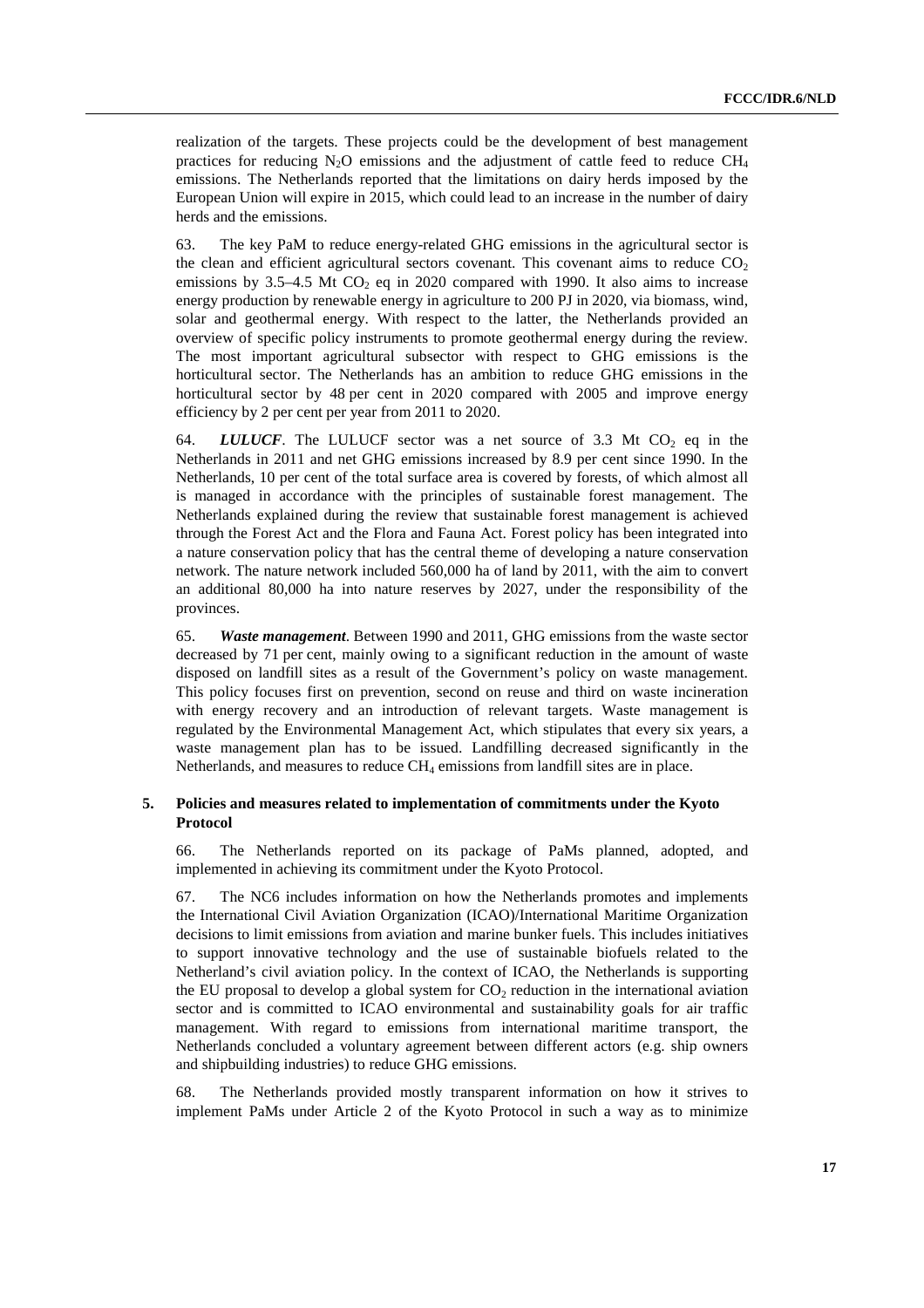adverse effects, including the adverse effects of climate change, effects on international trade, and social, environmental and economic impacts on other Parties, especially developing country Parties and, in particular, those identified in Article 4, paragraphs 8 and 9, of the Convention, taking into account Article 3 of the Convention. The information covered all required aspects, except the analysis of any impact on international trade. Information on the latter was provided during the review. The ERT recommends that the Netherlands provide information on any effect on international trade in its next NC. Further information on how the Netherlands gives priority to the actions taken in implementing its commitments under Article 3, paragraph 14, of the Kyoto Protocol in such a way as to minimize adverse social, environmental and economic impacts on developing country Parties, as reported in their annual submissions, is presented in chapter III.B below.

## **C. Projections and the total effect of policies and measures, including information on supplementarity relating to the mechanisms pursuant to Articles 6, 12 and 17 of the Kyoto Protocol**

69. Projections for 2020 and 2030 presented in the NC6 provided a plausible indication of future trends in GHG emissions in the Netherlands, based on current and expected future circumstances, considering current and planned PaMs. In general, the projections of the Netherlands showed a minimal increase in emissions by 2020 and a decrease thereafter by 2030 compared with 1990.

70. The NC5 described the projections made in 2007. These were updated during the NC5 review in 2010. In the NC6, these projections were subsequently updated in 2012 to reflect changes in policies, prices, other relevant developments and assumptions.

#### **1. Projections overview, methodology and key assumptions**

71. The GHG emission projections provided by the Netherlands in the NC6 include a 'with measures' and a 'with additional measures' scenario by 2030, presented relative to actual inventory data for the period 1990–2011. Projections are discussed on a sectoral basis, using the same sectoral categories as in the PaMs section and on a gas-by-gas basis for all the following GHGs:  $CO_2$ ,  $CH_4$ , N<sub>2</sub>O, PFCs, HFCs and SF<sub>6</sub> (treating PFCs and HFCs collectively in each case). Projections are also provided in an aggregated format for each sector, as well as for a national total, using the global warming potential values from the Second Assessment Report of the Intergovernmental Panel on Climate Change (IPCC). Emission projections related to fuel sold to ships and aircraft engaged in international transport were reported separately and not included in the totals.

72. The following policy scenarios were included in the NC6:

(a) The 'current policies' scenario: This scenario only includes policies that had already been decided upon by February 2012. A major difference when compared with the 2010 projection from the NC5 is the change in the feed-in premium scheme for boosting the use of renewable energy from SDE to SDE+ in 2011. This scenario corresponds to the 'with measures' scenario required by the UNFCCC reporting guidelines on NCs;

(b) The 'current and planned policies' scenario: In addition to the policies included in the 'current policies' scenario, this scenario included policies that were being planned (also up to February 2012). This includes policies such as raising the maximum speed limit on motorways (which was implemented after February 2012), compulsory cocombustion of biomass, more stringent energy performance standards for residential buildings by 2015 and more stringent  $CO<sub>2</sub>$  emission standards for new cars and light-duty trucks by 2020. This scenario corresponds with the 'with additional measures' scenario as required by the UNFCCC reporting guidelines on NCs.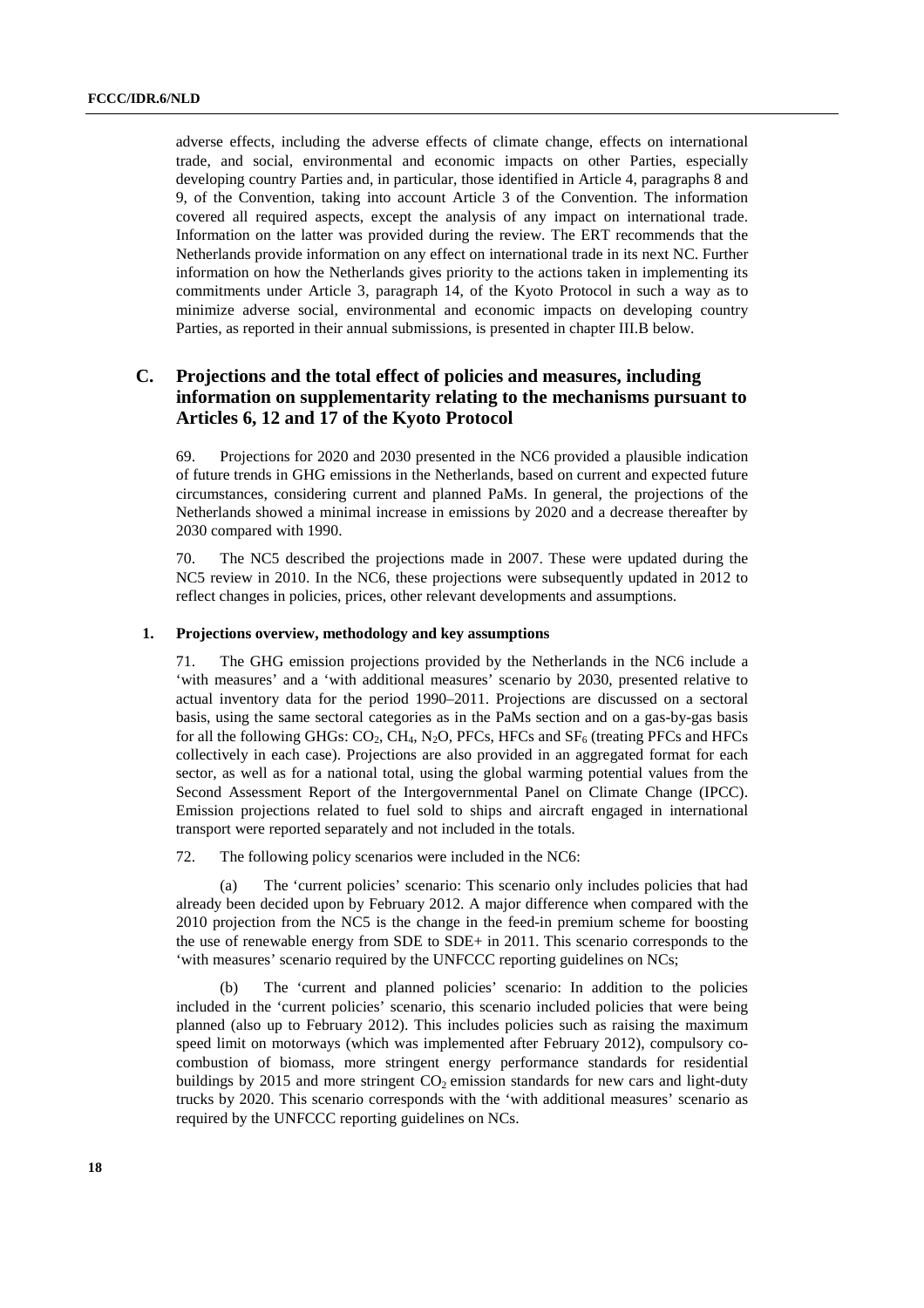73. The methodology used to prepare the emission projections is complex and based on a combination of modelling energy demand and supply, as well as relevant activities. These are then multiplied by emission factors to prepare GHG emission projections. Input parameters include, for example, social developments, macroeconomic projections, economic growth, investments in energy technologies and efficiency improvements, transport and freight requirements, and the impact of adopted PaMs. The Netherlands modified its methodology for assessing macroeconomic and sectoral economic growth in the NC6 by replacing the Athena model, which determined this growth in 20 economic subsectors, with the DIMITRI model, which determines growth in 110 economic subsectors.

74. A detailed list of assumptions is attached to the NC6 report (annex chapter 5 of the NC6), and these assumptions are available for all key variables influencing projected emissions. For the latest projections, a number of changes to these assumptions were made in the NC6 compared with the NC5 to reflect recent developments in the Netherlands. For example, the NC6 projections are based on lower annual economic growth (2.1 per cent versus 2.9 per cent in NC5), lower population growth (0.3 per cent versus 0.6 per cent in NC5), higher coal prices (2.59 EUR per GJ versus 2.06 EUR per GJ in NC5), higher oil prices (12.49 EUR per GJ versus 8.55 EUR per GJ in NC5) and higher gas prices (7.09 EUR per GJ versus 6.44 EUR per GJ in NC5). Emissions projections in the NC6 for the 'with measures' scenario are 17 per cent lower than those in the NC5 by 2020 and for the 'with additional measures' scenario, 11 per cent lower by 2020.

75. The sensitivity of results was estimated using uncertainty propagationanalysis. Methods defined in the IPCC *Good Practice Guidance and Uncertainty Management in National Greenhouse Gas Inventories* were used to quantify the uncertainties of projections. For the 'with measures' scenario, the range of uncertainty by 2020 is from 191 Mt CO<sub>2</sub> eq to 224 Mt CO<sub>2</sub> eq, and for the 'with additional measures' scenario, the range of uncertainty is from 181 Mt  $CO<sub>2</sub>$  eq to 215 Mt  $CO<sub>2</sub>$  eq. For both scenarios, the range of uncertainty is the same, from −10 per cent to +6 per cent. However, the ERT noted that projections may also be influenced by the selection of basic assumptions (e.g. GDP growth, population growth, fuel prices, number of heating days). Testing the sensitivity of projected emissions by changing these assumptions could provide a better understanding of projected emissions.

#### **2. Results of projections**

76. The Kyoto Protocol target for the first commitment period for the Netherlands is a reduction in emissions of 6 per cent compared with the base-year level. This is translated to 1,001 Mt  $CO<sub>2</sub>$  eq emission reductions over the period 2008–2012 that is equivalent to the assigned amount for the Netherlands, or around 200.3 Mt  $CO<sub>2</sub>$  eq annually on average. According to the data provided by the Netherlands during the review, the Party is expected to meet this target by a combination of domestic efforts, accounting for activities under Article 3, paragraph 3, of the Kyoto Protocol, and the use of Kyoto Protocol mechanisms. The gap to reach the Kyoto Protocol target for the first commitment period is estimated to be 13.75 Mt  $CO<sub>2</sub>$  eq, and this gap will be closed by the use of carbon credits from the Kyoto Protocol market mechanisms. Detailed data are presented in table 5, which were provided during the review.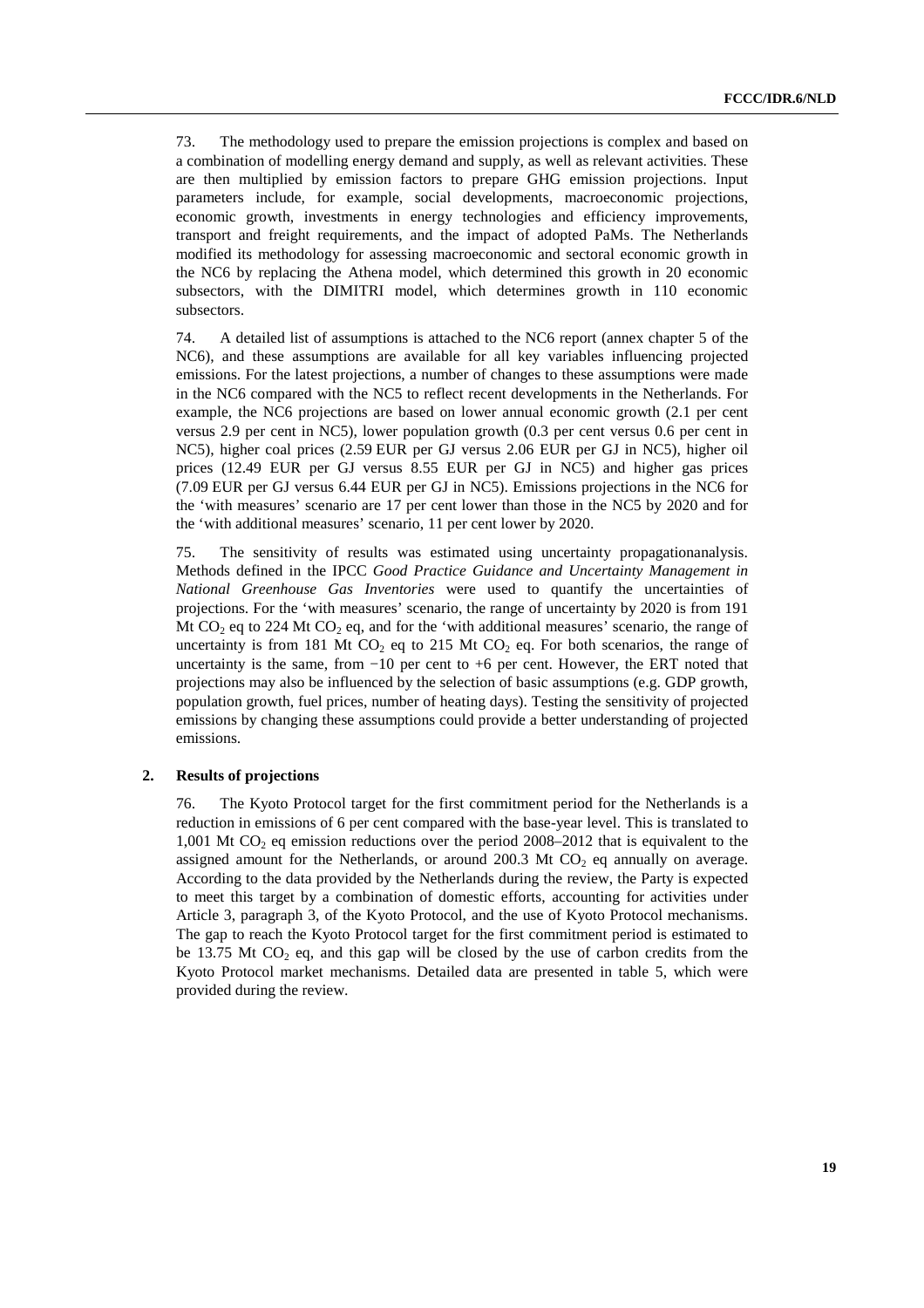#### Table 5

| Sector                                  | 2008 | 2009    | 2010  | 2011    | 2012 | <b>Total</b> |
|-----------------------------------------|------|---------|-------|---------|------|--------------|
| Total emissions                         | 205  | 199     | 211   | 198     | 202  | 1015         |
| Emissions from the EU ETS<br>sector     | 84   | 81      | 85    | 80      | 83   | 413          |
| Emissions from the non-EU<br>ETS sector | 121  | 118     | 126   | 118     | 119  | 602          |
| Gap to target                           | 4.75 | $-1.25$ | 10.75 | $-2.25$ | 1.75 | 13.75        |

### **Kyoto Protocol target and greenhouse gas emissions by the Netherlands in the first commitment period in million tonnes**

*Note:* The gap to the target is calculated as the difference between the annual emissions and the annual average target value.

*Source*: *Referentieraming energie en emissies: actualisatie 2012*, table B4.1. *Abbreviation*: EU ETS = European Union Emissions Trading System.

77. For the second commitment period of the Kyoto Protocol, the Netherlands is committed to achieving a 20 per cent emission reduction target compared with the base year level jointly with the other EU member States. The European Union will achieve this target through two main overarching policies: the EU ETS and the ESD. At the time of the review, there was no national target for the Netherlands for the second commitment period under the Kyoto Protocol.

78. In meeting its Kyoto Protocol second commitment period target and the quantified economy-wide emission reduction target by 2020, the Netherlands aims to achieve emission reductions in both the EU ETS and non-EU ETS sectors. Because emissions from the EU ETS sector are regulated by EU legislation, there is no requirement to define a national target for EU ETS emissions. Within the context of the implementation of the ESD, each EU member State has an emission reduction target for emissions from the non-EU ETS sector (excluding emissions and removals from LULUCF). The Netherlands has a 2020 target of 16 per cent reduction in emissions from the non-EU ETS sectors compared with 2005.

79. On the gas-by-gas level,  $CO<sub>2</sub>$  emissions in 2010 (base year for projections) were 181 Mt  $CO<sub>2</sub>$  eq. According to projections by gas for the 'with measures' scenario,  $CO<sub>2</sub>$ emissions will increase to 186 Mt  $CO<sub>2</sub>$  eq in 2020 and decrease thereafter to 174 Mt  $CO<sub>2</sub>$  eq in 2030. According to the 'with additional measures' scenario,  $CO<sub>2</sub>$  emissions will decrease to 177 Mt CO<sub>2</sub> eq in 2020 and continue to decrease thereafter to 161 Mt CO<sub>2</sub> eq in 2030.

80. Projected non- $CO<sub>2</sub>$  emissions show a small decrease in the future. While in 2010, the base year of the projection, the non- $CO<sub>2</sub>$  emissions were 27.8 Mt  $CO<sub>2</sub>$  eq, these will decrease to 25.8 Mt  $CO_2$  eq in 2020 and continue to decrease thereafter to 24.0 Mt  $CO_2$  eq in 2030. This trend is similar for both the 'with measures' and 'with additional measures' scenarios. CH<sub>4</sub> emissions will decrease from 16.8 Mt CO<sub>2</sub> eq in 2010 to 14.0 Mt CO<sub>2</sub> eq in 2020 and continue to decrease thereafter to 12.3 Mt CO<sub>2</sub> eq in 2030. N<sub>2</sub>O emissions will decrease from 9.4 Mt CO<sub>2</sub> eq in 2010 to 9.3 Mt CO<sub>2</sub> eq in 2020 and will remain at the same level in 2030. Emissions from F-gases will decrease from 2.7 Mt  $CO<sub>2</sub>$  eq in 2010 to 2.6 Mt  $CO<sub>2</sub>$  eq in 2020 and then to 2.5 Mt  $CO<sub>2</sub>$  eq in 2030.

81. On the sectoral level, according to the 'with measures' scenario, the energy sector emissions will increase from the current 100 Mt CO<sub>2</sub> eq in 2010 to 118 Mt CO<sub>2</sub> eq in 2020, and decrease thereafter to 109 Mt  $CO<sub>2</sub>$  eq in 2030. The 'with additional measures' scenario expects an increase in emissions from this sector to  $111$  Mt CO<sub>2</sub> eq by 2020, followed by a decrease to 101 Mt  $CO<sub>2</sub>$  eq by 2030. The projected trend between 2010 and 2020 is mainly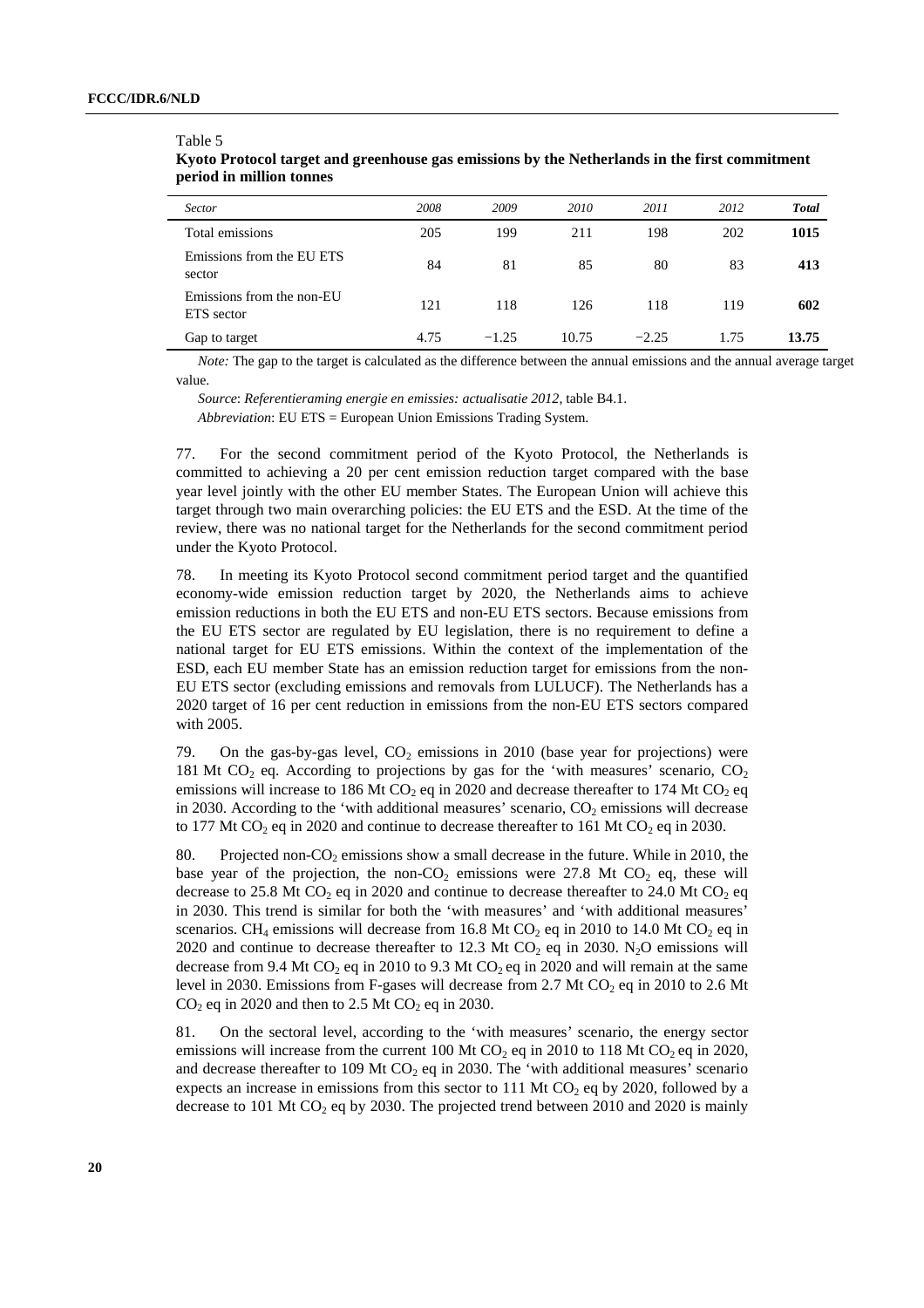influenced by increased power production due to the commissioning of new coal and gas power plants. Between 2020 and 2030, the trend is influenced by an increased share of renewable energy in industries and a phasing out of older coal-fired power plants.

82. Projections for the building sector are based on expected savings in energy consumption. According to the 'with measures' scenario, emissions will decrease from 28.4 Mt  $CO<sub>2</sub>$  eq in 2010 to 25.9 Mt  $CO<sub>2</sub>$  eq in 2020, and will decrease even further after 2020. There is only a small difference between the 'with measures' and 'with additional measures' scenarios for the building sector implying that the effects from these additional measures are insignificant. By 2030, the difference is more significant, with a reduction of around 2 Mt  $CO<sub>2</sub>$  eq as a result of the implementation of additional measures. Projections for the transport sector under the 'with measures' scenario indicate that emissions will decrease from the current level of 37.5 Mt  $CO<sub>2</sub>$  eq in 2010 to 34.5 Mt  $CO<sub>2</sub>$  eq in 2020, and further to 30.8 Mt  $CO<sub>2</sub>$  eq in 2030. This decrease is mainly due to the effects of the EU  $CO<sub>2</sub>$ emission standards for new passenger cars and light-duty trucks and the increasing use of biofuel in the transport sector.

83. Projections for the agricultural sector were prepared separately for  $CO<sub>2</sub>$  and non- $CO<sub>2</sub>$ gases. In total, emissions from this sector are expected to decrease to 22.9 Mt  $CO<sub>2</sub>$  eq in 2020 and then to 21.5 Mt  $CO<sub>2</sub>$  eq in 2030 under the 'with measures' scenario, mainly due to the increasing use of renewable energy and the improvement in energy efficiency.

84. The projected emission levels under different scenarios and information on the Kyoto Protocol targets and quantified economy-wide emission reduction target are presented in table 6 and the figure below. The Netherlands does not foresee a significant decrease of GHG emissions in the second commitment period, 2013–2020, with existing and planned PaMs. The projections show that the existing and additional PaMs will have more pronounced impact on GHG emissions between 2020 and 2030.

|                                                                                | Greenhouse gas emissions<br>(Mt CO <sub>2</sub> eq per year) | Changes in relation to<br>the base-year level <sup>a</sup> $(\%)$ | Changes in relation to<br><i>the 1990 level</i> $(\%)$ |
|--------------------------------------------------------------------------------|--------------------------------------------------------------|-------------------------------------------------------------------|--------------------------------------------------------|
| Kyoto Protocol base year <sup>b</sup>                                          | 213.2                                                        | 0.0                                                               | 0.6                                                    |
| Kyoto Protocol target for the first<br>commitment period (2008–2012)           | 200.3                                                        | $-6.0$                                                            | $-5.5$                                                 |
| Kyoto Protocol target for the second<br>commitment period $(2013-2020)^c$      | Not available yet                                            |                                                                   |                                                        |
| Quantified economy-wide emission<br>reduction target <sup><math>d</math></sup> | Not available yet                                            |                                                                   |                                                        |
| Inventory data $1990^e$                                                        | 211.8                                                        | $-0.6$                                                            | $0.0\,$                                                |
| Inventory data $2011^e$                                                        | 194.4                                                        | $-8.8$                                                            | $-8.2$                                                 |
| Average annual emissions for 2008-<br>$2011^e$                                 | 201.2                                                        | $-5.6$                                                            | $-5.0$                                                 |
| 'With measures' projections for 2020'                                          | 211.8                                                        | $-0.6$                                                            | 0.1                                                    |
| 'With additional measures' projections<br>for $2020f$                          | 202.7                                                        | $-4.9$                                                            | $-4.3$                                                 |
| 'With measures' projections for 2030 <sup>f</sup>                              | 197.7                                                        | $-7.2$                                                            | $-6.6$                                                 |
| 'With additional measures' projections<br>for $2030'$                          | 184.5                                                        | $-13.4$                                                           | $-12.8$                                                |

#### Table 6

**Summary of greenhouse gas emission projections for the Netherlands**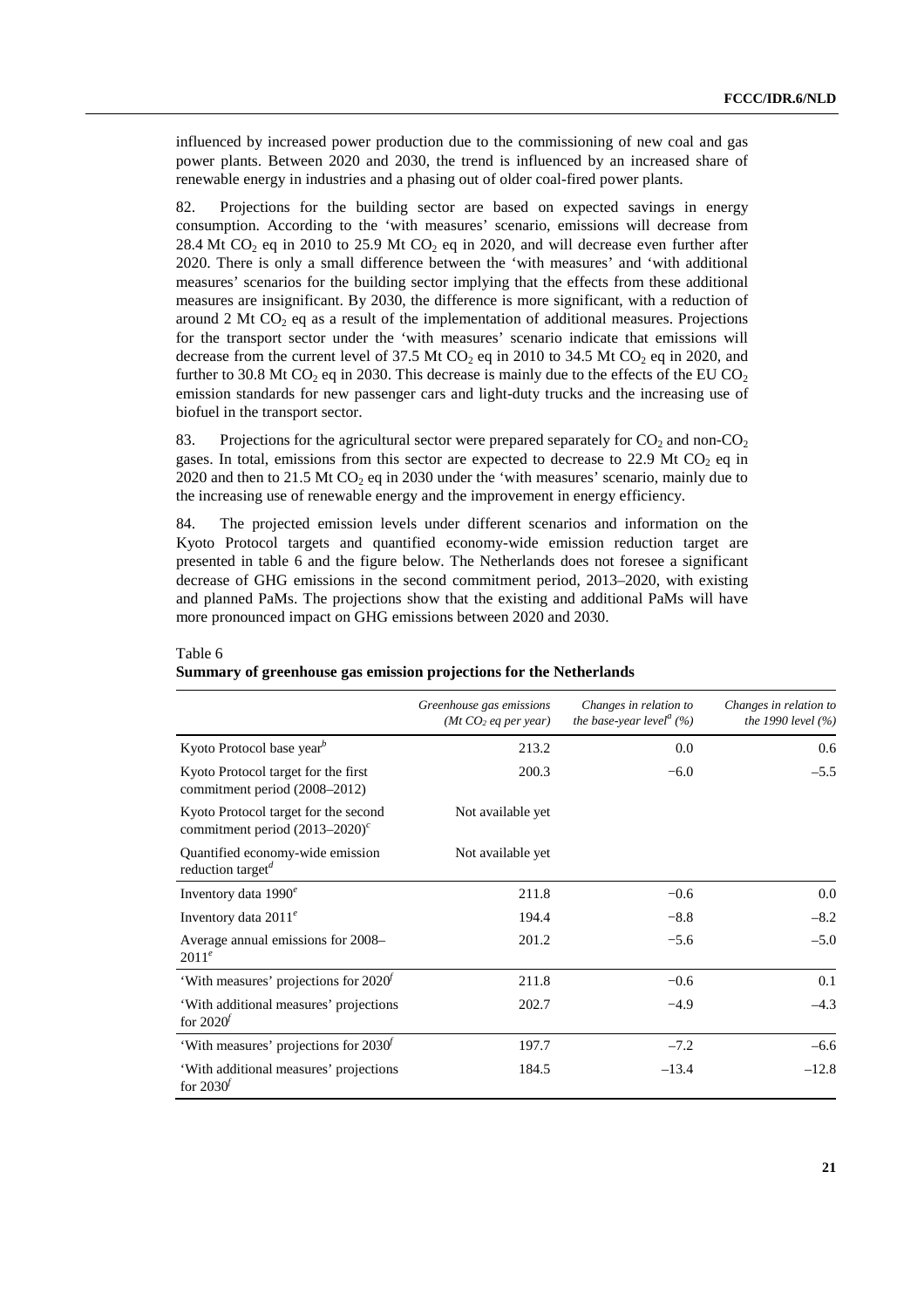*Note*: Quantified economy-wide emission reduction target under the Convention is a joint target for the European Union and its 28 member States. Similarly, the Kyoto Protocol second commitment period target is also a joint target for the European Union.

<sup>"</sup>Base year" in this column refers to the base year used for the target under the Kyoto Protocol, while for the target under the Convention it refers to the base year used for that target.

*b* Based on the initial review report contained in document FCCC/IRR/2007/NLD.

*c* The Kyoto Protocol target for the second commitment period (2013–2020) is a joint target for the European Union and its 28 member States and Iceland. The target is to reduce emissions by 20 per cent by 2020 compared with the base year (1990) level. The target for sectors not covered by the European Union Emissions Trading System is 16 per cent for the Netherlands under the European Union effort-sharing decision.

*d* Quantified economy-wide emission reduction target under the Convention is a joint target for the European Union and its 28 member States. The target is to reduce emissions by 20 per cent by 2020 compared with the base year (1990) level.

The Netherlands' 2013 greenhouse gas inventory submission; the emissions are without land use, landuse change and forestry.

*<sup>f</sup>* The Netherlands' sixth national communication and/or first biennial report.

85. In the NC6, the Netherlands did not provide information on emission projections divided into EU ETS and non-EU ETS sectors. Upon the request of the ERT, the Netherlands provided this information during the review. The 16 per cent emission reduction target for the non-EU ETS sector translates into an emissions level of 104 Mt  $CO<sub>2</sub>$  eq by 2020. Projections for the non-EU ETS sector indicate that emissions from the non-EU ETS sector are expected to decrease to  $99.4$  Mt CO<sub>2</sub> eq by 2020. This indicates that the Netherlands is on track to meet its economy-wide emission reduction target by 2020. The ERT encourages the Netherlands to provide emissions projections in accordance with the division of the EU ETS and non-EU ETS sectors in its next NC submission, in order to facilitate the assessment of the progress of the Netherlands towards its target for the non-EU ETS sectors by 2020.



#### **Greenhouse gas emission projections**

*Sources*: (1) Data for the years 1990–2011: the Netherlands' 2013 greenhouse gas inventory submission; the emissions are without land use, land-use change and forestry; (2) Data for the years 2020 and 2030: the Netherlands' sixth national communication and/or first biennial report; the emissions are without land use, land-use change and forestry.

*Abbreviations*: GHG = greenhouse gas. KP1 = first commitment period of the Kyoto Protocol.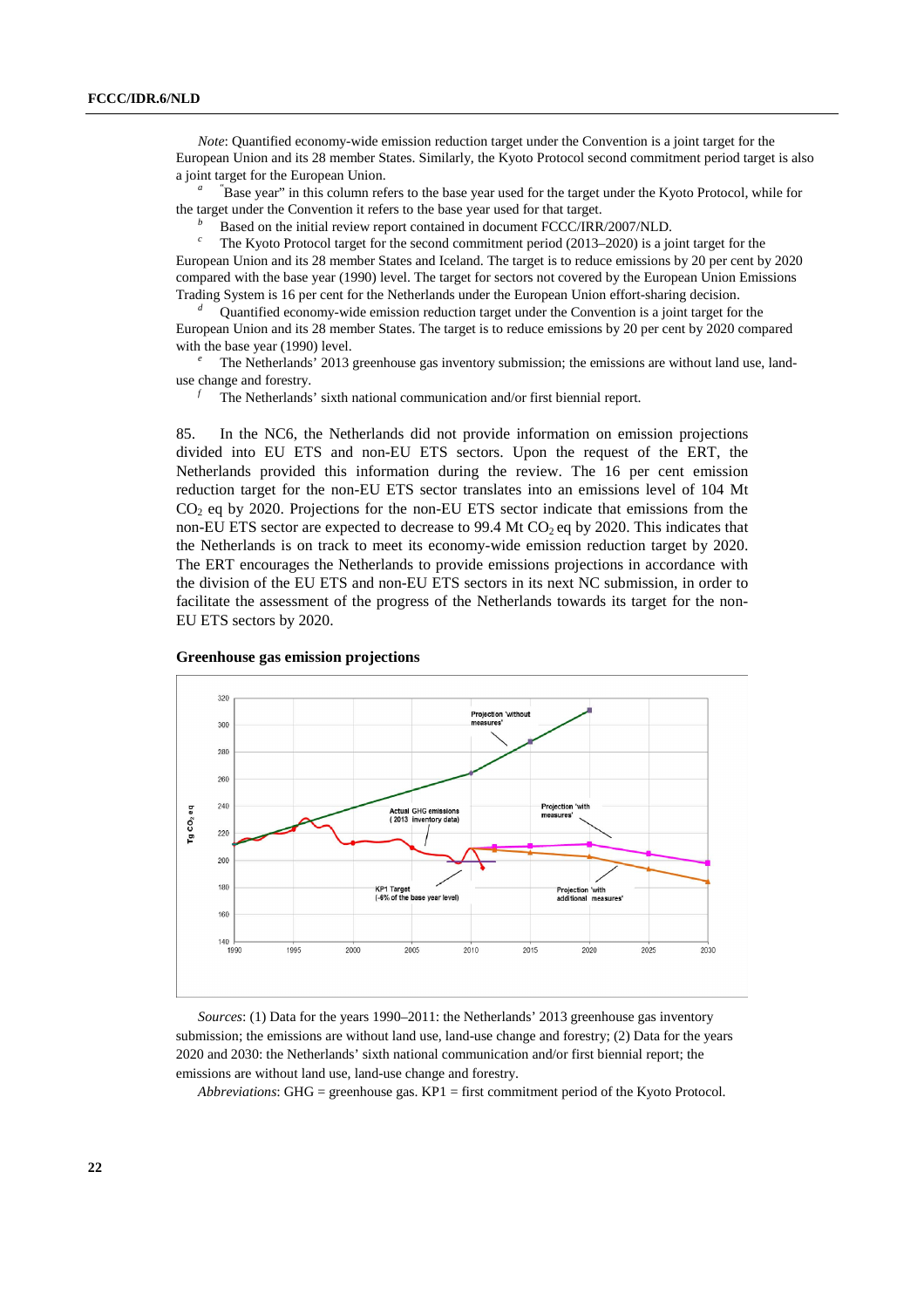#### **3. Total effect of policies and measures**

86. In the NC6, the Netherlands presents the estimated and expected effects of implemented and adopted PaMs individually for each PaM or aggregated for a group of PaMs. However, the NC6 does not include information required by the UNFCCC reporting guidelines on NCs on the total effect of PaMs, presented in terms of GHG emissions avoided or sequestered, and the total effect of PaMs by gas. Upon the request of the ERT, the Netherlands provided additional information on the total effect of PaMs during the review. However, the information on the total effect of PaMs by gas was not provided. The ERT recommends that the Netherlands provide this information in the next NC submission.

87. The total effect of PaMs was estimated using information on the 'without measures' projection presented in its fourth national communication (NC4), as well as information provided in the NC6. In the NC4, 'without measures' projections on GHG emissions were made for the years 2000, 2010 and 2020, using 1990 as a base year. The ERT noted that by taking the difference between the 'without measures' scenario in the NC4 and the 'with measures' scenario in the NC6, the total effects thus derived are likely to include other effects than those just from PaMs, as the key assumptions may not be consistent between these scenarios.

88. As the above projection figure shows, the total effect of PaMs for 2000 was estimated by the Netherlands to be 26 Mt CO<sub>2</sub> eq. The total effect of PaMs for 2010 was estimated to be  $52-59$  Mt CO<sub>2</sub> eq, and the total effect of PaMs for 2020 was estimated to be 99 Mt CO<sub>2</sub> eq. The magnitude of the total effect of PaMs by 2020 represents a 47 per cent reduction in GHG emissions compared with the 1990 level. Based on the information provided in the PaMs section of the NC6 on the projected effects of planned and adopted measures by sectors, most reductions will occur in the energy and agriculture sectors by 2020.

### **4. Supplementarity relating to the mechanisms pursuant to Articles 6, 12 and 17 of the Kyoto Protocol**

89. The Netherlands in its NC6 provided information on how its use of the mechanisms under Articles 6, 12 and 17 of the Kyoto Protocol is supplemental to domestic action, although it did not elaborate on supplementarity as such. The ERT noted that the Netherlands plans to use the market-based mechanisms for emissions from both the EU ETS and the non-EU ETS sectors to meet its Kyoto Protocol target.

90. According to the NC6, the Kyoto Protocol target for 2008–2012 was translated into an assigned amount of  $1,001$  Mt CO<sub>2</sub> eq over these five years, or an average annual emissions target of 200.2 Mt  $CO<sub>2</sub>$  eq during this period of time. As shown in the projections figure above, the difference between projected emissions 'without PaMs' and the Kyoto Protocol target (average annual emissions for the period  $2008-2012$ ) is 64.3 Mt CO<sub>2</sub> eq for the year 2010. Based on preliminary emission statistics up to 2012, only 30 million credits were actually required for the entire period of 2008–2012 in the Netherlands. This implies that the majority of efforts in reducing emissions and meeting targets come from domestic actions. Therefore, the ERT noted that the use of market mechanisms under the Kyoto Protocol is supplemental to the domestic actions of the Netherlands in meeting its Kyoto Protocol target.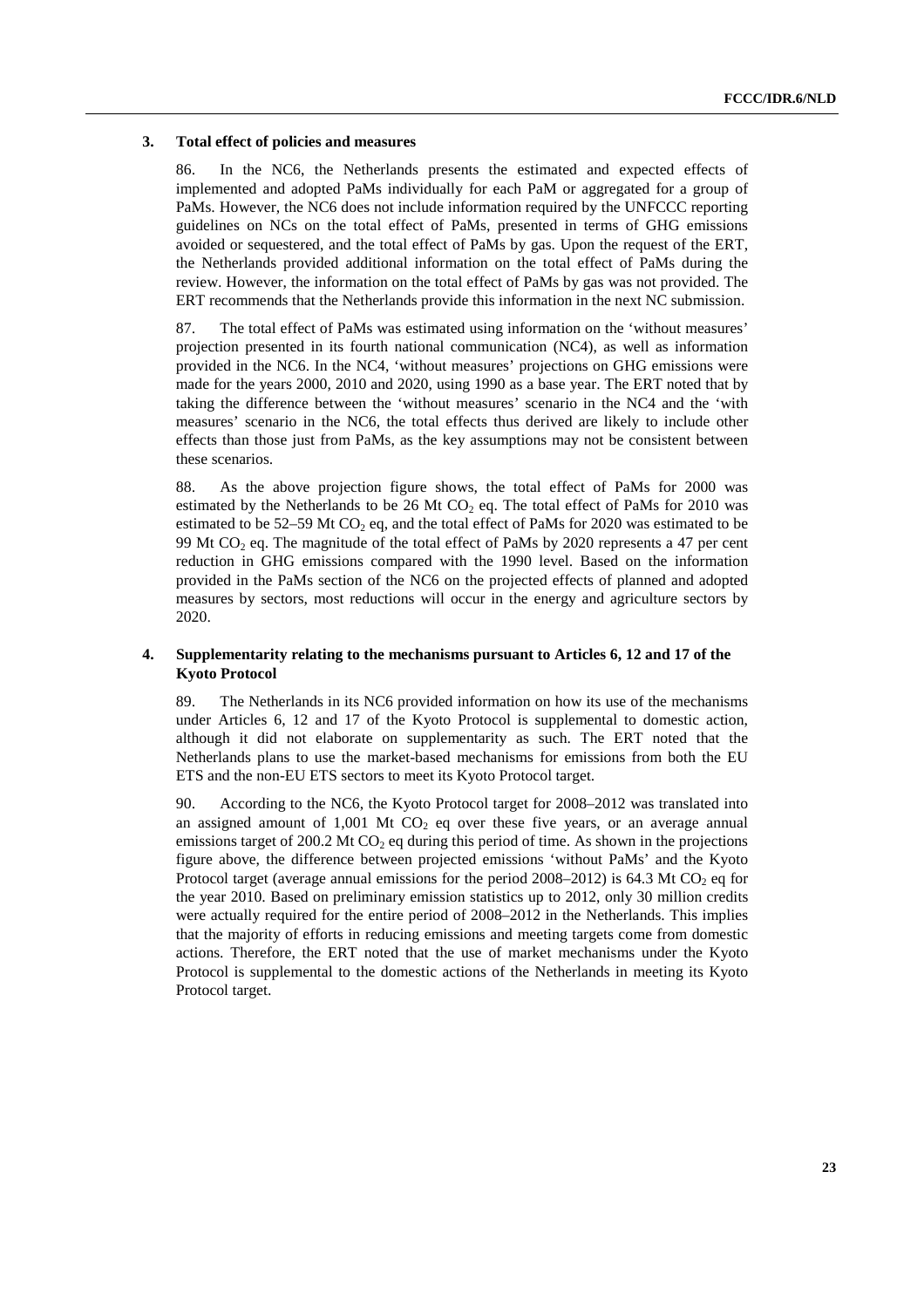## **D. Provision of financial resources and technology transfer to developing country Parties, including information under Articles 10 and 11 of the Kyoto Protocol**

### **1. Finance, including "new and additional" resources and resources under Article 11 of the Kyoto Protocol**

91. In the NC6, the Netherlands provided information on the provision of support required under the Convention and its Kyoto Protocol. The Netherlands provided details on measures taken to give effect to its commitments under Article 4, paragraphs 3, 4 and 5, of the Convention as required by the UNFCCC reporting guidelines on NCs and under Article 11 of the Kyoto Protocol, as required by the "Guidelines for the preparation of information required under Article 7 of the Kyoto Protocol". The Netherlands has indicated what "new and additional" financial resources it has provided pursuant to Article 4, paragraph 3, and clarified how it has determined such resources as being "new and additional".

92. The Netherlands reported "new and additional" resources as all financial resources beyond its official development assistance (ODA) of 0.7 per cent of gross national income (GNI). The Netherlands determined these financial resources as "new and additional".

93. In 2010, ODA support for climate change and other environmental activities in developing countries was funded on top of the 0.7 per cent GNI commitment, raising the Netherland's ODA level to 0.8 per cent of GNI. In addition, in the context of the Copenhagen accord, the Netherlands provided EUR 300 million (an average of 0.7 per cent of its ODA) for fast-start finance in support of climate adaptation and mitigation in developing countries during the period 2010–2012. This was in addition to the 0.8 per cent budget for 2010. The overall ODA budget decreased to 0.75 per cent of GNI in 2011 and 0.7 per cent of GNI in 2012, including climate financing.

94. The Netherlands has also provided in its NC6 detailed information on the assistance it has made available to developing country Parties that are particularly vulnerable to the adverse effects of climate change to help them to meet the costs of adaptation to those adverse effects. Furthermore, the Netherlands has provided information on other financial resources related to the implementation of the Convention provided through bilateral, regional and other multilateral channels. In particular, it provided financial resources related to the implementation of the Convention through bilateral, regional, multilateral other civil society channels, including the Global Environment Facility, the Least Developed Countries Fund, the World Bank, the REDD-plus mechanism, $7$  etc., to support scientific, technological, training, mitigation and adaptation programmes.

95. With regard to the most recent financial contributions to enhance the implementation of the Convention by developing countries, the Netherlands has committed EUR 300 million as its contribution towards fast-start finance in 2010–2012 to support climate adaptation and mitigation in developing countries. This pledge was fulfilled at the end of 2012 and consists exclusively of mitigation and adaptation projects that have been allocated the Organisation for Economic Co-operation and Development Rio marker. Table 7 summarizes information on financial resources provided during the period 2009–2012.

 <sup>7</sup>  $\frac{1}{2}$  Policy approaches and positive incentives on issues relating to reducing emissions from deforestation and forest degradation in developing countries; and the role of conservation, sustainable management of forests and enhancement of forest carbon stocks in developing countries.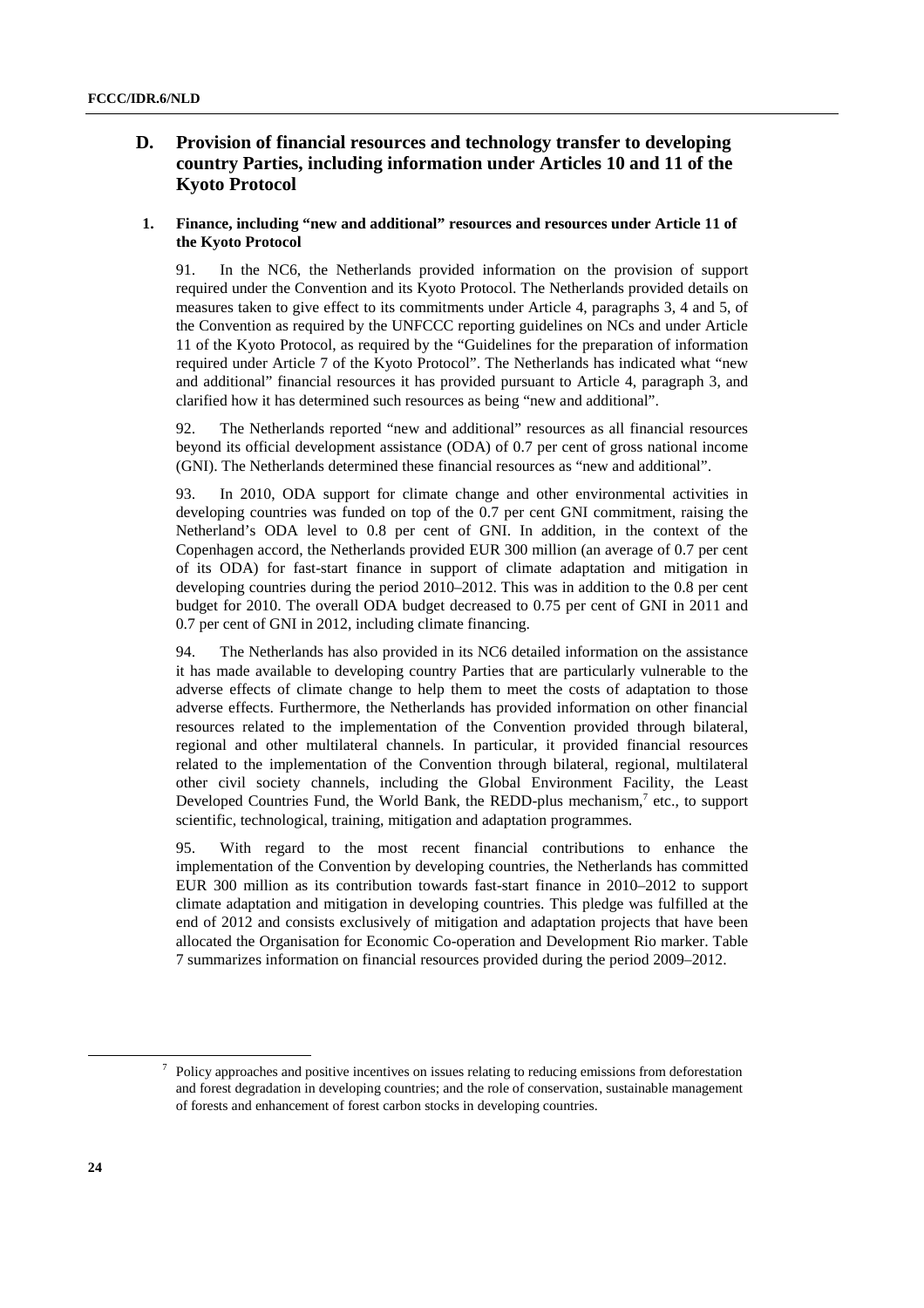#### Table 7

**Summary of information on financial resources for 2009–2012** 

(Thousands of United States dollars)

| Allocation channel of public                                                          | Years of disbursement |      |           |               |  |  |  |
|---------------------------------------------------------------------------------------|-----------------------|------|-----------|---------------|--|--|--|
| financial support                                                                     | 2009                  | 2010 | 2011      | 2012          |  |  |  |
| Official development assistance<br>as a percentage of gross national<br>income $(\%)$ | 0.81                  | 0.81 | 0.75      | 0.70          |  |  |  |
| Contributions through<br>multilateral channels, including:                            |                       |      | 1 551 256 | 1 5 1 9 9 0 9 |  |  |  |
| Multilateral climate change<br>funds                                                  |                       |      | 71 854    | 155 230       |  |  |  |
| Multilateral financial<br>institutions, including regional<br>development banks       |                       |      | 1 226 327 | 1 097 439     |  |  |  |
| Specialized United Nations<br>bodies                                                  |                       |      | 253 075   | 266 421       |  |  |  |
| Contributions through bilateral<br>and regional channels                              |                       |      | 212 605   | 246 737       |  |  |  |

96. To improve transparency, the ERT requested the Netherlands to provide information on the main criteria for choosing the country for development cooperation. The Netherlands, during the review week, provided information on an ongoing bilateral cooperation with 33 developing countries. The Netherlands also provided information in a tabular format (see table 8 below) indicating the main criteria used for establishing cooperation arrangements with developing countries. The ERT encourages the Netherlands to include such information in its next submission to improve transparency.

### Table 8 **Information for criteria used to establish cooperation arrangements with developing countries**

| Aid relations                                                                                                                                                       |                                                                                                                                                              |                                                                                                                    |  |
|---------------------------------------------------------------------------------------------------------------------------------------------------------------------|--------------------------------------------------------------------------------------------------------------------------------------------------------------|--------------------------------------------------------------------------------------------------------------------|--|
| Accelerated achievement of millennium<br>development goals                                                                                                          | Transitional relations/aid and trade                                                                                                                         | Trade relations                                                                                                    |  |
| Main criteria:<br>Low-income countries<br>Government structures offer enough<br>potential to work with them<br>Aid for poverty reduction and conflict<br>resolution | Main criteria:<br>Low- and middle-income countries<br>Combine aid and trade<br>Poverty reduction<br>Increasing market access and improve<br>business climate | Main criteria: Middle-<br>income countries<br>Promote trade and<br>investment                                      |  |
| Countries chosen:<br>Afghanistan<br>Burundi<br>Mali<br>State of Palestine<br>Rwanda<br>South Sudan<br>Yemen                                                         | Countries chosen:<br>Bangladesh<br>Benin<br>Ethiopia<br>Ghana<br>Indonesia<br>Kenya<br>Mozambique<br>Uganda                                                  | Countries chosen:<br>Brazil<br>China<br>Colombia<br>India<br>Iraq<br>Mexico<br>Nigeria<br>South Africa<br>Viet Nam |  |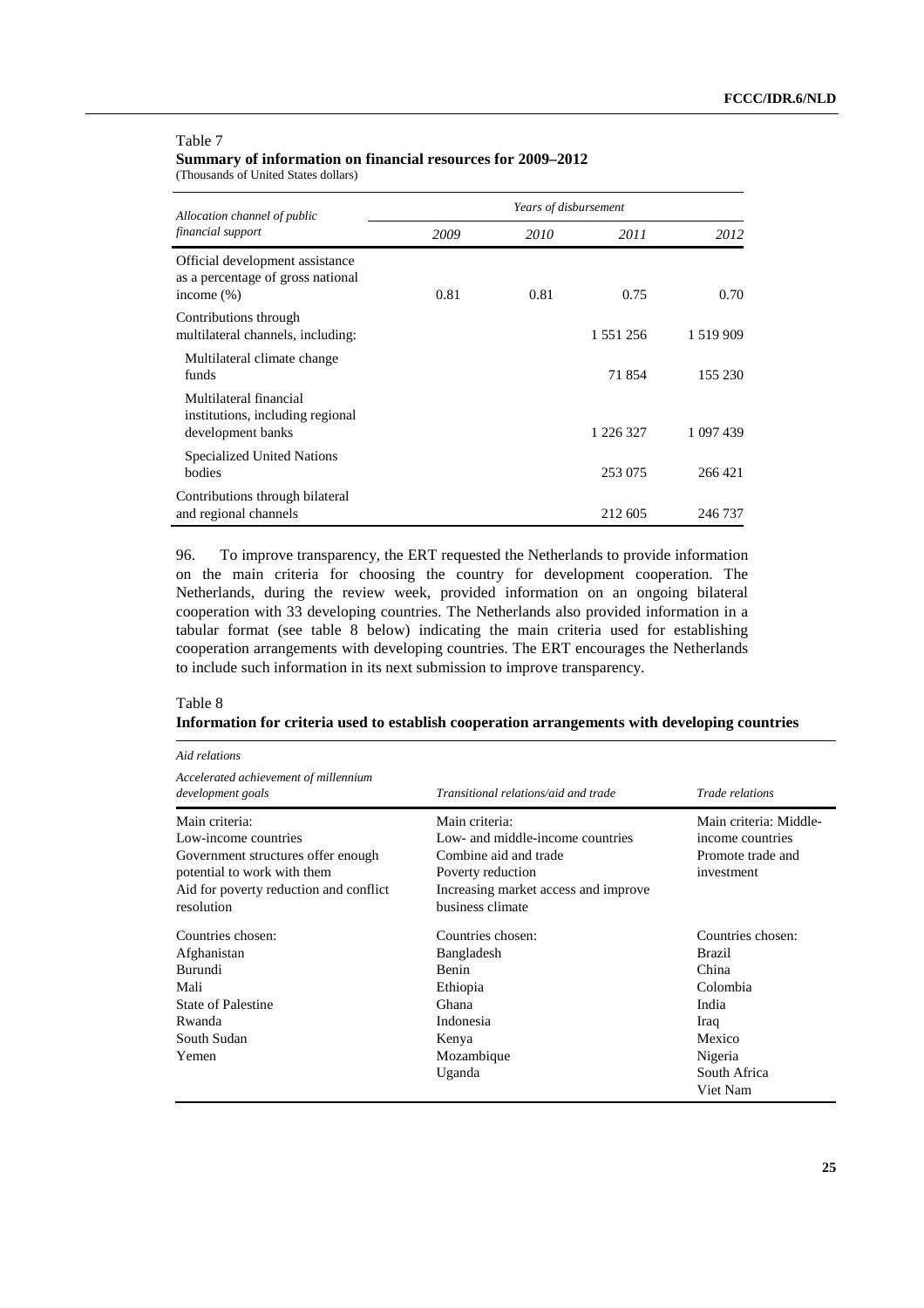97. The Netherlands is guided by the provisions of the Cancun Agreements, which stated that adaptation should be addressed at the same level as mitigation, including the provision of financial support to developing countries. The Netherlands has a relatively high share of financial resources for adaptation compared with other Parties included in Annex I to the Convention (Annex I Parties). Nevertheless, the proportions of the financial resources provided to adaptation and mitigation (40 per cent versus 60 per cent) remains in favour of mitigation.

98. During the review week, the Netherlands explained to the ERT that its approach is to integrate adaptation as much as possible in the thematic programmes of international cooperation for water and food security. This is being monitored. The Netherlands has an internal working group on adaptation, in order to further promote adaptation in policies and programmes. This may lead to improving the balance in the allocation of funding for adaptation and mitigation. In addition, disaster risk reduction is an important part of the Netherlands' climate policy and attracts much attention in policies and programmes. The ERT encourages the Netherlands to include in its next submission more information on these plans that aim for a more balanced assignation of funding between adaptation and mitigation in the future.

### **2. Technology transfer, including information under Article 10 of the Kyoto Protocol**

99. The Netherlands has provided in its NC6 comprehensive and well-organized information on activities related to the transfer of technology and notable activities by the public and private sectors. A detailed review of reported information is provided in chapter II.D.3 of the report of the technical review of the first biennial report.

100. The Netherlands has reported on the transfer of technology in the form of support programmes through the Netherlands' private sector to developing countries. The Netherlands' Private Sector Investment Programme is administered by RVO.nl and supports innovative investment projects in emerging markets in Africa, Asia, central and eastern Europe, and Latin America. The Netherlands' private sector is also involved in several public–private partnerships in the field of renewable energy, water, sustainable production and food security through a variety of instruments that promote investments in developing countries.

#### **3. Information under Article 10 of the Kyoto Protocol**

101. In its NC6, the Netherlands has provided information on the fulfilment of its commitments under Article 10 of the Kyoto Protocol. The Netherlands has supported capacity-building in the areas of mitigation, adaptation and technology. The Climate and Development Knowledge Network provides capacity-building support through research and technical assistance to 60 developing countries. In 2011, the Netherlands provided support to the Disaster Risk Reduction and Climate Change Adaptation Alliance, as well as support to five countries with similar deltas to those of the Netherlands in the Water Programme.

## **E. Vulnerability assessment, climate change impacts and adaptation measures**

102. In its NC6, the Netherlands reported the required information on the expected impacts of climate change in the country and on adaptation plans and activities, including on actions taken to implement Article 4, paragraph 1(b) and (e), of the Convention with regard to adaptation. This comprehensive information reflects the continued, diverse and extensive work carried out in the Netherlands on these matters, reflecting the importance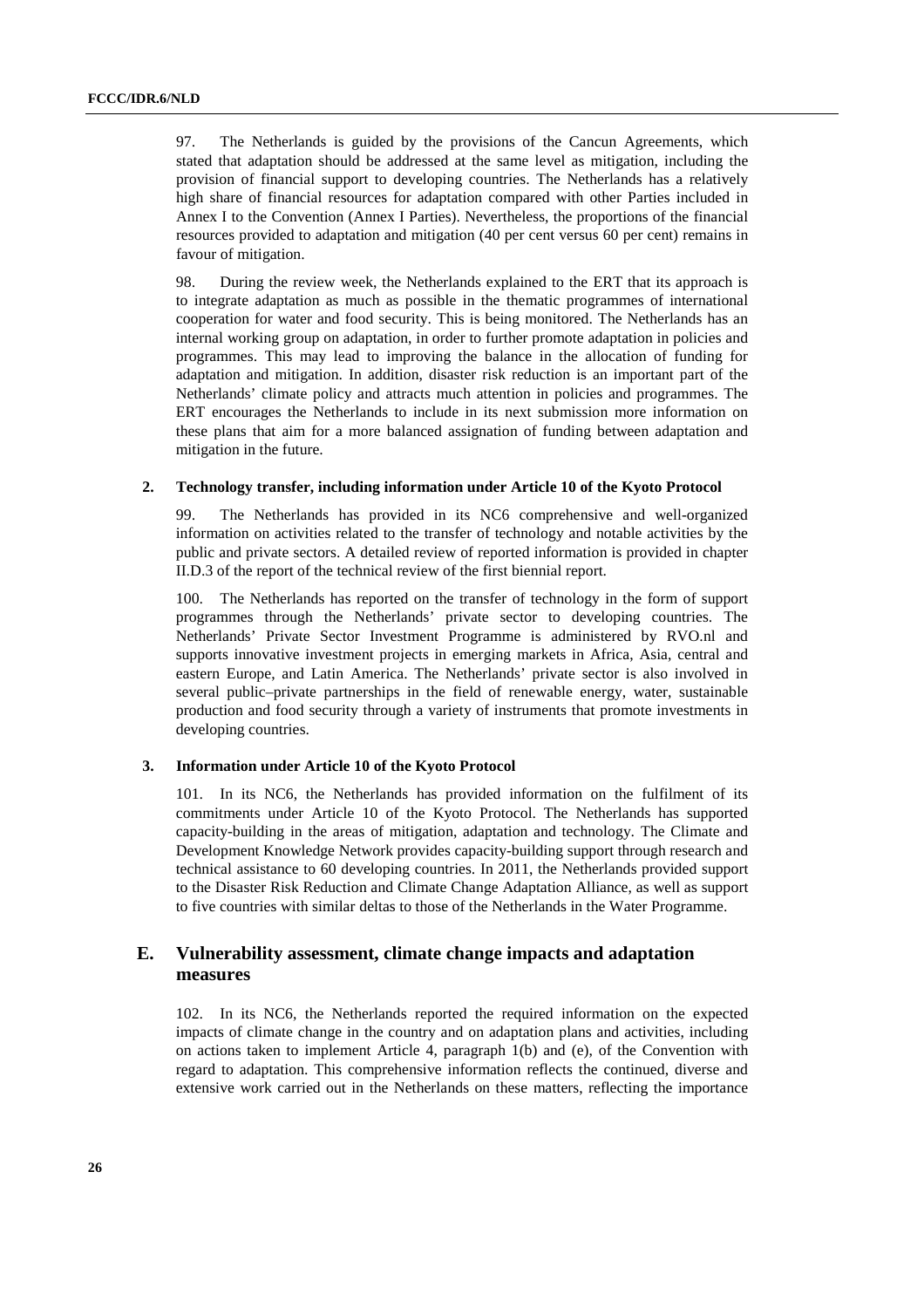that the Netherlands has given to vulnerability and adaptation (V&A) under its national circumstances.

103. The Netherlands addressed most of the encouragements of the previous ERT: methodologies and techniques to be applied to analyse V&A, the establishment of priorities and the mainstreaming of adaptation in national development. However, encouragement to report the progress of support programmes for developing countries was not addressed. The ERT found that multiple V&A support activities for developing countries, including those in Africa, were mentioned in the section on financial resources and technology transfer. In addition, during the review, the ERT was informed of other activities not reflected in the NC6.

104. The ERT encourages the Netherlands to include in its next NC more detailed information on the support that is provided to developing countries in their V&A activities. This information would be useful for many Parties and their  $V&A$  practitioners, taking into account the experience and extensive work of the Netherlands on these matters.

105. Table 9 summarizes the information on V&A to climate change presented in the NC6.

| Vulnerable area                        | Examples/comments/adaptation measures reported                                                                                                                                                                                                                                                                                                                                                                                                                                |
|----------------------------------------|-------------------------------------------------------------------------------------------------------------------------------------------------------------------------------------------------------------------------------------------------------------------------------------------------------------------------------------------------------------------------------------------------------------------------------------------------------------------------------|
| Agriculture and food<br>security       | Vulnerability: increasing risks for diseases and pests and an increase in<br>weather extremes. In the coastal zones, the sector is vulnerable to<br>salinization. The Netherlands is vulnerable to animal diseases because<br>of high animal density, multiple transportations and existing multiple<br>international contacts with other countries                                                                                                                           |
|                                        | Adaptation: research still plays an important part in identifying<br>opportunities and threats and in developing innovative strategies.<br>Insurance schemes are offered, which are also new business<br>opportunities for the insurance sector                                                                                                                                                                                                                               |
| Biodiversity and natural<br>ecosystems | Vulnerability: changes already occur in nature, and some ecosystems,<br>show irreversible effects as a result of the rise in temperature. The<br>Netherlands' aquatic and wet terrestrial ecosystems are particularly<br>sensitive to extremes in the weather                                                                                                                                                                                                                 |
|                                        | Adaptation: creating larger connected areas, corridors and a sufficient<br>variety of favourable environmental conditions. Increasing the adaptive<br>capacity of nature calls for a transition from a focus on conservation to a<br>more development-oriented policy and/or more dynamic target species<br>policies. Climate buffers will contribute to the climate-proofing nature<br>to a considerable extent, as they are able to grow with the pace of<br>climate change |
| Coastal zones                          | Vulnerability: safety against flooding from the sea can be ensured with<br>current, available methods, even in the worst-case scenario of a 1.5 m<br>sea level rise per century. Flood defences that no longer comply with the<br>current standards are in the process of being restored or reinforced                                                                                                                                                                        |
|                                        | Adaptation: the Netherlands continues the strategy of sand<br>replenishment as a way of enabling the coastal foundation zone to grow<br>concurrently with the rise in sea levels. In addition, innovative solutions<br>are piloted to increase coastal safety by 'building with nature' or<br>developing new multifunctional dyke concepts                                                                                                                                    |
| Fisheries                              | Vulnerability: the temperature of North Sea water has risen by $0.5^{\circ}$ C<br>and the Wadden Sea by a whole degree, with cod and catfish moving<br>away. In the absence of natural enemies, exotic species can be invasive                                                                                                                                                                                                                                                |

Table 9 **Summary of information on vulnerability and adaptation to climate change**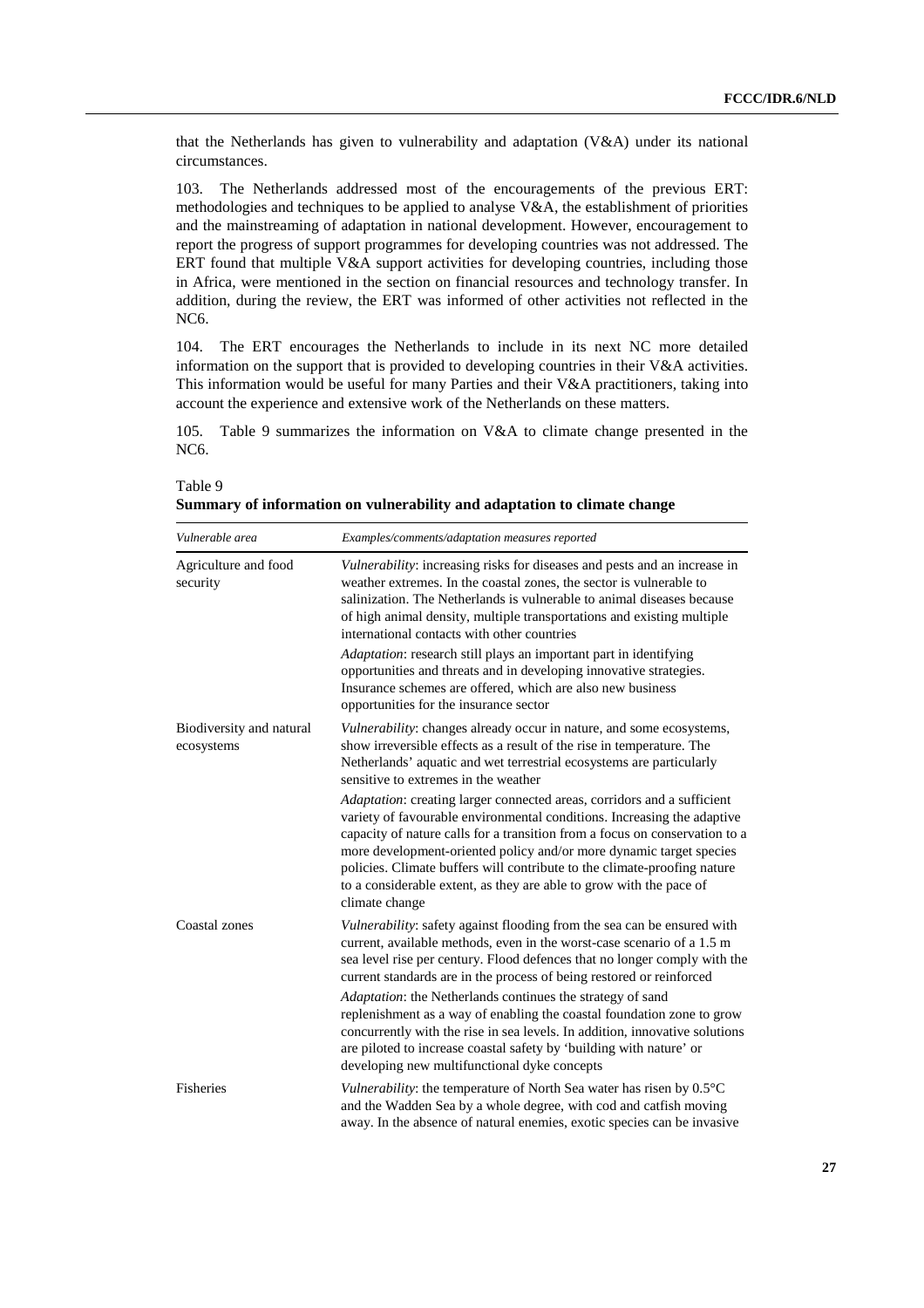| Vulnerable area            | Examples/comments/adaptation measures reported                                                                                                                                                                                                                                                                                                                                                                                                                                                                                                                                                                                                                                                                                              |
|----------------------------|---------------------------------------------------------------------------------------------------------------------------------------------------------------------------------------------------------------------------------------------------------------------------------------------------------------------------------------------------------------------------------------------------------------------------------------------------------------------------------------------------------------------------------------------------------------------------------------------------------------------------------------------------------------------------------------------------------------------------------------------|
|                            | and thus cause ecological and economic damage. Dutch coastal waters<br>may temporarily become less saline when more freshwater is pushed out<br>due to higher river discharges. Few marine organisms can withstand<br>these sudden fluctuations in salinity<br>Adaptation: innovation in the fisheries sector (sustainable fishing).<br>Actions are aligned with European policy development, including the<br>implementation of the water framework directive, the marine strategy<br>framework directive and the common fisheries policy                                                                                                                                                                                                  |
| Human health               | Vulnerability: the Netherlands is vulnerable to flooding, with the<br>probability of large numbers of affected people in a single flood<br>episode. Owing to large population densities and mobility, the<br>population in urban areas, in particular, is vulnerable to allergies,<br>summer smog, transmittance of infectious diseases, heat stresses, and<br>water- and food-borne diseases. Health effects still seem to be limited,<br>but it is uncertain how this could develop in a worst-case scenario<br>Adaptation: developing schemes for contingency and evacuation plans.<br>National heat plan. Climate proofing of the urban areas. Building codes<br>and urban adaptation                                                   |
| Infrastructure and economy | Vulnerability: the economic costs of storms and flood damage can be<br>very high in the Netherlands. Low river discharges are projected to<br>become a limiting factor in water transport and electricity production.<br>Urban areas (flooding, heat stress) and transport and energy networks<br>are vulnerable to the disruptive effects of weather extremes<br>Adaptation: the focus is primarily on prevention: water safety, climate-<br>proof designing, building and maintenance. Since 2012, insurance<br>against calamities is being offered for homeowners. This is not widely<br>used because of high premiums in flood-prone areas. Flood damage on a<br>larger scale can partly be compensated for by the Injury Allowance Act |
| Water resources            | Vulnerability: water intake, and with it, the country's freshwater supply,<br>come under pressure with the rising sea level and saltwater penetration<br>further inland via rivers and groundwater. The adaptive capacity of the<br>freshwater supply is limited in its current setting. Precipitation deficits<br>can cause considerable problems as early as 2050. Dry summers, like<br>that of 2003, will occur more frequently, leading to damage to<br>agriculture and shipping                                                                                                                                                                                                                                                        |
|                            | Adaptation: building retention areas; services; adapting to salinization,<br>self-sufficiency in water supply and water regulation. A comprehensive<br>set of strategic adaptation decisions is being prepared in the Delta<br>Programme                                                                                                                                                                                                                                                                                                                                                                                                                                                                                                    |

106. The NC6 focuses on both vulnerability and adaptation. The climate in the Netherlands is expected to undergo significant changes over the coming decades. The most pressing consequences are warmer and wetter winters, drier and hotter summers, more extreme river discharges, changes in biodiversity and a rising sea level. At the same time, the Netherlands is located on a subsiding terrain. These conditions in a country such as the Netherlands – dominated by the sea and situated in a low-lying delta area with four large rivers and with a high population density – give rise to concerns over climate change impacts that require risk assessments and decisions on timely and smart adaptation.

107. In 2010, the Government reformulated priorities for climate change adaptation in the Netherlands. Water management was the first priority to be reassessed in the light of longterm sustainable development and climate change. An integral policy programme (Delta Programme) was initiated with an objective to protect the Netherlands from (coastal and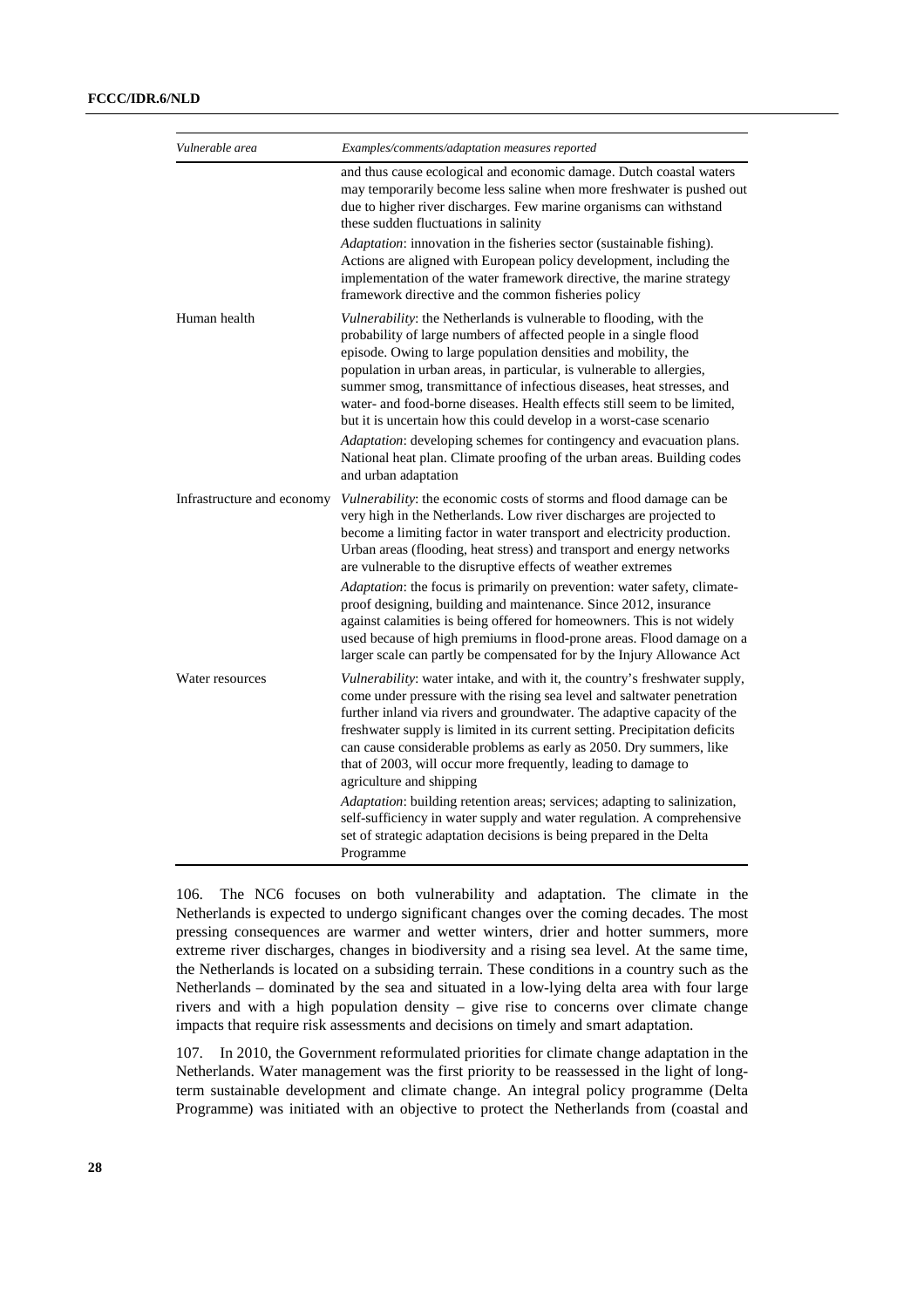river) flooding, to establish climate-resilient urban areas and to ensure adequate supplies of freshwater for present and future generations.

108. In 2012, a report by the Dutch Court of Audit concluded that not all possible climate risks were covered. Around the same time, the European Commission developed its climate adaptation strategy, which advocated the drafting of national adaptation strategies by all European Union member States, among other things. These notions, combined with the urge to reformulate climate mitigation policy, resulted in the decision to draw up a comprehensive integral climate change policy agenda. The debate on this agenda by the Parliament in 2013 led to the launch of a plan to formulate a comprehensive national adaptation strategy, to be presented in Parliament by 2016 at the latest. It will go beyond the water-related approach of the Delta Programme.

109. Vulnerability assessments are generally realized through multiple European research projects and national studies. The most important and recent national efforts include the Delta Programme 2014 and the Netherlands Environmental Assessment Agency advice on vulnerability. So far, the assessments have largely focused on water, agriculture and – to a lesser extent – urban planning and nature conservation. However, recent studies called for a more comprehensive vulnerability assessment of energy, infrastructure and transport, information and communications technology, health, and nature. These studies have been commissioned; the results will feed into the update of the national adaptation strategy to be issued in 2016 at the latest.

110. In addition to the cooperative actions on national and regional levels, the Netherlands actively cooperates with developing countries in low-lying delta areas that also face a challenging climate adaptation so that they can learn from each other, protect themselves against floods and ensure sufficient amounts of clean water. In doing so, the Netherlands will be entering into long-term cooperation agreements. Examples of this cooperation that are included in the V&A section of the NC6 are the Jakarta coastal development strategy and Mekong Delta plan. In the section on financial resources and technology transfer of the NC6, it is also mentioned that the Netherlands supports 76 adaptation projects in developing countries of Africa, Asia, Latin America and the Caribbean. This cooperation is focused on water, agriculture, forestry and the environment.

### **F. Research and systematic observation**

111. The Netherlands has provided information on its actions relating to research and systematic observation, and addressed both domestic and international activities, including the World Climate Programme, the International Geosphere–Biosphere Programme, the Global Climate Observing System (GCOS) and the IPCC. Furthermore, the Netherlands provided a summary of information on GCOS activities.

112. However, the Netherlands did not provide, in its NC6, the following reporting elements required by the UNFCCC reporting guidelines on NCs: action taken to support related capacity-building and the establishment and maintenance of observing systems, and related data and monitoring systems in developing countries, although the Netherlands did provide detailed information on this support during the review. The Netherlands also omitted reporting information on socioeconomic analysis, including analysis of both the impacts of climate change and response options, but it did provide relevant information during the review.

113. The ERT recommends that the Netherlands, in its next NC submission, report information provided to the ERT during the review on support for developing countries to establish and maintain observing systems and related data and monitoring systems and on actions taken to support capacity-building activities in developing countries. The ERT also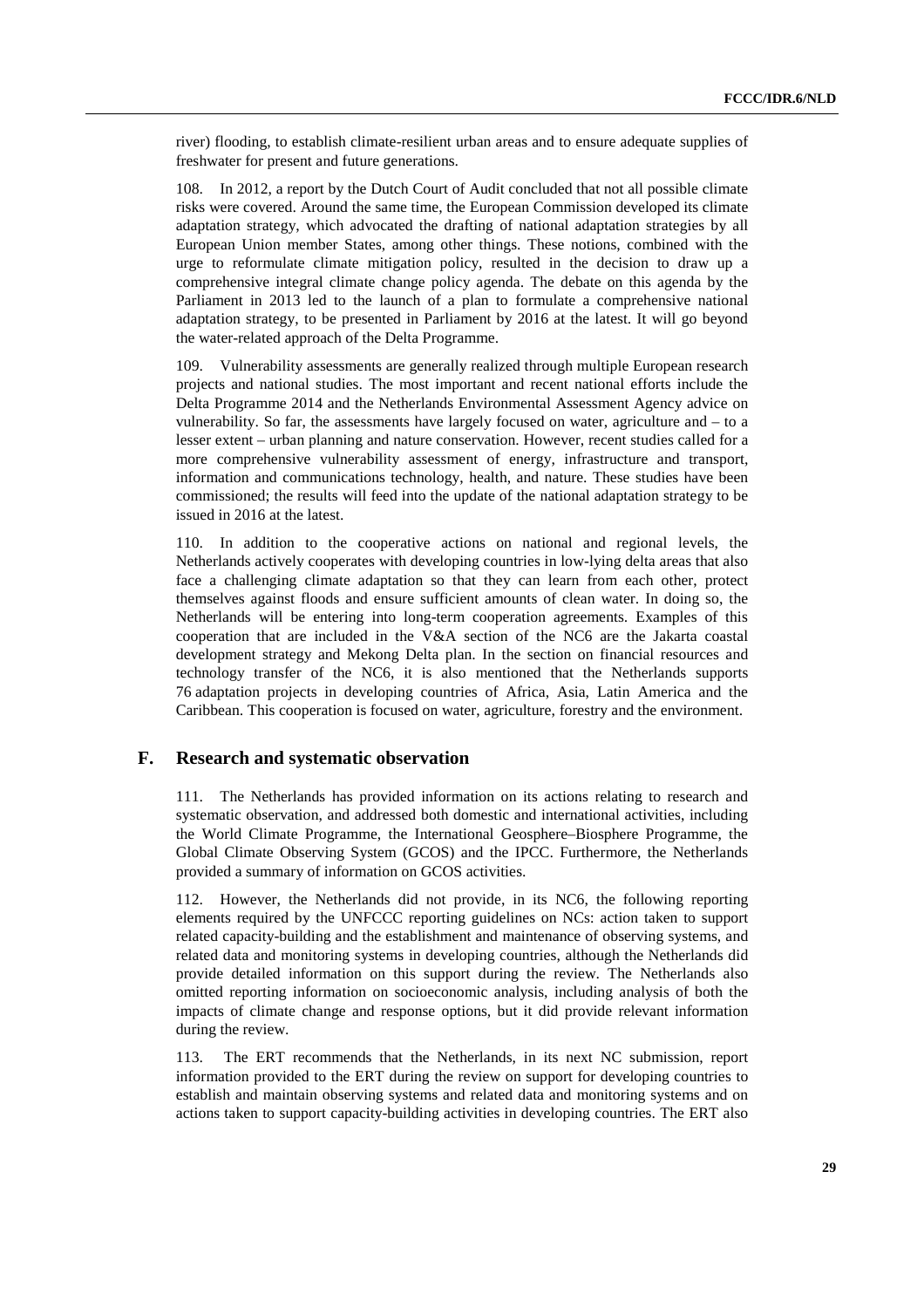encourages the Netherlands, in its next NC submission, to report the information provided to the ERT during the review on socioeconomic analysis, including both the impacts of the climate change and of the response options.

114. The Netherlands actively participates in the various fields of climate-related monitoring, both nationally and within European and global programmes, including, for example, atmospheric climate observation systems, ocean climate observation systems and terrestrial climate observation systems. Systematic observations of many climate parameters are carried out in a network of over 40 observation stations spread out over the Netherlands and its continental shelf. These observations are enhanced by special observational programmes carried out at the Cabauw Experimental Site for Atmospheric Research (CESAR) Observatory, which is one of the selected stations for the GCOS Reference Upper-Air Network (GRUAN). Three universities and five major research institutes collaborate with CESAR.

115. Monitoring activities on systematic observation and GCOS in the Netherlands are firmly embedded at the European level and in international programmes such as the Global Earth Observation System of Systems, at the global level. An integrated national programme for implementing the contribution of the Netherlands to GCOS has not yet been established. However, steps are being taken to develop and implement such a strategy. During the review, the ERT was informed that due to budget constraints, some research and systematic observation activities will be limited. The ERT notes that the possible closure of CESAR could affect important activities of the global climate observing activities at the international and European levels, as this centre provides information to GRUAN and GCOS at the international level and to ACTRIS (aerosols, clouds, and trace gases research infrastructure network) and IS  $(CO<sub>2</sub>)$  (integrated carbon observation system) at the European level.

116. The national research activities in the Netherlands are clustered into research programmes through the Netherlands Organisation for Scientific Research (NWO), research programmes for national adaptation/mitigation and programmes supported by various ministries. These include the national research programmes on water and climate, and the sustainable earth themes of NWO, national research programmes on climate issues, such as 'knowledge for climate' and the Delta Programme. There are more specific research and development programmes of various ministries. An example is Energy Transition, an interdepartmental programme of four ministries (Economic Affairs, Infrastructure and the Environment, Foreign Affairs, and Finance), which aims at achieving a sustainable energy economy.

### **G. Education, training and public awareness**

117. In the NC6, the Netherlands has provided information on its actions relating to education, training and public awareness. The Ministry of Infrastructure and the Environment and the other ministries involved in climate policy regularly organize public information campaigns on climate change. The Local Climate Agenda is a joint initiative bringing together representatives of local authorities and central government. Over 135 local and regional governments have signed up to the agenda. Local authorities that join the Local Climate Agenda obtain access to the network and its knowledge infrastructure while committing to promoting sustainable initiatives as well as to inspiring and connecting societal actors.

118. Within the Netherlands, surveys are frequently carried out by the Ministry of Infrastructure and the Environment and many other bodies on the awareness, knowledge, attitude and behaviour (practice) of the general public. Most of these surveys show a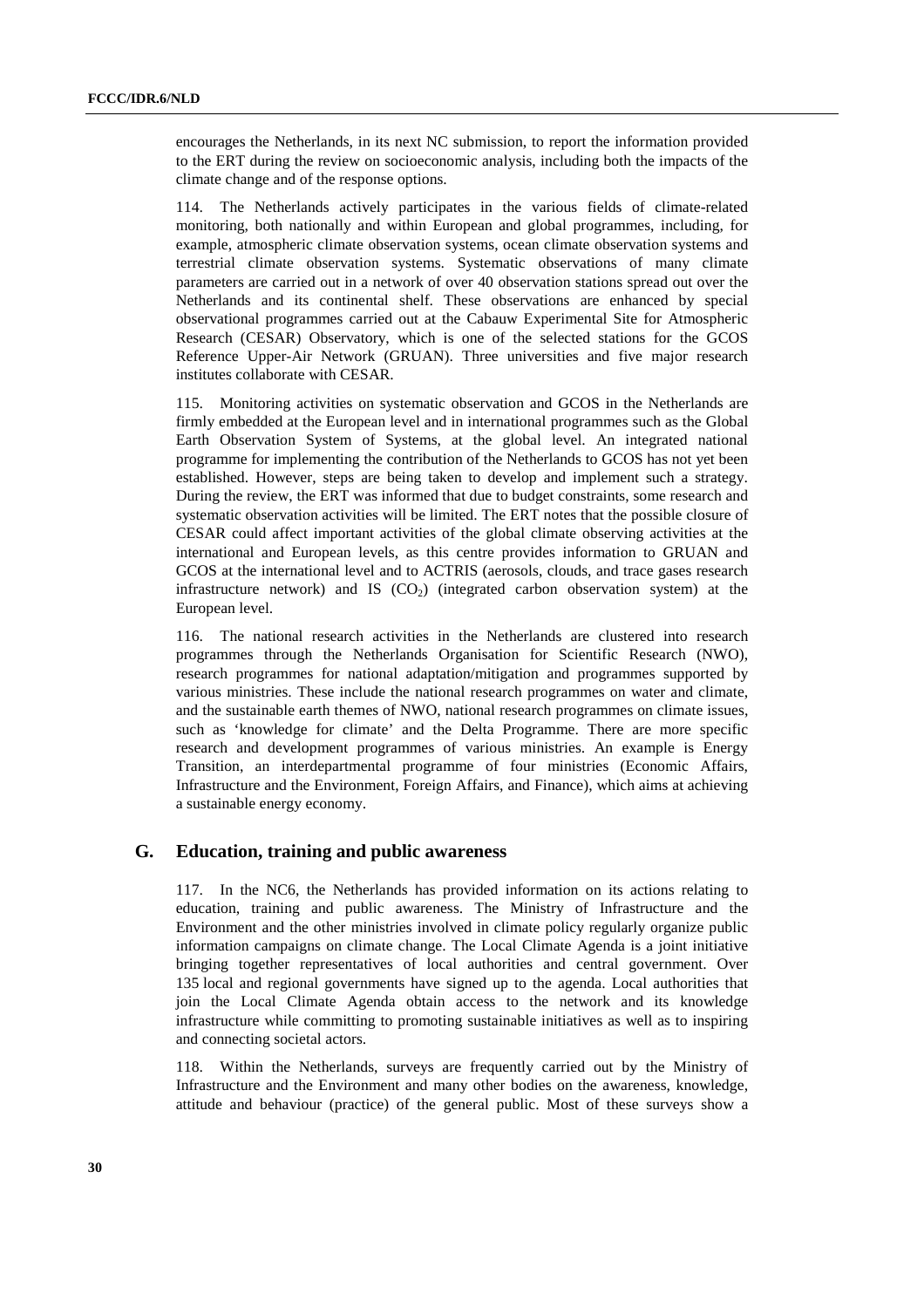significant awareness on climate change by the Dutch population, as presented to the ERT during the review. In this regard, the ERT encouraged the Netherlands to include the results of relevant surveys in its next NC. The ERT also encourages the Netherlands to provide specific information on the support provided for the implementation of Article 6 of the Convention in its next NC.

119. Non-governmental organizations (NGOs) also play an important role in education, training and public awareness. An example is HIER, an initiative of 30 organizations (mostly NGOs such as the Red Cross, the United Nations Children's Fund, Milieu Centraal). In different campaigns, HIER organizations work together to counter the negative effects of climate change through activities such as coordinated consumer campaigns, raising awareness, joint communication efforts and political lobbying. Other organizations focused communications towards the general public on various water projects in relation to climate change, and the Netherlands' population has become more aware of the risks of coastal and river flooding.

120. Education and training are aspects of the work carried out by the organizations NL Agency and Milieu Centraal. Sustainable development and sustainable energy are leading topics. The target group includes both youth and adults. Various universities and institutes in the Netherlands offer training and other professional education programmes to domestic and foreign students, as well as professionals, in the areas of climate change, mitigation and adaptation.

# **III. Summary of reviewed supplementary information under the Kyoto Protocol**

## **A. Overview of supplementary information under Article 7, paragraph 2, of the Kyoto Protocol**

121. The Netherlands has provided the supplementary information under Article 7, paragraph 2, of the Kyoto Protocol in its NC6. The supplementary information is located in different sections of the NC6. Table 10 provides an overview of supplementary information under Article 7, paragraph 2, of the Kyoto Protocol, as well as references to the NC6 sections in which this information is provided.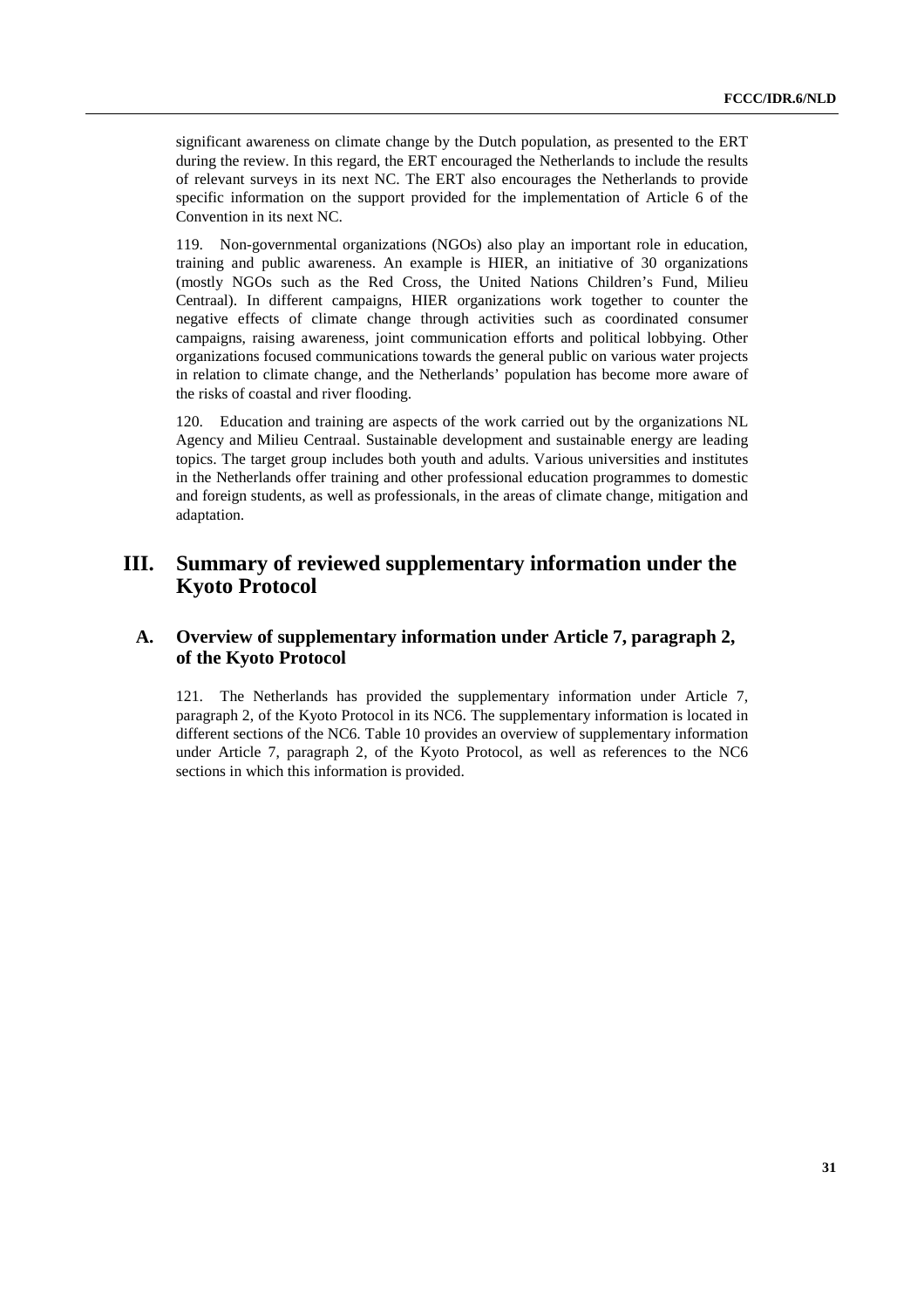| Supplementary information                                                                                                             | Reference to the sixth national<br>communication |  |
|---------------------------------------------------------------------------------------------------------------------------------------|--------------------------------------------------|--|
| National registry                                                                                                                     | Section 3.4                                      |  |
| National system                                                                                                                       | Section 3.3                                      |  |
| Supplementarity relating to the mechanisms pursuant to<br>Articles 6, 12 and 17<br>Policies and measures in accordance with Article 2 | Section 5.4<br>Section 4.5                       |  |
| Domestic and regional programmes and/or legislative<br>arrangements and enforcement and administrative procedures                     | Section 4.3                                      |  |
| Information under Article 10                                                                                                          | Section 7.5                                      |  |
| Financial resources                                                                                                                   | Section 7                                        |  |

#### Table 10 **Overview of supplementary information under Article 7, paragraph 2, of the Kyoto Protocol**

## **B. Minimization of adverse impacts in accordance with Article 3, paragraph 14, of the Kyoto Protocol**

122. The Netherlands reported the information requested in section H, "Minimization of adverse impacts in accordance with Article 3, paragraph 14", of the annex to decision 15/CMP.1 as a part of its 2013 annual submission. Information provided in the annual submissions, in particular in 2010 and 2011, has addressed how priority is given to the actions taken to implement its commitments under Article 3, paragraph 14, of the Kyoto Protocol in such a way as to minimize adverse social, environmental and economic impacts on developing country Parties, particularly those identified in Article 4, paragraphs 8 and 9, of the Convention. The Netherlands has not reported any changes that might have occurred since then. During the in-country review, the Netherlands provided the ERT with the additional information on how it strives to implement its commitments under Article 3, paragraph 14, of the Kyoto Protocol, in particular on the actions identified in decision 15/CMP.1, paragraph 24. The ERT commends the Netherlands for the additional information provided and encourages the Netherlands include this information in its next submission to improve transparency.

123. The 2013 and previous national inventory reports and the additional information provided during the review presented several initiatives of the Netherlands aimed at minimizing adverse impacts, including: use of biofuels to increase the production of raw materials in developing countries, while the introduction of sustainability criteria should minimize negative impacts on the local environment, food supply and forest management; giving priority to the cooperation with developing countries on climate change mitigation to a large extent on alternative energy technologies (e.g. cookstoves, biogas, etc.) and renewable energy sources (e.g. solar energy, wind energy, geothermic energy); and cooperation with developing countries on improving energy efficiency in downstream activities related to fossil fuels and in improving the environmental efficiency of these activities, in particular, in gas production.

# **IV. Conclusions and recommendations**

124. The ERT having conducted a technical review of the information reported in the NC6 of the Netherlands noted that this information was provided according to the UNFCCC reporting guidelines on NCs. The ERT concludes that the NC6 provides a good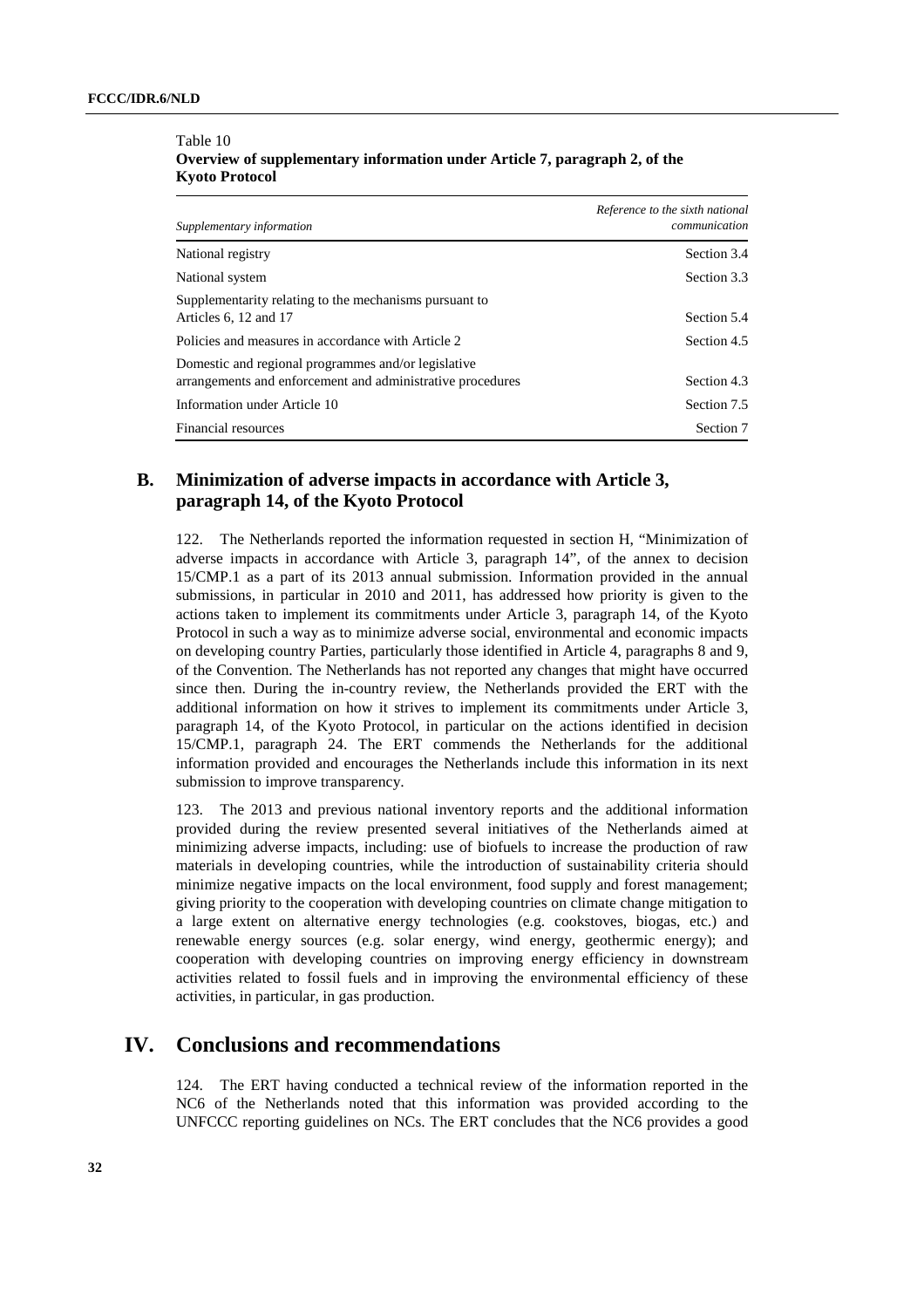overview of the national climate policy of the Netherlands. The information provided in the NC6 includes all elements of the supplementary information under Article 7 of the Kyoto Protocol. During the review, the Netherlands provided additional information on: the total effect of PaMs, how the Netherlands determined "new and additional" resources, support for developing countries to establish and maintain observing systems and related data and monitoring system, and actions taken to support capacity-building activities in developing countries.

125. The Netherlands' emissions for 2011 were estimated to be 8.2 per cent below its 1990 level excluding LULUCF and 8.0 per cent below including LULUCF. Emission decreases were driven by implemented PaMs targeting non-CO<sub>2</sub> GHG gases. These factors outweighed the increase in  $CO<sub>2</sub>$  emissions from the energy sector driven by economic and population growth.

126. In the NC6, the Netherlands presents GHG projections for the years 2020 and 2030. Two scenarios are included: 'with measures' and 'with additional measures'. Based on a comparison of the target and the average annual emissions for the first commitment period (2008–2012), the Netherlands is on track to meet its Kyoto Protocol target for the first commitment period (which is a 6 per cent emission reduction compared with the base-year level).

127. The Netherlands participates in and contributes to the European Union target of 20 per cent emissions reduction in 2020 under the Convention and the Kyoto Protocol second commitment period. The EU ETS sector has a European Union wide emission cap and can purchase emission credits to offset the GHG emissions. For the non-EU ETS sector (excluding LULUCF), projections indicate that the Netherlands will most likely be able to achieve its 2020 target for this sector of 16 per cent emission reductions by 2020 compared with the 2005 level.

128. The NC6 contains information on how the Netherlands' use of the mechanisms under Articles 6, 12 and 17 of the Kyoto Protocol is supplemental to domestic action for the first commitment period. The Netherlands plans to make use of the Kyoto Protocol mechanisms to meet its Kyoto Protocol target for the first commitment period and has already engaged in a number of CDM and JI projects. Because the domestic policy effects led to an annual average emission reduction of  $64.3$  Mt CO<sub>2</sub> eq during the first commitment period, only 30 million credits were actually required in the Netherlands to comply with its target for this period. This implies that the majority of efforts to reduce emissions and meeting targets come from domestic actions.

129. The Netherlands has implemented PaMs that address all relevant sectors and GHGs. The PaMs with the most significant mitigation impact are the EU ETS (industry and energy supply), the long-term voluntary agreements on energy efficiency with EU ETS and non-EU ETS industries (industry),  $N_2O$  emission reductions by nitric acid producers (industry), SDE+ for promotion of renewable energy (energy supply), landfill policy (waste management), promotion of biofuels (transport) and the Koepelconvenant (residential and commercial buildings). The key policy framework of the NC5 has been discontinued, but most of the policy instruments are still in place. Voluntary agreements or covenants are important policy instruments that have been used in, for example, the industry sector (both EU ETS and non-EU ETS industries), the residential and commercial sectors and the agriculture sector.

130. The information reported in the NC6 covers all issues on financial resources and technology transfer that are required under the Convention and its Kyoto Protocol. The Netherlands reported "new and additional" financial resources as all those beyond its ODA of 0.7 per cent of GNI. It has provided a relatively high share of financial resources for adaptation (versus mitigation) compared with other Annex I Parties. The Netherlands also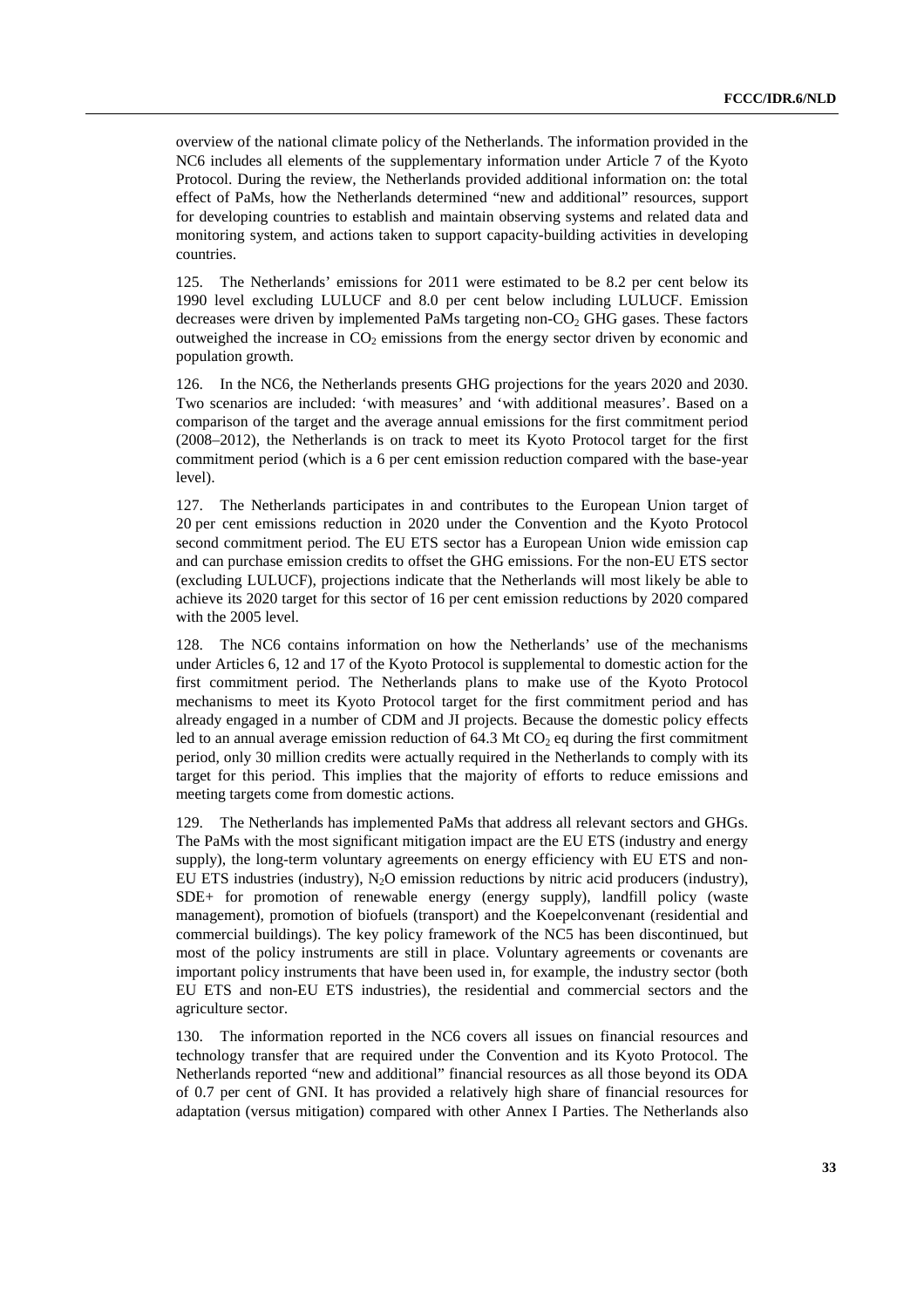reported on the transfer of technology in the form of support programmes to the private sector.

131. The Netherlands has provided comprehensive information on the continuous, diverse and extensive work on both vulnerability and adaptation, in particular, on waterrelated issues and coastal zone management, which are given a high priority. The Netherlands is in the process of formulating a new national adaptation strategy for 2016 that will go beyond the focus of water-related issues.

132. The Netherlands has reported complete, transparent and detailed information on its multiple activities on education, training and public awareness, with a focus on efficient energy use and water management. With participation of a broad range of governmental institutions and NGOs, this work has led to a high level of public awareness on climate change matters. The Netherlands has also carried out several national plans and programmes to support climate observing systems, including ocean and terrestrial observing systems at the national, regional and global levels. These plans and programmes also support extensive research activities on climate process and climate system studies, modelling and prediction, and impacts of climate change adaptation and mitigation.

133. Supplementary information under Article 7, paragraph 1, of the Kyoto Protocol on the minimization of adverse impacts in accordance with Article 3, paragraph 14, of the Kyoto Protocol provided by the Netherlands in its annual submissions from 2010 to 2013 is broadly transparent. The ERT received more complete and transparent information during the review on how the Netherlands gives priority to implement commitments under Article 3, paragraph 14 of the Kyoto Protocol.

134. In the course of the review, the ERT formulated several recommendations relating to the completeness and transparency of the Netherlands' reporting under the Convention and its Kyoto Protocol. The key recommendations<sup>8</sup> are that the Netherlands:

(a) Improve the completeness of reporting by including in the next NC the following information:

(i) How the Netherlands strives to implement PaMs under Article 2 of the Kyoto Protocol in such a way as to minimize adverse impacts, in particular on any effect on international trade;

(ii) Estimation of the total effect of its PaMs, in accordance with the 'with measures' definition, compared with a situation without such PaMs;

(iii) Actions taken to support capacity-building activities in developing countries on research and systematic observation;

(b) Improve the transparency of reporting by including in the next NC the following information:

(i) The national circumstances of the sectors for transportation and industry;

(ii) The implementation status and implementing entities of each PaM in a consistent manner, including in table 4.6 of the NC6.

# **V. Questions of implementation**

135. During the review, the ERT assessed the NC6, including supplementary information provided under Article 7, paragraph 2, of the Kyoto Protocol and reviewed information on

 <sup>8</sup> <sup>8</sup> The recommendations are given in full in the relevant sections of this report.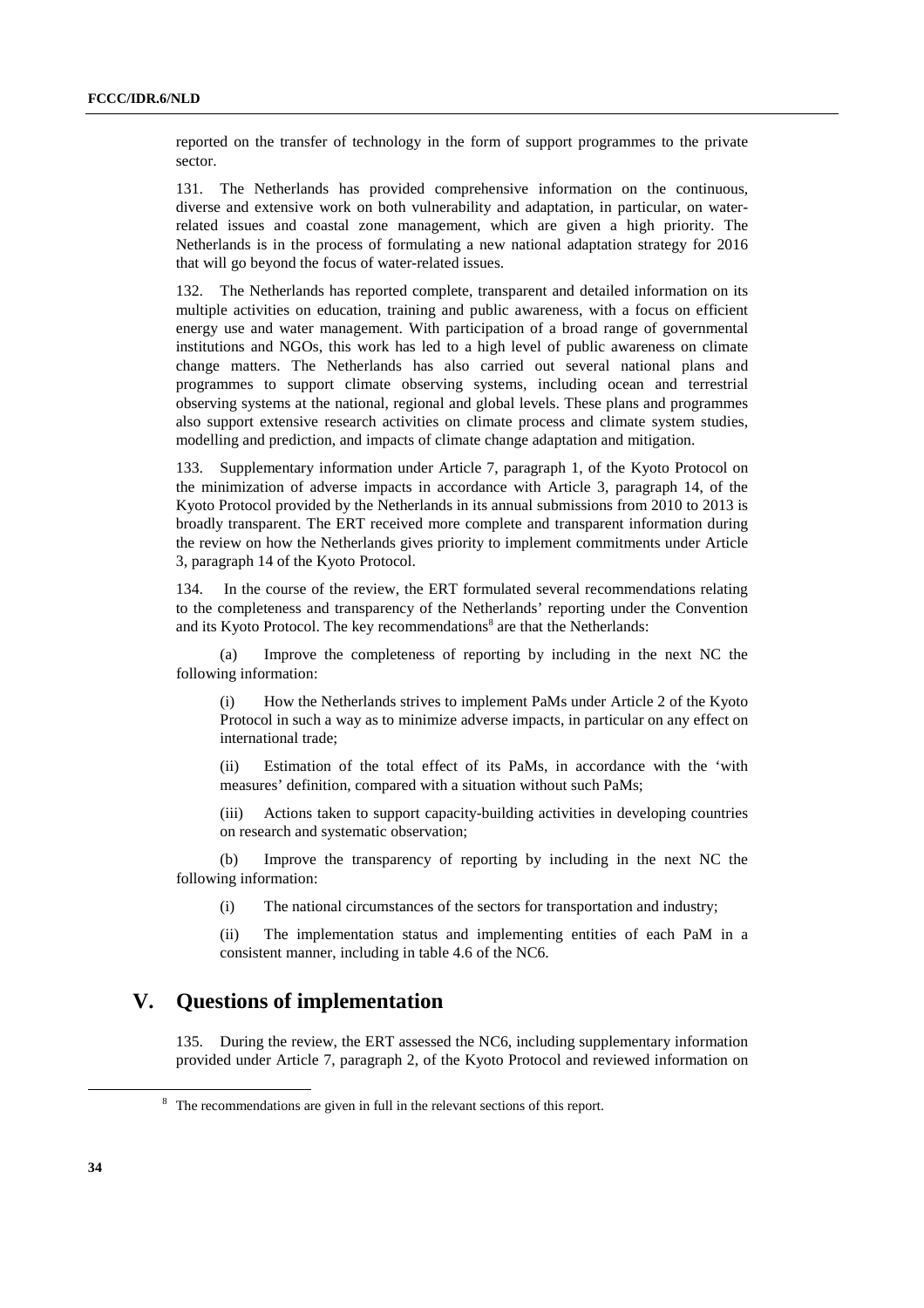the minimization of adverse impacts in accordance with Article 3, paragraph 14, of the Kyoto Protocol, with regard to timeliness, completeness, transparency and adherence to the UNFCCC reporting guidelines on NCs. No question of implementation was raised by the ERT during the review.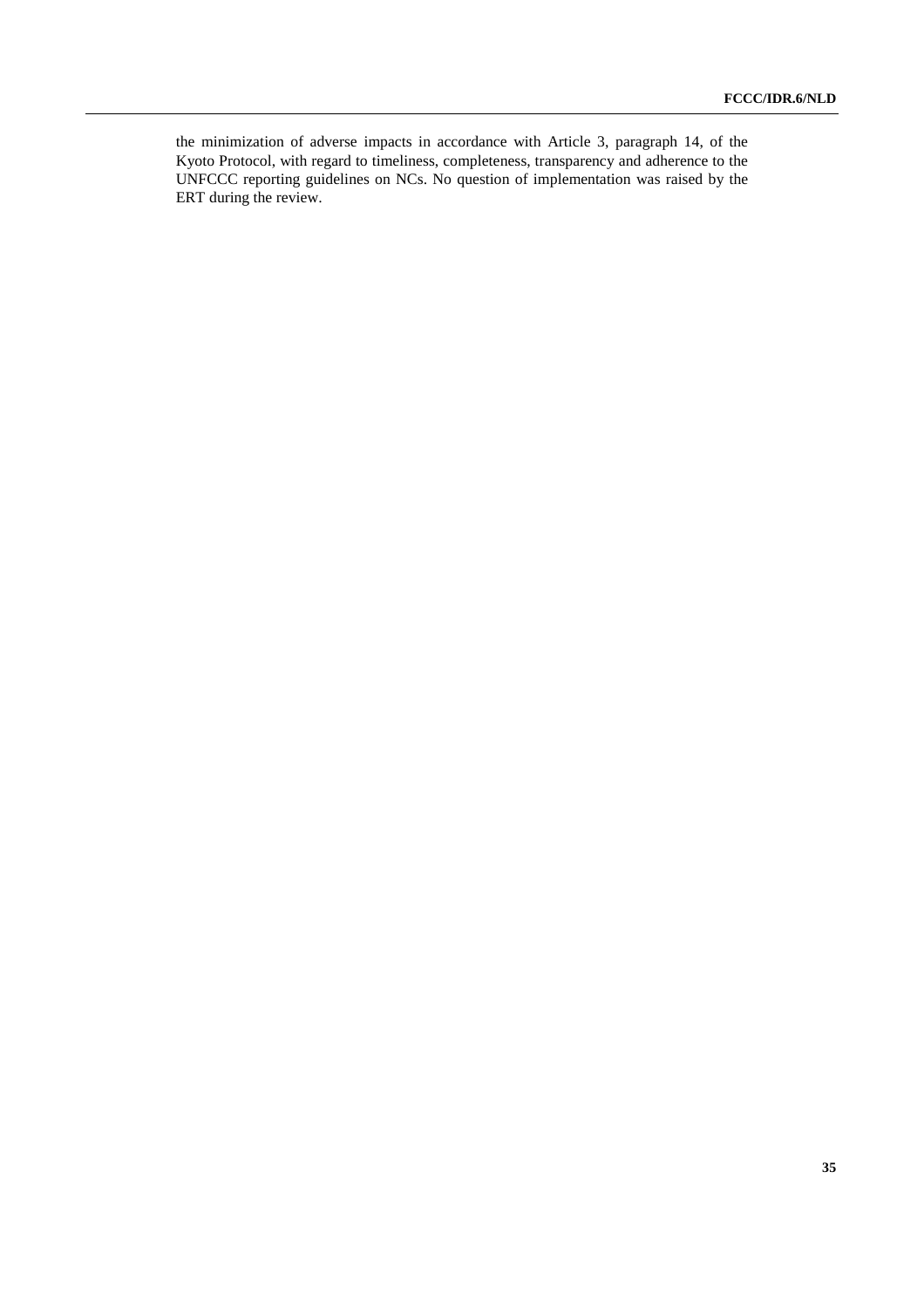## **Annex**

# **Documents and information used during the review**

## **A. Reference documents**

"Guidelines for the preparation of national communications by Parties included in Annex I to the Convention, Part II: UNFCCC reporting guidelines on national communications". FCCC/CP/1999/7. Available at <http://unfccc.int/resource/docs/cop5/07.pdf>.

"Guidelines for the preparation of national communications by Parties included in Annex I to the Convention, Part I: UNFCCC reporting guidelines on annual inventories". FCCC/CP/1999/7. Available at <http://unfccc.int/resource/docs/cop5/07.pdf>.

"Guidelines for the preparation of the information required under Article 7 of the Kyoto Protocol". Decision 15/CMP.1. Available at <http://unfccc.int/resource/docs/2005/cmp1/eng/08a02.pdf#page=54>.

"Guidelines for review under Article 8 of the Kyoto Protocol". Decision 22/CMP.1. Available at <http://unfccc.int/resource/docs/2005/cmp1/eng/08a03.pdf#page=51>.

"Guidelines for the technical review of information reported under the Convention related to greenhouse gas inventories, biennial reports and national communications by Parties included in Annex I to the Convention". Annex to decision 23/CP.19. Available at <http://unfccc.int/files/meetings/warsaw\_nov\_2013/decisions/application/pdf/cop19\_revie w\_crf.pdf>.

FCCC/SBI/2011/INF.1. Compilation and synthesis of fifth national communications. Executive summary. Note by the secretariat. Available at <http://unfccc.int/resource/docs/2011/sbi/eng/inf01.pdf>.

FCCC/SBI/2011/INF.1/Add.1. Compilation and synthesis of fifth national communications. Note by the secretariat. Addendum. Policies, measures, and past and projected future greenhouse gas emission trends of Parties included in Annex I to the Convention. Available at <http://unfccc.int/resource/docs/2011/sbi/eng/inf01a01.pdf>.

FCCC/SBI/2011/INF.1/Add.2. Compilation and synthesis of fifth national communications. Note by the secretariat. Addendum. Financial resources, technology transfer, vulnerability, adaptation and other issues relating to the implementation of the Convention by Parties included in Annex I to the Convention. Available at <http://unfccc.int/resource/docs/2011/sbi/eng/inf01a02.pdf>.

FCCC/SBI/2011/INF.2. Compilation and synthesis of supplementary information incorporated in fifth national communications submitted in accordance with Article 7, paragraph 2, of the Kyoto Protocol. Note by the secretariat. Available at <http://unfccc.int/resource/docs/2011/sbi/eng/inf02.pdf>.

FCCC/ARR/2013/NLD. Report of the individual review of the annual submission of the Netherlands submitted in 2013. Available at <http://unfccc.int/resource/docs/2014/arr/nld.pdf>.

FCCC/IRR/2007/NLD. Report of the review of the initial report of the Netherlands Available at <http://unfccc.int/resource/docs/2007/irr/nld.pdf>.

FCCC/IDR.5/NLD. Report of the in-depth review of the fifth national communication of the Netherlands. Available at <http://unfccc.int/resource/docs/2011/idr/nld05.pdf>.